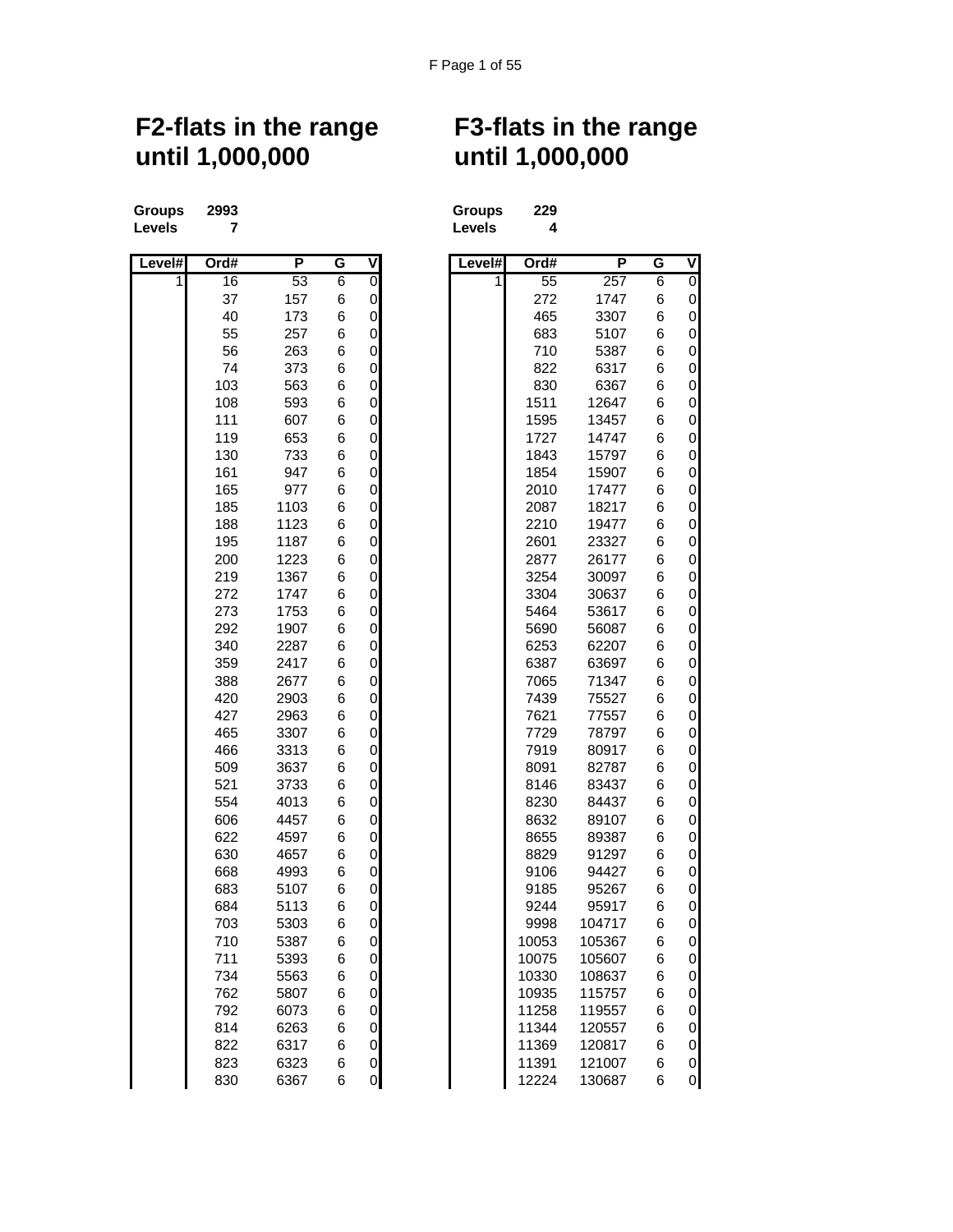| Level# | Ord# | P     | G | ⋖                   | Level# | Ord#  | P      | G | $\overline{\mathsf{v}}$ |
|--------|------|-------|---|---------------------|--------|-------|--------|---|-------------------------|
|        | 831  | 6373  | 6 | $\mathsf{O}\xspace$ |        | 13101 | 141067 | 6 | $\overline{0}$          |
|        | 883  | 6863  | 6 | 0                   |        | 13360 | 144247 | 6 | 0                       |
|        | 897  | 6977  | 6 | 0                   |        | 14106 | 152947 | 6 | 0                       |
|        | 953  | 7523  | 6 | 0                   |        | 14194 | 154067 | 6 | 0                       |
|        | 963  | 7583  | 6 | 0                   |        | 14867 | 162257 | 6 | 0                       |
|        | 989  | 7823  | 6 | $\mathbf 0$         |        | 15001 | 163847 | 6 | $\mathbf 0$             |
|        | 1021 | 8117  | 6 | 0                   |        | 15752 | 172987 | 6 | 0                       |
|        | 1086 | 8713  | 6 | $\mathbf 0$         |        | 16321 | 179807 | 6 | 0                       |
|        | 1091 | 8747  | 6 | 0                   |        | 16749 | 185057 | 6 | 0                       |
|        | 1162 | 9397  | 6 | $\mathbf 0$         |        | 16910 | 186877 | 6 | 0                       |
|        | 1174 | 9473  | 6 | 0                   |        | 16951 | 187367 | 6 | 0                       |
|        | 1257 | 10253 | 6 | 0                   |        | 17247 | 191027 | 6 | 0                       |
|        | 1294 | 10607 | 6 | 0                   |        | 18467 | 206027 | 6 | 0                       |
|        | 1300 | 10657 | 6 | 0                   |        | 18482 | 206197 | 6 | 0                       |
|        | 1319 | 10853 | 6 | 0                   |        | 19165 | 214457 | 6 | 0                       |
|        | 1387 | 11497 | 6 | 0                   |        | 19456 | 218137 | 6 | 0                       |
|        | 1415 | 11807 | 6 | $\mathbf 0$         |        | 19803 | 222317 | 6 | 0                       |
|        | 1426 | 11903 | 6 | 0                   |        | 20153 | 226637 | 6 | 0                       |
|        | 1430 | 11933 | 6 | 0                   |        | 20333 | 228847 | 6 | 0                       |
|        | 1492 | 12497 | 6 | 0                   |        | 20457 | 230227 | 6 | 0                       |
|        | 1499 | 12547 | 6 | 0                   |        | 21509 | 243527 | 6 | 0                       |
|        | 1503 | 12583 | 6 | $\mathbf 0$         |        | 21693 | 245747 | 6 | 0                       |
|        | 1511 | 12647 | 6 | 0                   |        | 22049 | 250037 | 6 | $\mathbf 0$             |
|        | 1512 | 12653 | 6 | $\mathbf 0$         |        | 22214 | 252157 | 6 | 0                       |
|        | 1545 | 12973 | 6 | 0                   |        | 22271 | 252887 | 6 | 0                       |
|        | 1554 | 13043 | 6 | 0                   |        | 22998 | 262127 | 6 | $\mathbf 0$             |
|        | 1568 | 13177 | 6 | 0                   |        | 23072 | 263077 | 6 | 0                       |
|        | 1595 | 13457 | 6 | 0                   |        | 23243 | 265157 | 6 | 0                       |
|        | 1596 | 13463 | 6 | $\mathbf 0$         |        | 24511 | 280927 | 6 | 0                       |
|        | 1703 | 14543 | 6 | 0                   |        | 24875 | 285457 | 6 | 0                       |
|        | 1727 | 14747 | 6 | $\mathbf 0$         |        | 25421 | 292477 | 6 | 0                       |
|        | 1728 | 14753 | 6 | 0                   |        | 25436 | 292667 | 6 | 0                       |
|        | 1774 | 15193 | 6 | 0                   |        | 25467 | 293087 | 6 | $\mathbf 0$             |
|        | 1789 | 15313 | 6 | 0                   |        | 25596 | 294787 | 6 | 0                       |
|        | 1807 | 15467 | 6 | 0                   |        | 26234 | 302977 | 6 | 0                       |
|        | 1839 | 15767 | 6 | $\mathbf 0$         |        | 27620 | 320107 | 6 | 0                       |
|        | 1843 | 15797 | 6 | $\mathbf 0$         |        | 28383 | 329717 | 6 | 0                       |
|        | 1844 | 15803 | 6 | $\mathsf{O}\xspace$ |        | 28494 | 331147 | 6 | $\mathbf 0$             |
|        | 1854 | 15907 | 6 | $\Omega$            |        | 28732 | 334177 | 6 | $\Omega$                |
|        | 1855 | 15913 | 6 | 0                   |        | 29520 | 344237 | 6 | 0                       |
|        | 1874 | 16097 | 6 | 0                   |        | 29524 | 344257 | 6 | 0                       |
|        | 1885 | 16223 | 6 | $\mathbf 0$         |        | 29837 | 348247 | 6 | 0                       |
|        | 1904 | 16427 | 6 | $\mathbf 0$         |        | 30057 | 351047 | 6 | 0                       |
|        | 1911 | 16487 | 6 | $\pmb{0}$           |        | 30578 | 357677 | 6 | 0                       |
|        | 1918 | 16567 | 6 | $\pmb{0}$           |        | 30901 | 361967 | 6 | 0                       |
|        | 1954 | 16937 | 6 | $\pmb{0}$           |        | 31028 | 363557 | 6 | 0                       |
|        | 1959 | 16987 | 6 | $\pmb{0}$           |        | 31522 | 369997 | 6 | $\mathbf 0$             |
|        | 1967 | 17047 | 6 | $\mathbf 0$         |        | 32334 | 380447 | 6 | $\mathbf 0$             |
|        | 1992 | 17327 | 6 | $\mathbf 0$         |        | 32845 | 387077 | 6 | 0                       |
|        | 2010 | 17477 | 6 | $\pmb{0}$           |        | 34470 | 408217 | 6 | 0                       |
|        | 2011 | 17483 | 6 | $\pmb{0}$           |        | 35014 | 415147 | 6 | 0                       |
|        | 2087 | 18217 | 6 | $\pmb{0}$           |        | 35076 | 415957 | 6 | 0                       |
|        | 2088 | 18223 | 6 | $\pmb{0}$           |        | 35225 | 417947 | 6 | 0                       |
|        | 2111 | 18433 | 6 | $\pmb{0}$           |        | 35308 | 418927 | 6 | 0                       |
|        | 2207 | 19463 | 6 | $\overline{O}$      |        | 35625 | 423097 | 6 | 0                       |

| vel# | Ord#  | Ρ      | G | V           |
|------|-------|--------|---|-------------|
|      | 13101 | 141067 | 6 | 0           |
|      | 13360 | 144247 | 6 | 0           |
|      | 14106 | 152947 | 6 | 0           |
|      | 14194 | 154067 | 6 | 0           |
|      | 14867 | 162257 | 6 | 0           |
|      | 15001 | 163847 | 6 | 0           |
|      | 15752 | 172987 | 6 | $\mathbf 0$ |
|      | 16321 | 179807 | 6 | 0           |
|      | 16749 | 185057 | 6 | 0           |
|      | 16910 | 186877 | 6 | 0           |
|      | 16951 | 187367 | 6 | 0           |
|      | 17247 | 191027 | 6 | 0           |
|      | 18467 | 206027 | 6 | 0           |
|      | 18482 | 206197 | 6 | 0           |
|      | 19165 | 214457 | 6 | 0           |
|      | 19456 | 218137 | 6 | 0           |
|      | 19803 | 222317 | 6 | 0           |
|      | 20153 | 226637 | 6 | 0           |
|      | 20333 | 228847 | 6 | 0           |
|      | 20457 | 230227 | 6 | 0           |
|      | 21509 | 243527 | 6 | 0           |
|      | 21693 | 245747 | 6 | 0           |
|      | 22049 | 250037 | 6 | 0           |
|      | 22214 | 252157 | 6 | 0           |
|      | 22271 | 252887 | 6 | 0           |
|      | 22998 | 262127 | 6 | 0           |
|      | 23072 | 263077 | 6 | 0           |
|      | 23243 | 265157 | 6 | 0           |
|      | 24511 | 280927 | 6 | 0           |
|      | 24875 | 285457 | 6 | 0           |
|      | 25421 | 292477 | 6 | 0           |
|      | 25436 | 292667 | 6 | 0           |
|      | 25467 | 293087 | 6 | 0           |
|      | 25596 | 294787 | 6 | 0           |
|      | 26234 | 302977 | 6 | 0           |
|      | 27620 | 320107 | 6 | 0           |
|      | 28383 | 329717 | 6 | 0           |
|      | 28494 | 331147 | 6 | 0           |
|      | 28732 | 334177 | 6 | O           |
|      | 29520 | 344237 | 6 | 0           |
|      | 29524 | 344257 | 6 | 0           |
|      | 29837 | 348247 | 6 | 0           |
|      | 30057 | 351047 | 6 | 0           |
|      | 30578 | 357677 | 6 | 0           |
|      | 30901 | 361967 | 6 | 0           |
|      | 31028 | 363557 | 6 | 0           |
|      | 31522 | 369997 | 6 | 0           |
|      | 32334 | 380447 | 6 | 0           |
|      | 32845 | 387077 | 6 | 0           |
|      | 34470 | 408217 | 6 | 0           |
|      | 35014 | 415147 | 6 | 0           |
|      | 35076 | 415957 | 6 | 0           |
|      | 35225 | 417947 | 6 | 0           |
|      | 35308 | 418927 | 6 | 0           |
|      | 35625 | 423097 | 6 | 0           |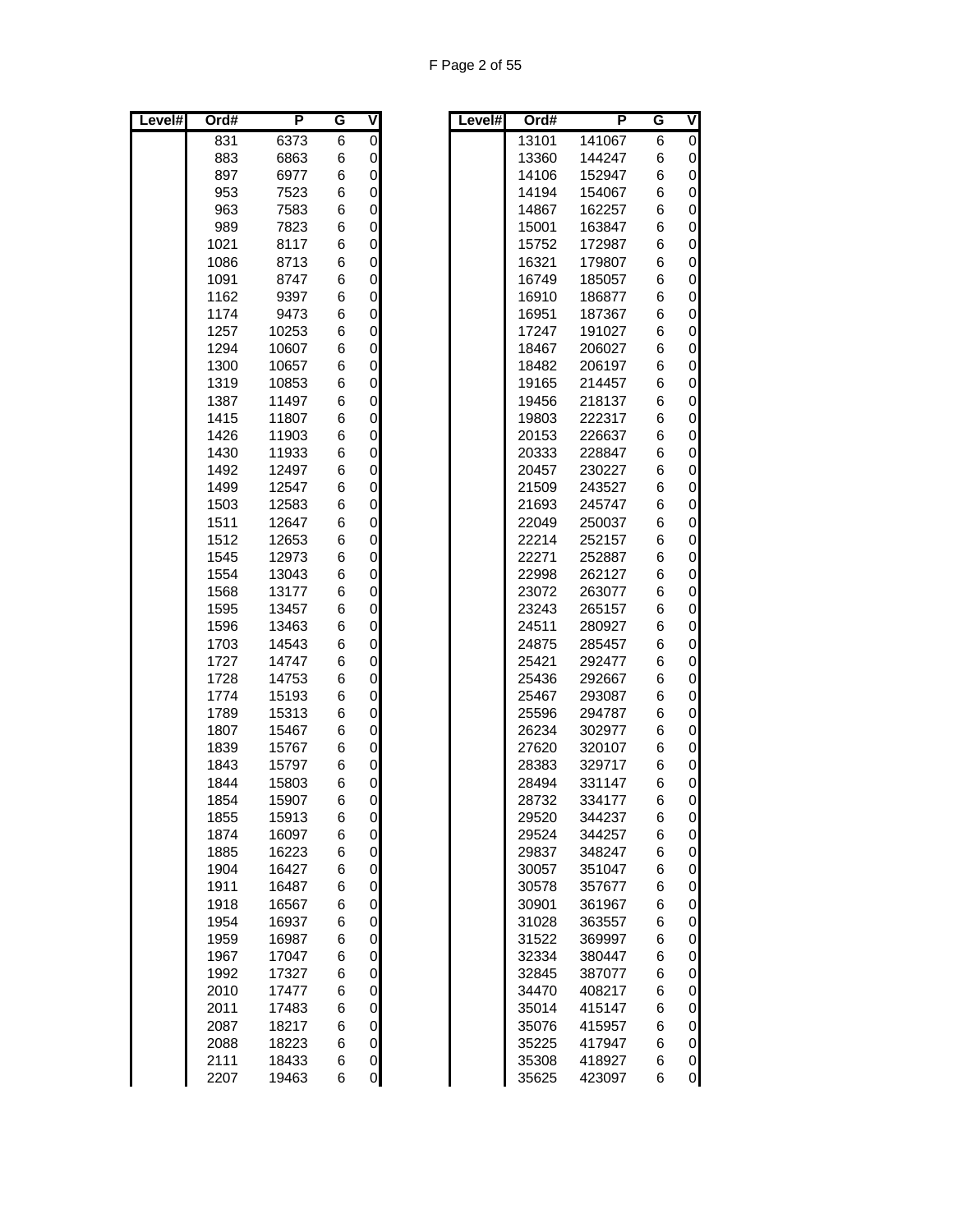| F Page 3 of 55 |  |  |
|----------------|--|--|
|----------------|--|--|

| Level# | Ord# | P     | G | V                   | Level# | Ord#  | P      | G | $\overline{\mathsf{v}}$ |
|--------|------|-------|---|---------------------|--------|-------|--------|---|-------------------------|
|        | 2210 | 19477 | 6 | $\overline{0}$      |        | 37201 | 443237 | 6 | 0                       |
|        | 2211 | 19483 | 6 | $\overline{0}$      |        | 38956 | 466567 | 6 | $\mathbf 0$             |
|        | 2221 | 19577 | 6 | $\mathsf 0$         |        | 39126 | 468697 | 6 | 0                       |
|        | 2224 | 19603 | 6 | $\mathsf 0$         |        | 40326 | 484117 | 6 | 0                       |
|        | 2273 | 20107 | 6 | $\mathbf 0$         |        | 40667 | 488717 | 6 | 0                       |
|        | 2276 | 20123 | 6 | $\mathbf 0$         |        | 41131 | 494737 | 6 | 0                       |
|        | 2298 | 20347 | 6 | $\mathsf 0$         |        | 41271 | 496487 | 6 | 0                       |
|        | 2379 | 21163 | 6 | $\mathbf 0$         |        | 41328 | 497297 | 6 | 0                       |
|        | 2464 | 21997 | 6 | $\overline{0}$      |        | 41459 | 499027 | 6 | $\overline{0}$          |
|        | 2474 | 22073 | 6 | $\overline{0}$      |        | 41636 | 501197 | 6 | 0                       |
|        | 2511 | 22447 | 6 | $\mathsf 0$         |        | 41922 | 505117 | 6 | 0                       |
|        | 2601 | 23327 | 6 | $\mathbf 0$         |        | 41963 | 505607 | 6 | $\mathbf 0$             |
|        | 2602 | 23333 | 6 | $\mathsf 0$         |        | 42521 | 513047 | 6 | 0                       |
|        | 2644 | 23767 | 6 | $\mathsf 0$         |        | 42663 | 514847 | 6 | 0                       |
|        | 2658 | 23893 | 6 | $\mathbf 0$         |        | 42828 | 517067 | 6 | 0                       |
|        | 2678 | 24077 | 6 | $\overline{0}$      |        | 45302 | 549707 | 6 | $\mathbf 0$             |
|        | 2681 | 24097 | 6 | $\overline{0}$      |        | 46457 | 565177 | 6 | 0                       |
|        | 2710 | 24413 | 6 | $\mathsf 0$         |        | 47336 | 576677 | 6 | 0                       |
|        | 2732 | 24677 | 6 | $\mathsf 0$         |        | 47844 | 583397 | 6 | $\mathbf 0$             |
|        | 2808 | 25463 | 6 | $\mathbf 0$         |        | 48137 | 587137 | 6 | 0                       |
|        | 2828 | 25673 | 6 | $\mathsf 0$         |        | 48614 | 593507 | 6 | 0                       |
|        | 2877 | 26177 | 6 | $\mathbf 0$         |        | 49232 | 601807 | 6 | 0                       |
|        | 2878 | 26183 | 6 | $\overline{0}$      |        | 49541 | 605867 | 6 | $\mathbf 0$             |
|        | 2899 | 26393 | 6 | $\overline{0}$      |        | 50351 | 616507 | 6 | 0                       |
|        | 2927 | 26693 | 6 | $\mathsf 0$         |        | 50973 | 624797 | 6 | 0                       |
|        | 2933 | 26723 | 6 | $\mathsf 0$         |        | 51659 | 634267 | 6 | $\mathbf 0$             |
|        | 2960 | 26987 | 6 | $\mathsf 0$         |        | 53029 | 652747 | 6 | 0                       |
|        | 2968 | 27067 | 6 | $\mathbf 0$         |        | 55329 | 683687 | 6 | 0                       |
|        | 3031 | 27773 | 6 | $\mathbf 0$         |        | 56301 | 696617 | 6 | 0                       |
|        | 3112 | 28597 | 6 | $\overline{0}$      |        | 56687 | 701957 | 6 | 0                       |
|        | 3149 | 28927 | 6 | $\overline{0}$      |        | 56733 | 702517 | 6 | 0                       |
|        | 3171 | 29173 | 6 | $\mathsf 0$         |        | 56784 | 703217 | 6 | 0                       |
|        | 3187 | 29333 | 6 | $\mathsf 0$         |        | 57122 | 707677 | 6 | 0                       |
|        | 3236 | 29873 | 6 | $\mathsf 0$         |        | 57330 | 710377 | 6 | 0                       |
|        | 3254 | 30097 | 6 | $\mathsf 0$         |        | 57544 | 713177 | 6 | 0                       |
|        | 3255 | 30103 | 6 | $\mathbf 0$         |        | 57638 | 714557 | 6 | 0                       |
|        | 3277 | 30313 | 6 | $\mathsf 0$         |        | 57908 | 718337 | 6 | 0                       |
|        | 3304 | 30637 | 6 | $\overline{0}$      |        | 58370 | 724447 | 6 | 0                       |
|        | 3305 | 30643 | 6 | $\overline{0}$      |        | 59198 | 735467 | 6 | $\Omega$                |
|        | 3339 | 30977 | 6 | $\overline{0}$      |        | 59306 | 737047 | 6 | 0                       |
|        | 3377 | 31327 | 6 | $\overline{0}$      |        | 59865 | 744817 | 6 | 0                       |
|        | 3443 | 32083 | 6 | $\mathsf{O}\xspace$ |        | 59961 | 746197 | 6 | 0                       |
|        | 3487 | 32497 | 6 | $\mathsf 0$         |        | 60142 | 748717 | 6 | 0                       |
|        | 3537 | 32993 | 6 | $\overline{0}$      |        | 60158 | 748877 | 6 | 0                       |
|        | 3550 | 33113 | 6 | $\overline{0}$      |        | 60293 | 750797 | 6 | 0                       |
|        | 3626 | 33857 | 6 | $\overline{0}$      |        | 61097 | 761477 | 6 | 0                       |
|        | 3661 | 34267 | 6 | $\overline{0}$      |        | 61362 | 765097 | 6 | 0                       |
|        | 3691 | 34543 | 6 | $\overline{0}$      |        | 62340 | 778307 | 6 | 0                       |
|        | 3703 | 34673 | 6 | $\overline{0}$      |        | 62348 | 778397 | 6 | 0                       |
|        | 3723 | 34877 | 6 | $\mathbf 0$         |        | 62699 | 783137 | 6 | 0                       |
|        | 3762 | 35317 | 6 | $\overline{0}$      |        | 63284 | 790997 | 6 | $\mathbf 0$             |
|        | 3799 | 35753 | 6 | $\overline{0}$      |        | 63416 | 792697 | 6 | 0                       |
|        | 3831 | 36067 | 6 | $\overline{0}$      |        | 64470 | 807077 | 6 | 0                       |
|        | 3854 | 36313 | 6 | $\overline{0}$      |        | 64671 | 809827 | 6 | 0                       |
|        | 3888 | 36677 | 6 | $\overline{O}$      |        | 64810 | 811697 | 6 | 0                       |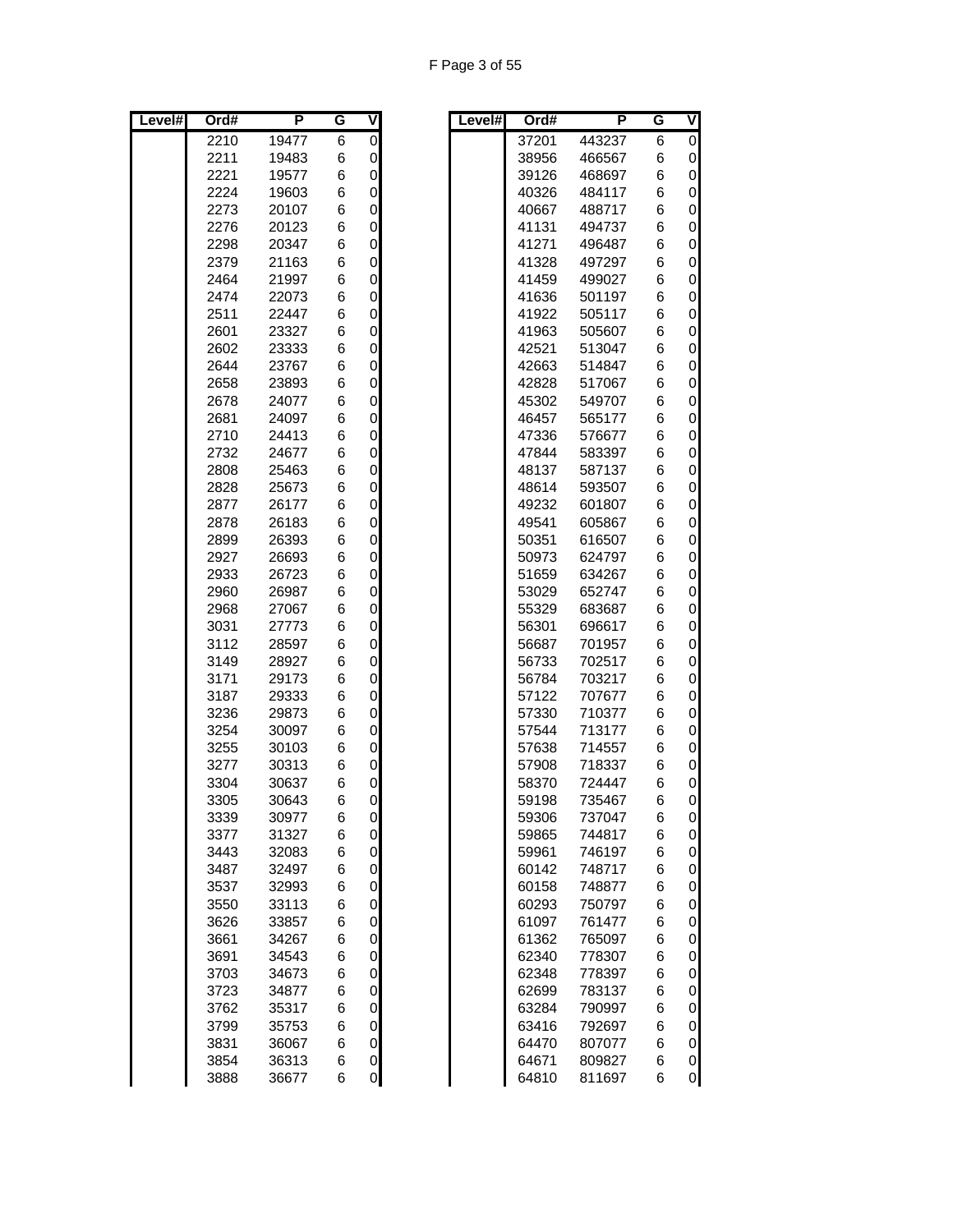F Page 4 of 55

| Level# | Ord# | P              | G | V                   | Level#       | Ord#           | P      | G               | $\overline{\mathsf{v}}$ |
|--------|------|----------------|---|---------------------|--------------|----------------|--------|-----------------|-------------------------|
|        | 4011 | 37957          | 6 | $\overline{0}$      |              | 65296          | 818347 | 6               | 0                       |
|        | 4030 | 38183          | 6 | $\overline{0}$      |              | 65369          | 819437 | 6               | 0                       |
|        | 4095 | 38867          | 6 | $\overline{0}$      |              | 65542          | 821747 | 6               | $\mathbf 0$             |
|        | 4118 | 39113          | 6 | $\mathbf 0$         |              | 65933          | 826717 | 6               | 0                       |
|        | 4191 | 39863          | 6 | $\mathbf 0$         |              | 66275          | 831547 | 6               | 0                       |
|        | 4211 | 40093          | 6 | $\overline{0}$      |              | 67412          | 847157 | 6               | 0                       |
|        | 4230 | 40283          | 6 | $\overline{O}$      |              | 67440          | 847537 | 6               | $\mathbf 0$             |
|        | 4245 | 40493          | 6 | $\overline{0}$      |              | 67588          | 849587 | 6               | 0                       |
|        | 4286 | 40933          | 6 | $\overline{0}$      |              | 67817          | 852757 | 6               | 0                       |
|        | 4293 | 41017          | 6 | $\overline{0}$      |              | 69798          | 879667 | 6               | $\mathbf 0$             |
|        | 4321 | 41263          | 6 | $\mathbf 0$         |              | 69851          | 880337 | 6               | 0                       |
|        | 4341 | 41513          | 6 | $\mathbf 0$         |              | 70337          | 886987 | 6               | $\mathbf 0$             |
|        | 4350 | 41603          | 6 | $\overline{0}$      |              | 70865          | 894227 | 6               | 0                       |
|        | 4385 | 41947          | 6 | $\overline{O}$      |              | 71034          | 896537 | 6               | $\mathbf 0$             |
|        | 4410 | 42187          | 6 | $\overline{0}$      |              | 71624          | 904867 | 6               | 0                       |
|        | 4432 | 42397          | 6 | $\mathbf 0$         |              | 71903          | 908527 | 6               | 0                       |
|        | 4461 | 42683          | 6 | $\overline{0}$      |              | 72044          | 910207 | 6               | $\mathbf 0$             |
|        | 4631 | 44543          | 6 | $\mathbf 0$         |              | 72195          | 912397 | 6               | 0                       |
|        | 4713 | 45433          | 6 | $\mathbf 0$         |              | 72473          | 916457 | 6               | $\mathbf 0$             |
|        | 4717 | 45497          | 6 | $\mathbf 0$         |              | 72578          | 917837 | 6               | 0                       |
|        | 4740 | 45757          | 6 | $\overline{0}$      |              | 74239          | 940727 | 6               | $\mathbf 0$             |
|        | 4774 | 46147          | 6 | $\overline{0}$      |              | 74469          | 943757 | 6               | 0                       |
|        |      |                |   | $\mathbf 0$         |              |                | 949967 | 6               |                         |
|        | 4878 | 47303<br>47507 | 6 |                     |              | 74903<br>75062 |        |                 | 0                       |
|        | 4897 |                | 6 | $\overline{0}$      |              |                | 952117 | 6               | 0                       |
|        | 4900 | 47527          | 6 | $\mathbf 0$         |              | 75262          | 954917 | 6               | 0                       |
|        | 4948 | 48023          | 6 | 0                   |              | 75962          | 964577 | 6               | $\mathbf 0$             |
|        | 4993 | 48533          | 6 | $\mathbf 0$         |              | 76723          | 974977 | 6               | 0                       |
|        | 5098 | 49633          | 6 | $\overline{O}$      |              | 76738          | 975187 | 6               | $\mathbf 0$             |
|        | 5151 | 50153          | 6 | $\overline{0}$      |              | 76756          | 975427 | 6               | 0                       |
|        | 5174 | 50417          | 6 | $\mathbf 0$         |              | 76829          | 976477 | 6               | 0                       |
|        | 5258 | 51413          | 6 | $\overline{0}$      |              | 77332          | 983777 | 6               | 0                       |
|        | 5383 | 52727          | 6 | $\mathbf 0$         |              | 77807          | 990377 | 6               | 0                       |
|        | 5403 | 52957          | 6 | $\mathbf 0$         | $\mathbf{2}$ | 10577          | 111509 | $\overline{12}$ | $\mathbf 0$             |
|        | 5464 | 53617          | 6 | $\mathbf 0$         |              | 22721          | 258539 | 12              | 0                       |
|        | 5465 | 53623          | 6 | $\overline{0}$      |              | 24981          | 286789 | 12              | 0                       |
|        | 5540 | 54443          | 6 | $\overline{O}$      |              | 27477          | 318419 | 12              | 0                       |
|        | 5559 | 54623          | 6 | $\overline{0}$      |              | 28623          | 332779 | 12              | 0                       |
|        | 5564 | 54673          | 6 | $\overline{O}$      |              | 29331          | 341839 | 12              | 0                       |
|        | 5572 | 54773          | 6 | $\Omega$            |              | 30638          | 358459 | 12              | $\Omega$                |
|        | 5608 | 55207          | 6 | $\overline{0}$      |              | 36925          | 439799 | 12              | 0                       |
|        | 5660 | 55793          | 6 | $\mathsf{O}\xspace$ |              | 39528          | 473899 | 12              | 0                       |
|        | 5669 | 55843          | 6 | $\mathbf 0$         |              | 40065          | 480749 | 12              | 0                       |
|        | 5684 | 56003          | 6 | $\overline{0}$      |              | 41182          | 495389 | 12              | 0                       |
|        | 5690 | 56087          | 6 | $\overline{0}$      |              | 51652          | 634199 | 12              | 0                       |
|        | 5691 | 56093          | 6 | $\overline{0}$      |              | 52629          | 647429 | 12              | 0                       |
|        | 5721 | 56437          | 6 | $\overline{0}$      |              | 53444          | 658379 | 12              | 0                       |
|        | 5756 | 56773          | 6 | $\overline{0}$      |              | 53855          | 663869 | 12              | $\mathbf 0$             |
|        | 5777 | 56957          | 6 | $\pmb{0}$           |              | 56830          | 703849 | 12              | 0                       |
|        | 5862 | 57853          | 6 | $\mathbf 0$         |              | 58973          | 732509 | 12              | 0                       |
|        | 5881 | 58067          | 6 | $\overline{0}$      |              | 65147          | 816329 | 12              | 0                       |
|        | 5900 | 58237          | 6 | $\overline{0}$      |              | 65403          | 819799 | 12              | 0                       |
|        | 5925 | 58543          | 6 | $\overline{0}$      |              | 66004          | 827779 | 12              | 0                       |
|        | 5928 | 58573          | 6 | $\overline{0}$      |              | 67115          | 843079 | 12              | 0                       |
|        | 5938 | 58693          | 6 | $\overline{0}$      |              | 68524          | 862319 | 12              | 0                       |
|        | 5977 | 59113          | 6 | $\overline{O}$      |              | 74030          | 937789 | 12              | 0                       |
|        |      |                |   |                     |              |                |        |                 |                         |

| evel# | Ord#           | Ρ                | G               | ۷              |
|-------|----------------|------------------|-----------------|----------------|
|       | 65296          | 818347           | 6               | $\overline{0}$ |
|       | 65369          | 819437           | 6               | 0              |
|       | 65542          | 821747           | 6               | 0              |
|       | 65933          | 826717           | 6               | 0              |
|       | 66275          | 831547           | 6               | 0              |
|       | 67412          | 847157           | 6               | 0              |
|       | 67440          | 847537           | 6               | 0              |
|       | 67588          | 849587           | 6               | 0              |
|       | 67817          | 852757           | 6               | 0              |
|       | 69798          | 879667           | 6               | 0              |
|       | 69851          | 880337           | 6               | 0              |
|       | 70337          | 886987           | 6               | 0              |
|       | 70865          | 894227           | 6               | 0              |
|       | 71034          | 896537           | 6               | 0              |
|       | 71624          | 904867           | 6               | 0              |
|       | 71903          | 908527           | 6               | 0              |
|       | 72044          | 910207           | 6               | 0              |
|       | 72195          | 912397           | 6               | 0              |
|       | 72473          | 916457           | 6               | 0              |
|       | 72578          | 917837           | 6               | 0              |
|       | 74239          | 940727           | 6               | 0              |
|       | 74469          | 943757           | 6               | 0              |
|       | 74903          | 949967           | 6               | 0              |
|       | 75062          | 952117           | 6               | 0              |
|       | 75262          | 954917           | 6               | 0              |
|       | 75962          | 964577           | 6               | 0              |
|       | 76723<br>76738 | 974977<br>975187 | 6<br>6          | 0<br>0         |
|       | 76756          | 975427           | 6               | $\mathbf 0$    |
|       | 76829          | 976477           | 6               | 0              |
|       | 77332          | 983777           | 6               | 0              |
|       | 77807          | 990377           | 6               | 0              |
| 2     | 10577          | 111509           | $\overline{12}$ | $\overline{0}$ |
|       | 22721          | 258539           | 12              | 0              |
|       | 24981          | 286789           | 12              | 0              |
|       | 27477          | 318419           | 12              | 0              |
|       | 28623          | 332779           | 12              | 0              |
|       | 29331          | 341839           | 12              | 0              |
|       | 30638          | 358459           | 12              | 0              |
|       | 36925          | 439799           | 12              | 0              |
|       | 39528          | 473899           | 12              | 0              |
|       | 40065          | 480749           | 12              | 0              |
|       | 41182          | 495389           | 12              | 0              |
|       | 51652          | 634199           | 12              | 0              |
|       | 52629          | 647429           | 12              | 0              |
|       | 53444          | 658379           | 12              | 0              |
|       | 53855          | 663869           | 12              | 0              |
|       | 56830          | 703849           | 12              | 0              |
|       | 58973          | 732509           | 12              | 0              |
|       | 65147          | 816329           | 12              | 0              |
|       | 65403          | 819799           | 12              | 0              |
|       | 66004          | 827779           | 12              | 0              |
|       | 67115          | 843079           | 12              | 0              |
|       | 68524          | 862319           | 12              | 0              |
|       | 74030          | 937789           | 12              | 0              |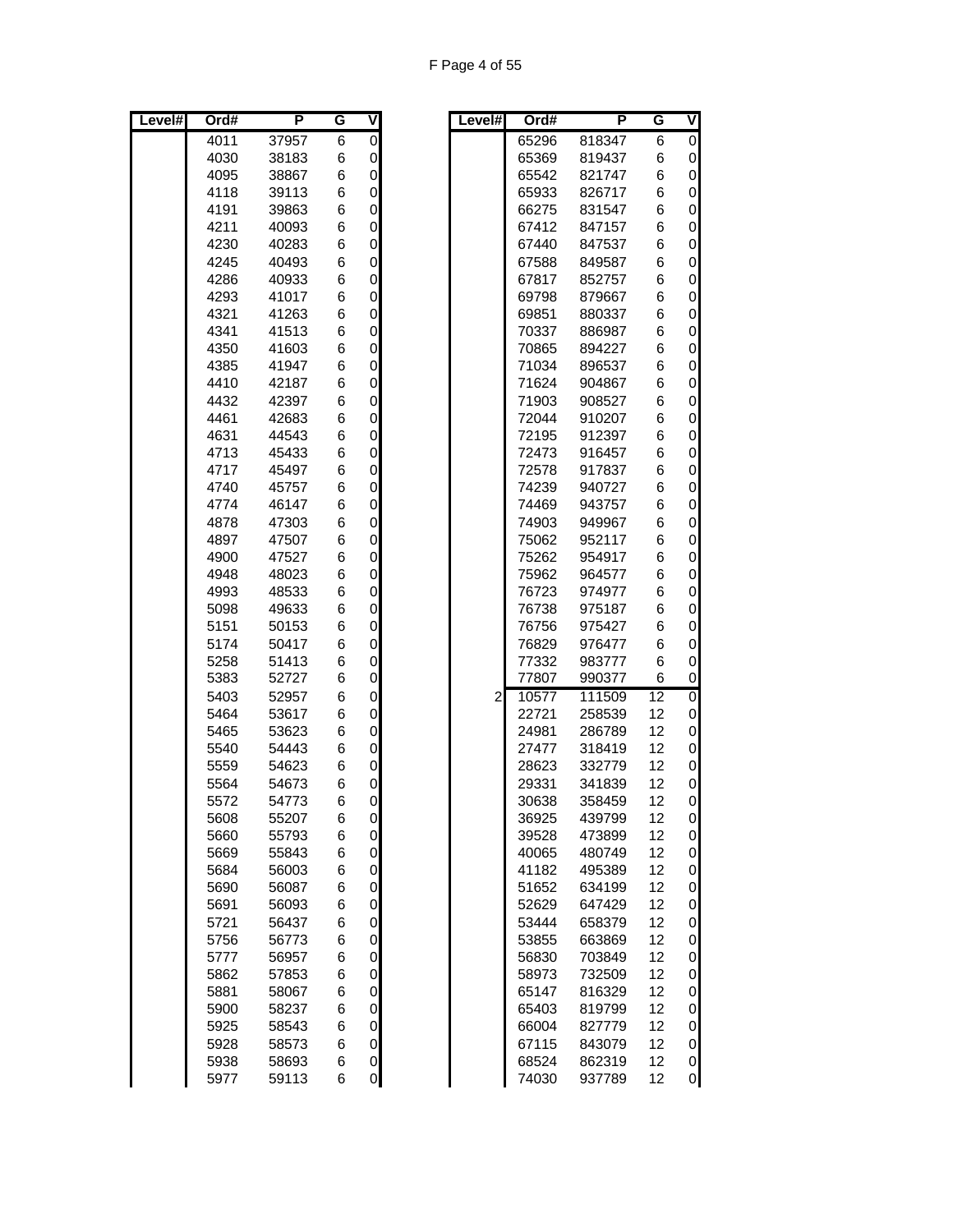F Page 5 of 55

| Level# | Ord#         | P              | G      | $\overline{\mathsf{V}}$ | Level# | Ord#  | P      | G               | $\overline{\mathsf{v}}$ |
|--------|--------------|----------------|--------|-------------------------|--------|-------|--------|-----------------|-------------------------|
|        | 6004         | 59393          | 6      | 0                       |        | 76385 | 970469 | 12              | 0                       |
|        | 6064         | 60083          | 6      | $\mathsf{O}$            |        | 76389 | 970549 | 12              | 0                       |
|        | 6071         | 60133          | 6      | $\mathsf{O}$            | 3      | 7346  | 74471  | $\overline{18}$ | 0                       |
|        | 6088         | 60337          | 6      | $\mathbf 0$             |        | 7532  | 76561  | 18              | 0                       |
|        | 6109         | 60617          | 6      | $\pmb{0}$               |        | 12406 | 132911 | 18              | 0                       |
|        | 6192         | 61553          | 6      | 0                       |        | 16519 | 182261 | 18              | 0                       |
|        | 6201         | 61637          | 6      | $\mathbf 0$             |        | 18212 | 202841 | 18              | $\mathbf 0$             |
|        | 6211         | 61723          | 6      | 0                       |        | 25801 | 297421 | 18              | 0                       |
|        | 6253         | 62207          | 6      | $\mathbf 0$             |        | 30668 | 358811 | 18              | 0                       |
|        | 6254         | 62213          | 6      | $\pmb{0}$               |        | 40442 | 485941 | 18              | $\mathbf 0$             |
|        | 6284         | 62597          | 6      | $\pmb{0}$               |        | 53235 | 655471 | 18              | 0                       |
|        | 6288         | 62633          | 6      | $\pmb{0}$               |        | 59226 | 735901 | 18              | $\mathbf 0$             |
|        | 6325         | 63073          | 6      | 0                       |        | 60911 | 759131 | 18              | 0                       |
|        | 6364         | 63493          | 6      | $\mathbf 0$             |        | 62508 | 780631 | 18              | 0                       |
|        | 6367         | 63527          | 6      | 0                       |        | 63799 | 797851 | 18              | 0                       |
|        | 6387         | 63697          | 6      | $\mathbf 0$             |        | 67561 | 849161 | 18              | 0                       |
|        | 6388         | 63703          | 6      | 0                       | 4      | 52253 | 642457 | 30              | $\overline{0}$          |
|        | 6408         | 63907          | 6      | $\pmb{0}$               |        |       |        |                 |                         |
|        | 6415         | 64013          | 6      | $\mathbf 0$             |        |       |        |                 |                         |
|        | 6464         | 64627          | 6      | $\pmb{0}$               |        |       |        |                 |                         |
|        | 6533         | 65413          | 6      | 0                       |        |       |        |                 |                         |
|        | 6547         | 65557          | 6      | $\mathbf 0$             |        |       |        |                 |                         |
|        | 6564         | 65707          | 6      | 0                       |        |       |        |                 |                         |
|        | 6587         | 65957          | 6      | 0                       |        |       |        |                 |                         |
|        | 6665         | 66883          | 6      | 0                       |        |       |        |                 |                         |
|        | 6752         | 67783          | 6      | $\mathbf 0$             |        |       |        |                 |                         |
|        | 6809         | 68483          | 6      | $\pmb{0}$               |        |       |        |                 |                         |
|        | 6833         | 68743          | 6      | $\pmb{0}$               |        |       |        |                 |                         |
|        | 6861<br>7065 | 69067<br>71347 | 6<br>6 | $\pmb{0}$<br>0          |        |       |        |                 |                         |
|        | 7066         | 71353          | 6      | 0                       |        |       |        |                 |                         |
|        | 7110         | 71843          | 6      | 0                       |        |       |        |                 |                         |
|        | 7127         | 71993          | 6      | $\mathbf 0$             |        |       |        |                 |                         |
|        | 7194         | 72733          | 6      | $\mathsf{O}\xspace$     |        |       |        |                 |                         |
|        | 7230         | 73127          | 6      | $\mathsf{O}\xspace$     |        |       |        |                 |                         |
|        | 7256         | 73477          | 6      | 0                       |        |       |        |                 |                         |
|        | 7259         | 73523          | 6      | 0                       |        |       |        |                 |                         |
|        | 7332         | 74317          | 6      | 0                       |        |       |        |                 |                         |
|        | 7355         | 74567          | 6      | $\overline{0}$          |        |       |        |                 |                         |
|        | 7387         | 74897          | 6      | $\mathsf 0$             |        |       |        |                 |                         |
|        | 7412         | 75217          | 6      | $\mathbf 0$             |        |       |        |                 |                         |
|        | 7439         | 75527          | 6      | 0                       |        |       |        |                 |                         |
|        | 7440         | 75533          | 6      | 0                       |        |       |        |                 |                         |
|        | 7446         | 75577          | 6      | 0                       |        |       |        |                 |                         |
|        | 7467         | 75787          | 6      | 0                       |        |       |        |                 |                         |
|        | 7524         | 76487          | 6      | $\pmb{0}$               |        |       |        |                 |                         |
|        | 7541         | 76673          | 6      | $\mathbf 0$             |        |       |        |                 |                         |
|        | 7561         | 76913          | 6      | $\mathbf 0$             |        |       |        |                 |                         |
|        | 7570         | 77023          | 6      | 0                       |        |       |        |                 |                         |
|        | 7621         | 77557          | 6      | $\pmb{0}$               |        |       |        |                 |                         |
|        | 7622         | 77563          | 6      | 0                       |        |       |        |                 |                         |
|        | 7677         | 78173          | 6      | $\boldsymbol{0}$        |        |       |        |                 |                         |
|        | 7711         | 78577          | 6      | $\pmb{0}$               |        |       |        |                 |                         |
|        | 7729         | 78797          | 6      | $\mathbf 0$             |        |       |        |                 |                         |
|        | 7730         | 78803          | 6      | $\overline{O}$          |        |       |        |                 |                         |

| Ord# | P     | G |          | Level# | Ord#  | Р      | G  |              |
|------|-------|---|----------|--------|-------|--------|----|--------------|
| 6004 | 59393 | 6 | 0        |        | 76385 | 970469 | 12 | $\mathbf{0}$ |
| 6064 | 60083 | 6 | 0        |        | 76389 | 970549 | 12 | 0            |
| 6071 | 60133 | 6 | $\Omega$ | 3      | 7346  | 74471  | 18 | 0            |
| 6088 | 60337 | 6 | 0        |        | 7532  | 76561  | 18 | 0            |
| 6109 | 60617 | 6 | 0        |        | 12406 | 132911 | 18 | 0            |
| 6192 | 61553 | 6 | 0        |        | 16519 | 182261 | 18 | 0            |
| 6201 | 61637 | 6 | 0        |        | 18212 | 202841 | 18 | 0            |
| 6211 | 61723 | 6 | 0        |        | 25801 | 297421 | 18 | 0            |
| 6253 | 62207 | 6 | 0        |        | 30668 | 358811 | 18 | 0            |
| 6254 | 62213 | 6 | 0        |        | 40442 | 485941 | 18 | 0            |
| 6284 | 62597 | 6 | 0        |        | 53235 | 655471 | 18 | 0            |
| 6288 | 62633 | 6 | $\Omega$ |        | 59226 | 735901 | 18 | 0            |
| 6325 | 63073 | 6 | 0        |        | 60911 | 759131 | 18 | 0            |
| 6364 | 63493 | 6 | 0        |        | 62508 | 780631 | 18 | 0            |
| 6367 | 63527 | 6 | 0        |        | 63799 | 797851 | 18 | 0            |
| 6387 | 63697 | 6 | 0        |        | 67561 | 849161 | 18 | 0            |
| 6388 | 63703 | 6 | 0        | 4      | 52253 | 642457 | 30 | 0            |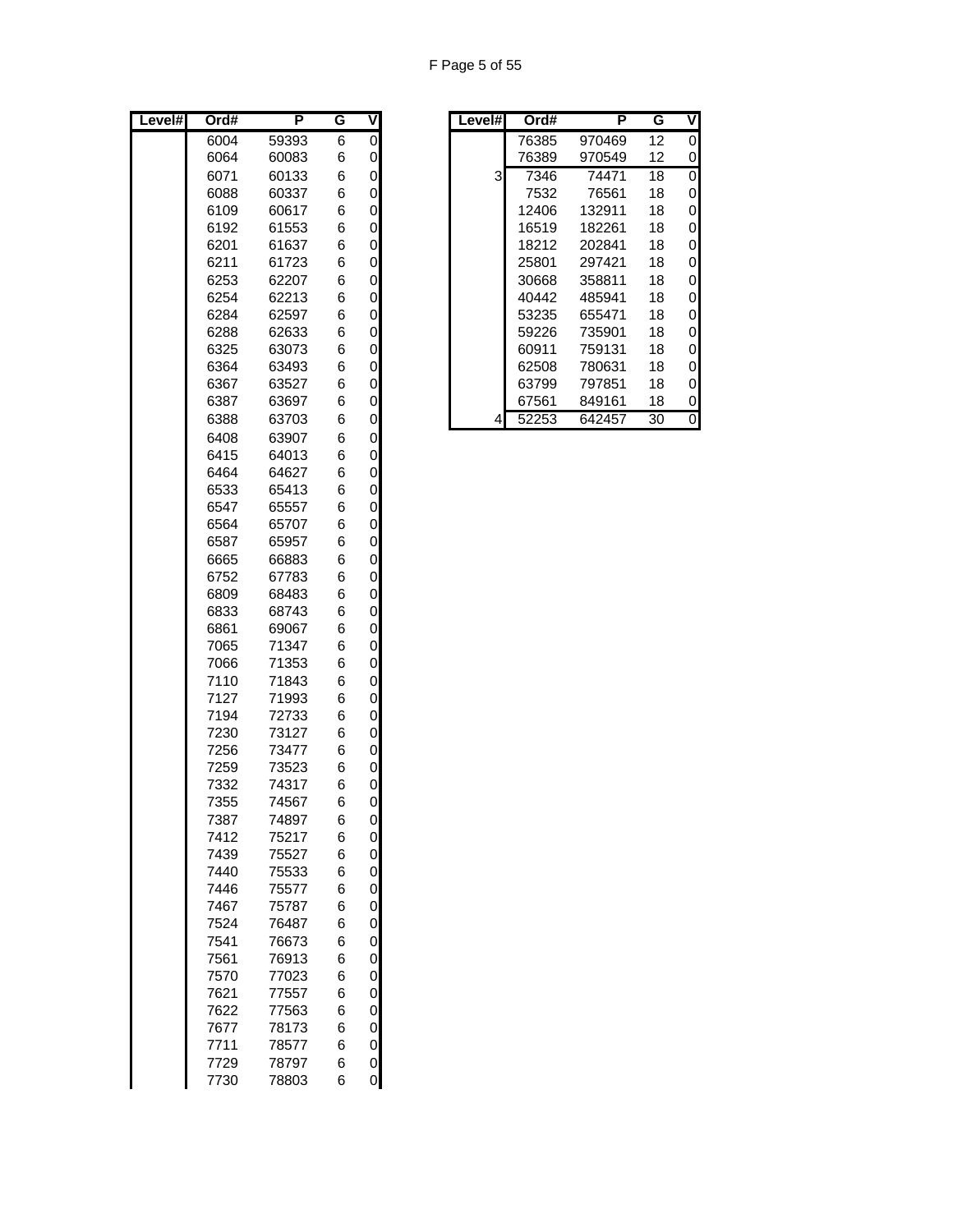| evel#<br>L | Ord#         | P              | G      | V              |
|------------|--------------|----------------|--------|----------------|
|            | 7761         | 79187          | 6      | $\overline{0}$ |
|            | 7818         | 79823          | 6      | 0              |
|            | 7824         | 79867          | 6      | 0              |
|            | 7833         | 79973          | 6      | 0              |
|            | 7919         | 80917          | 6      | 0              |
|            | 7920         | 80923          | 6      | 0              |
|            | 7937         | 81077          | 6      | 0              |
|            | 8012         | 81937          | 6      | 0              |
|            | 8059         | 82463          | 6      | 0              |
|            | 8064         | 82493          | 6      | 0              |
|            | 8091         | 82787          | 6      | 0              |
|            | 8092         | 82793          | 6      | 0              |
|            | 8107         | 83003          | 6      | 0              |
|            | 8146         | 83437          | 6      | 0              |
|            | 8147         | 83443          | 6      | 0              |
|            | 8194         | 84053          | 6      | 0              |
|            | 8202         | 84137          | 6      | 0              |
|            | 8230         | 84437          | 6      | 0              |
|            | 8231         | 84443          | 6      | 0              |
|            | 8352         | 85837<br>86137 | 6      | 0              |
|            | 8374         | 86263          | 6<br>6 | 0              |
|            | 8387         |                | 6      | 0<br>0         |
|            | 8487<br>8495 | 87427<br>87517 | 6      | 0              |
|            | 8499         | 87547          | 6      | 0              |
|            | 8609         | 88867          | 6      | 0              |
|            | 8620         | 89003          | 6      | 0              |
|            | 8632         | 89107          | 6      | 0              |
|            | 8633         | 89113          | 6      | 0              |
|            | 8655         | 89387          | 6      | 0              |
|            | 8656         | 89393          | 6      | 0              |
|            | 8670         | 89527          | 6      | 0              |
|            | 8712         | 89983          | 6      | 0              |
|            | 8779         | 90703          | 6      | 0              |
|            | 8824         | 91243          | 6      | 0              |
|            | 8829         | 91297          | 6      | $\mathbf{0}$   |
|            | 8830         | 91303          | 6      | 0              |
|            | 8837         | 91387          | 6      | 0              |
|            | 8888         | 92003          | 6      | $\overline{0}$ |
|            | 8907         | 92227          | 6      | 0              |
|            | 8920         | 92363          | 6      | 0              |
|            | 8987         | 93053          | 6      | 0              |
|            | 8990         | 93083          | 6      | $\mathbf{0}$   |
|            | 9019         | 93377          | 6      | 0              |
|            | 9106         | 94427          | 6      | 0              |
|            | 9107         | 94433          | 6      | 0              |
|            | 9185         | 95267          | 6      | 0              |
|            | 9186         | 95273          | 6      | 0              |
|            | 9223         | 95707          | 6      | 0              |
|            | 9244         | 95917          | 6      | 0              |
|            | 9245         | 95923          | 6      | $\mathbf{0}$   |
|            | 9315         | 96763          | 6      | $\mathbf{0}$   |
|            | 9416         | 97967          | 6      | 0              |
|            | 9457         | 98473          | 6      | $\mathbf{0}$   |
|            | 9577         | 99823          | 6      | 0              |

| Level#l<br>. . | Level#l | Ord# |  |  | V |  |  | Ord# |  |  | ٧I |
|----------------|---------|------|--|--|---|--|--|------|--|--|----|
|----------------|---------|------|--|--|---|--|--|------|--|--|----|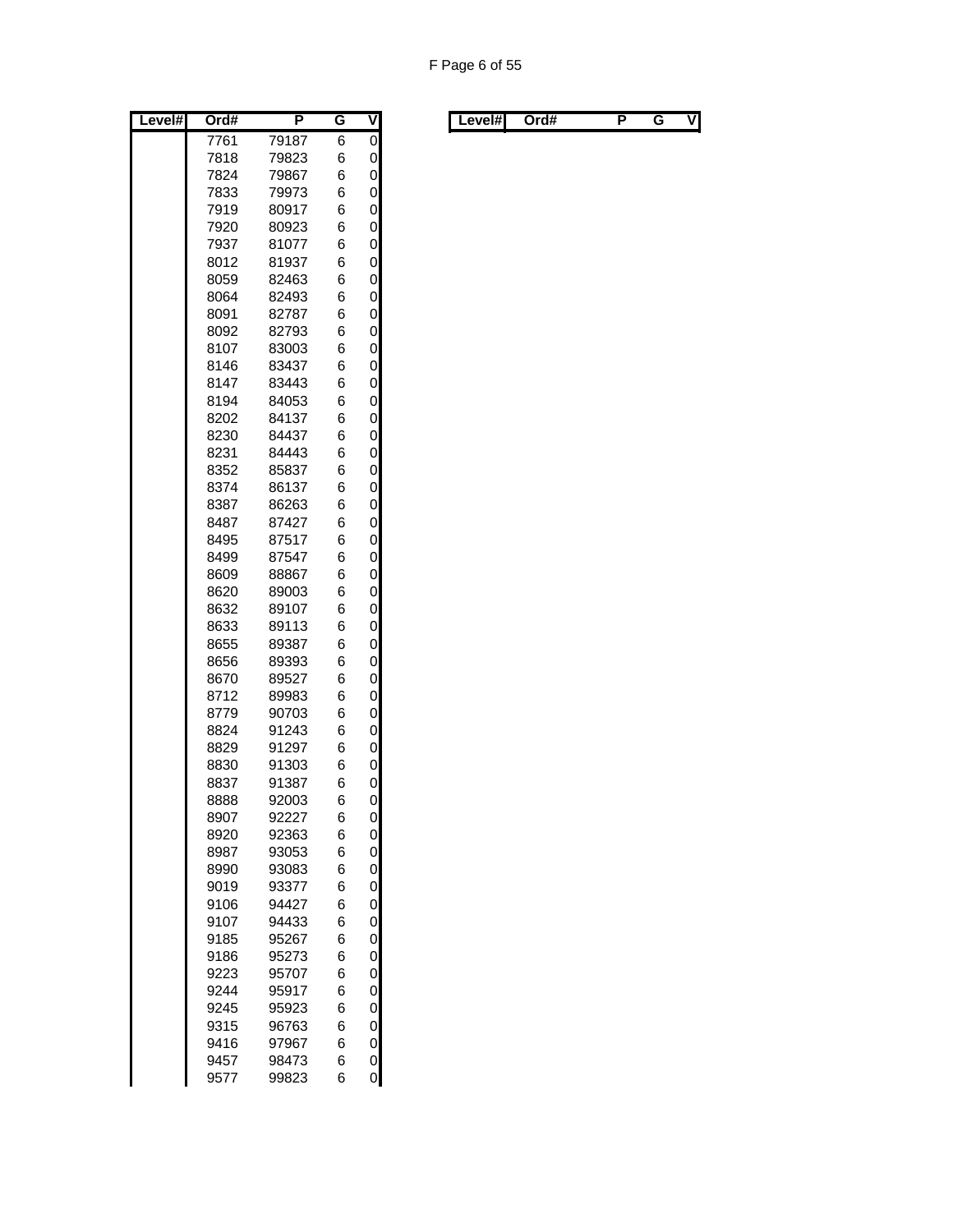F Page 7 of 55

| Level# | Ord#  | P      | G | V              |
|--------|-------|--------|---|----------------|
|        | 9668  | 100937 | 6 | $\overline{0}$ |
|        | 9698  | 101273 | 6 | 0              |
|        | 9701  | 101287 | 6 | 0              |
|        | 9718  | 101483 | 6 | 0              |
|        | 9868  | 103177 | 6 | 0              |
|        | 9896  | 103567 | 6 | 0              |
|        | 9934  | 104003 | 6 | 0              |
|        | 9939  | 104053 | 6 | 0              |
|        | 9944  | 104113 | 6 | 0              |
|        | 9980  | 104543 | 6 | 0              |
|        | 9998  | 104717 | 6 | 0              |
|        | 9999  | 104723 | 6 | 0              |
|        | 10020 | 104953 | 6 | 0              |
|        | 10053 | 105367 | 6 | 0              |
|        | 10054 | 105373 | 6 | 0              |
|        | 10075 | 105607 | 6 | 0              |
|        | 10076 | 105613 | 6 | 0              |
|        | 10104 | 105977 | 6 | 0              |
|        | 10131 | 106297 | 6 | 0              |
|        | 10247 | 107693 | 6 | 0              |
|        | 10296 | 108217 | 6 | 0              |
|        | 10330 | 108637 | 6 | 0              |
|        | 10331 | 108643 | 6 | 0              |
|        | 10356 | 108923 | 6 | 0              |
|        | 10446 | 109897 | 6 | 0              |
|        | 10501 | 110603 | 6 | 0              |
|        | 10517 | 110813 | 6 | 0              |
|        | 10530 | 110933 | 6 | 0              |
|        | 10598 | 111773 | 6 | 0              |
|        | 10609 | 111863 | 6 | 0              |
|        | 10649 | 112297 | 6 | 0              |
|        | 10670 | 112583 | 6 | 0              |
|        | 10716 | 113117 | 6 | 0              |
|        | 10786 | 113963 | 6 | 0              |
|        | 10798 | 114083 | 6 | 0              |
|        | 10827 | 114473 | 6 | 0              |
|        | 10903 | 115337 | 6 | 0              |
|        | 10935 | 115757 | 6 | 0              |
|        | 10936 | 115763 | 6 | 0              |
|        | 10972 | 116107 | 6 | 0              |
|        | 11026 | 116797 | 6 | 0              |
|        | 11083 | 117437 | 6 | 0              |
|        | 11110 | 117757 | 6 | 0              |
|        | 11216 | 119033 | 6 | 0              |
|        | 11258 | 119557 | 6 | 0              |
|        | 11259 | 119563 | 6 | 0              |
|        | 11311 | 120097 | 6 | 0              |
|        | 11344 | 120557 | 6 | 0              |
|        | 11345 | 120563 | 6 | 0              |
|        | 11369 | 120817 | 6 | 0              |
|        | 11370 | 120823 | 6 | 0              |
|        | 11391 | 121007 | 6 | $\mathbf 0$    |
|        | 11392 | 121013 | 6 | 0              |
|        | 11417 | 121327 | 6 | 0              |
|        | 11430 | 121447 | 6 | 0              |

| Level#l | Ord# |  | Level#I | Ord# |  | v |
|---------|------|--|---------|------|--|---|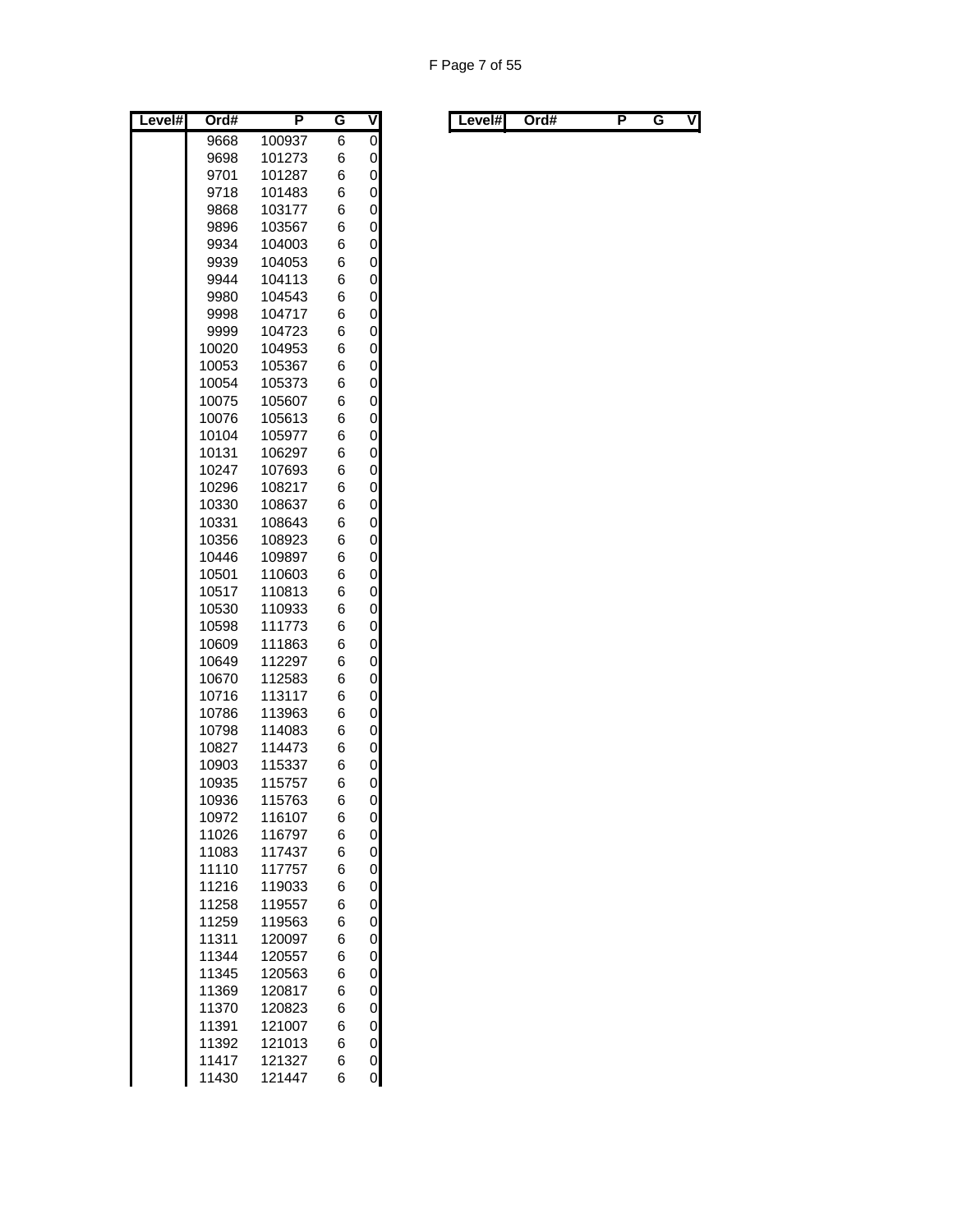| Level# | Ord#  | P      | G | ۷ |
|--------|-------|--------|---|---|
|        | 11440 | 121553 | 6 | 0 |
|        | 11503 | 122273 | 6 | 0 |
|        | 11549 | 122833 | 6 | 0 |
|        | 11599 | 123433 | 6 | 0 |
|        | 11742 | 125107 | 6 | 0 |
|        | 11799 | 125737 | 6 | 0 |
|        | 11848 | 126317 | 6 | 0 |
|        | 11939 | 127487 | 6 | 0 |
|        | 11953 | 127643 | 6 | 0 |
|        | 11956 | 127663 | 6 | 0 |
|        | 11966 | 127733 | 6 | 0 |
|        | 11975 | 127843 | 6 | 0 |
|        | 11997 | 128153 | 6 | 0 |
|        | 12028 | 128467 | 6 | 0 |
|        | 12031 | 128483 | 6 | 0 |
|        | 12144 | 129763 | 6 | 0 |
|        | 12189 | 130343 | 6 | 0 |
|        | 12204 | 130483 | 6 | 0 |
|        | 12224 | 130687 | 6 | 0 |
|        | 12225 | 130693 | 6 | 0 |
|        | 12322 | 131933 | 6 | 0 |
|        | 12423 | 133103 | 6 | 0 |
|        | 12476 | 133717 | 6 | 0 |
|        | 12500 | 134053 | 6 | 0 |
|        | 12514 | 134213 | 6 | 0 |
|        | 12519 | 134263 | 6 | 0 |
|        | 12525 | 134333 | 6 | 0 |
|        | 12633 | 135607 | 6 | 0 |
|        | 12658 | 135893 | 6 | 0 |
|        | 12736 | 136733 | 6 | 0 |
|        | 12793 | 137393 | 6 | 0 |
|        | 12850 | 138107 | 6 | 0 |
|        | 12983 | 139703 | 6 | 0 |
|        | 12989 | 139753 | 6 | 0 |
|        | 13053 | 140527 | 6 | 0 |
|        | 13096 | 140983 | 6 | 0 |
|        | 13101 | 141067 | 6 | 0 |
|        | 13102 | 141073 | 6 | 0 |
|        | 13119 | 141263 | 6 | 0 |
|        | 13205 | 142217 | 6 | 0 |
|        | 13219 | 142427 | 6 | 0 |
|        | 13228 | 142553 | 6 | 0 |
|        | 13298 | 143483 | 6 | 0 |
|        | 13360 | 144247 | 6 | 0 |
|        | 13361 | 144253 | 6 | 0 |
|        | 13389 | 144583 | 6 | 0 |
|        | 13403 | 144757 | 6 | 0 |
|        | 13420 | 144967 | 6 | 0 |
|        | 13427 | 145037 | 6 | 0 |
|        | 13439 | 145213 | 6 | 0 |
|        | 13525 | 146197 | 6 | 0 |
|        | 13578 | 146843 | 6 | 0 |
|        | 13622 | 147347 | 6 | 0 |
|        | 13662 | 147793 | 6 | 0 |
|        | 13724 | 148633 | 6 | 0 |

| Level#I | Ord# |  |  |  | Level#I |  | Ord# |  |  | VI |
|---------|------|--|--|--|---------|--|------|--|--|----|
|---------|------|--|--|--|---------|--|------|--|--|----|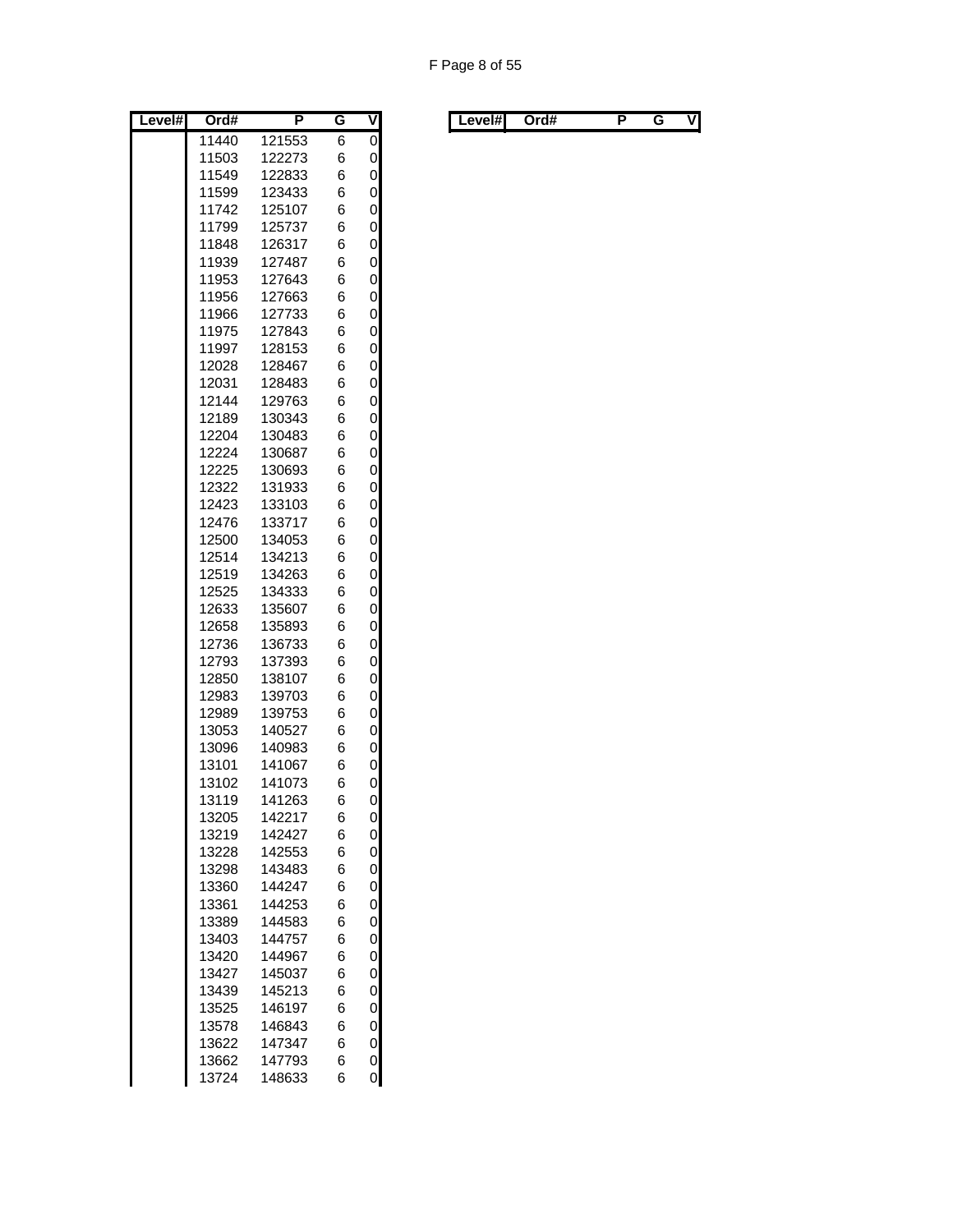| 13745<br>148867<br>6<br>0<br>6<br>13760<br>149027<br>0<br>149497<br>6<br>13806<br>0<br>13837<br>6<br>149867<br>0<br>13856<br>150083<br>6<br>6<br>0<br>13866<br>150203<br>150407<br>6<br>0<br>13885<br>6<br>0<br>13946<br>151163<br>151477<br>6<br>0<br>13974<br>6<br>0<br>13992<br>151637<br>151687<br>6<br>0<br>13998<br>0<br>14076<br>152623<br>6<br>6<br>0<br>14084<br>152723<br>14106<br>152947<br>6<br>0<br>6<br>0<br>14107<br>152953<br>14145<br>153443<br>6<br>0<br>14194<br>6<br>0<br>154067<br>14195<br>6<br>0<br>154073<br>0<br>14435<br>157013<br>6<br>14460<br>157253<br>6<br>0<br>14481<br>6<br>0<br>157483<br>6<br>0<br>14635<br>159463<br>14650<br>159623<br>6<br>0<br>160403<br>6<br>0<br>14717<br>14774<br>161053<br>6<br>0<br>0<br>14850<br>6<br>161977<br>14867<br>162257<br>6<br>0<br>14868<br>6<br>0<br>162263<br>14902<br>162677<br>6<br>0<br>14921<br>6<br>0<br>162853<br>14978<br>163567<br>6<br>0<br>6<br>0<br>14983<br>163627<br>0<br>15001<br>163847<br>6<br>0<br>15002<br>163853<br>6<br>0<br>6<br>15127<br>165443<br>15130<br>0<br>165463<br>6<br>0<br>15201<br>166357<br>6<br>6<br>0<br>15252<br>166973<br>0<br>15371<br>168457<br>6<br>0<br>15393<br>168737<br>6<br>6<br>0<br>15403<br>168893<br>0<br>15437<br>169313<br>6<br>6<br>0<br>15463<br>169633<br>0<br>6<br>15478<br>169783<br>6<br>0<br>15483<br>169837<br>6<br>0<br>15543<br>170503<br>0<br>6<br>15565<br>170767<br>0<br>15643<br>171713<br>6<br>6<br>0<br>15662<br>171923<br>6<br>0<br>15706<br>172433<br>$\mathbf{0}$<br>6<br>15746<br>172877<br>0<br>15752<br>172987<br>6<br>0<br>15753<br>172993<br>6<br>0<br>15767<br>173183<br>6 | Level# | Ord#  | P      | G | $\overline{\mathsf{v}}$ |
|----------------------------------------------------------------------------------------------------------------------------------------------------------------------------------------------------------------------------------------------------------------------------------------------------------------------------------------------------------------------------------------------------------------------------------------------------------------------------------------------------------------------------------------------------------------------------------------------------------------------------------------------------------------------------------------------------------------------------------------------------------------------------------------------------------------------------------------------------------------------------------------------------------------------------------------------------------------------------------------------------------------------------------------------------------------------------------------------------------------------------------------------------------------------------------------------------------------------------------------------------------------------------------------------------------------------------------------------------------------------------------------------------------------------------------------------------------------------------------------------------------------------------------------------------------------------------------------------------------------------------------|--------|-------|--------|---|-------------------------|
|                                                                                                                                                                                                                                                                                                                                                                                                                                                                                                                                                                                                                                                                                                                                                                                                                                                                                                                                                                                                                                                                                                                                                                                                                                                                                                                                                                                                                                                                                                                                                                                                                                  |        |       |        |   | $\overline{0}$          |
|                                                                                                                                                                                                                                                                                                                                                                                                                                                                                                                                                                                                                                                                                                                                                                                                                                                                                                                                                                                                                                                                                                                                                                                                                                                                                                                                                                                                                                                                                                                                                                                                                                  |        |       |        |   |                         |
|                                                                                                                                                                                                                                                                                                                                                                                                                                                                                                                                                                                                                                                                                                                                                                                                                                                                                                                                                                                                                                                                                                                                                                                                                                                                                                                                                                                                                                                                                                                                                                                                                                  |        |       |        |   |                         |
|                                                                                                                                                                                                                                                                                                                                                                                                                                                                                                                                                                                                                                                                                                                                                                                                                                                                                                                                                                                                                                                                                                                                                                                                                                                                                                                                                                                                                                                                                                                                                                                                                                  |        |       |        |   |                         |
|                                                                                                                                                                                                                                                                                                                                                                                                                                                                                                                                                                                                                                                                                                                                                                                                                                                                                                                                                                                                                                                                                                                                                                                                                                                                                                                                                                                                                                                                                                                                                                                                                                  |        |       |        |   |                         |
|                                                                                                                                                                                                                                                                                                                                                                                                                                                                                                                                                                                                                                                                                                                                                                                                                                                                                                                                                                                                                                                                                                                                                                                                                                                                                                                                                                                                                                                                                                                                                                                                                                  |        |       |        |   |                         |
|                                                                                                                                                                                                                                                                                                                                                                                                                                                                                                                                                                                                                                                                                                                                                                                                                                                                                                                                                                                                                                                                                                                                                                                                                                                                                                                                                                                                                                                                                                                                                                                                                                  |        |       |        |   |                         |
|                                                                                                                                                                                                                                                                                                                                                                                                                                                                                                                                                                                                                                                                                                                                                                                                                                                                                                                                                                                                                                                                                                                                                                                                                                                                                                                                                                                                                                                                                                                                                                                                                                  |        |       |        |   |                         |
|                                                                                                                                                                                                                                                                                                                                                                                                                                                                                                                                                                                                                                                                                                                                                                                                                                                                                                                                                                                                                                                                                                                                                                                                                                                                                                                                                                                                                                                                                                                                                                                                                                  |        |       |        |   |                         |
|                                                                                                                                                                                                                                                                                                                                                                                                                                                                                                                                                                                                                                                                                                                                                                                                                                                                                                                                                                                                                                                                                                                                                                                                                                                                                                                                                                                                                                                                                                                                                                                                                                  |        |       |        |   |                         |
|                                                                                                                                                                                                                                                                                                                                                                                                                                                                                                                                                                                                                                                                                                                                                                                                                                                                                                                                                                                                                                                                                                                                                                                                                                                                                                                                                                                                                                                                                                                                                                                                                                  |        |       |        |   |                         |
|                                                                                                                                                                                                                                                                                                                                                                                                                                                                                                                                                                                                                                                                                                                                                                                                                                                                                                                                                                                                                                                                                                                                                                                                                                                                                                                                                                                                                                                                                                                                                                                                                                  |        |       |        |   |                         |
|                                                                                                                                                                                                                                                                                                                                                                                                                                                                                                                                                                                                                                                                                                                                                                                                                                                                                                                                                                                                                                                                                                                                                                                                                                                                                                                                                                                                                                                                                                                                                                                                                                  |        |       |        |   |                         |
|                                                                                                                                                                                                                                                                                                                                                                                                                                                                                                                                                                                                                                                                                                                                                                                                                                                                                                                                                                                                                                                                                                                                                                                                                                                                                                                                                                                                                                                                                                                                                                                                                                  |        |       |        |   |                         |
|                                                                                                                                                                                                                                                                                                                                                                                                                                                                                                                                                                                                                                                                                                                                                                                                                                                                                                                                                                                                                                                                                                                                                                                                                                                                                                                                                                                                                                                                                                                                                                                                                                  |        |       |        |   |                         |
|                                                                                                                                                                                                                                                                                                                                                                                                                                                                                                                                                                                                                                                                                                                                                                                                                                                                                                                                                                                                                                                                                                                                                                                                                                                                                                                                                                                                                                                                                                                                                                                                                                  |        |       |        |   |                         |
|                                                                                                                                                                                                                                                                                                                                                                                                                                                                                                                                                                                                                                                                                                                                                                                                                                                                                                                                                                                                                                                                                                                                                                                                                                                                                                                                                                                                                                                                                                                                                                                                                                  |        |       |        |   |                         |
|                                                                                                                                                                                                                                                                                                                                                                                                                                                                                                                                                                                                                                                                                                                                                                                                                                                                                                                                                                                                                                                                                                                                                                                                                                                                                                                                                                                                                                                                                                                                                                                                                                  |        |       |        |   |                         |
|                                                                                                                                                                                                                                                                                                                                                                                                                                                                                                                                                                                                                                                                                                                                                                                                                                                                                                                                                                                                                                                                                                                                                                                                                                                                                                                                                                                                                                                                                                                                                                                                                                  |        |       |        |   |                         |
|                                                                                                                                                                                                                                                                                                                                                                                                                                                                                                                                                                                                                                                                                                                                                                                                                                                                                                                                                                                                                                                                                                                                                                                                                                                                                                                                                                                                                                                                                                                                                                                                                                  |        |       |        |   |                         |
|                                                                                                                                                                                                                                                                                                                                                                                                                                                                                                                                                                                                                                                                                                                                                                                                                                                                                                                                                                                                                                                                                                                                                                                                                                                                                                                                                                                                                                                                                                                                                                                                                                  |        |       |        |   |                         |
|                                                                                                                                                                                                                                                                                                                                                                                                                                                                                                                                                                                                                                                                                                                                                                                                                                                                                                                                                                                                                                                                                                                                                                                                                                                                                                                                                                                                                                                                                                                                                                                                                                  |        |       |        |   |                         |
|                                                                                                                                                                                                                                                                                                                                                                                                                                                                                                                                                                                                                                                                                                                                                                                                                                                                                                                                                                                                                                                                                                                                                                                                                                                                                                                                                                                                                                                                                                                                                                                                                                  |        |       |        |   |                         |
|                                                                                                                                                                                                                                                                                                                                                                                                                                                                                                                                                                                                                                                                                                                                                                                                                                                                                                                                                                                                                                                                                                                                                                                                                                                                                                                                                                                                                                                                                                                                                                                                                                  |        |       |        |   |                         |
|                                                                                                                                                                                                                                                                                                                                                                                                                                                                                                                                                                                                                                                                                                                                                                                                                                                                                                                                                                                                                                                                                                                                                                                                                                                                                                                                                                                                                                                                                                                                                                                                                                  |        |       |        |   |                         |
|                                                                                                                                                                                                                                                                                                                                                                                                                                                                                                                                                                                                                                                                                                                                                                                                                                                                                                                                                                                                                                                                                                                                                                                                                                                                                                                                                                                                                                                                                                                                                                                                                                  |        |       |        |   |                         |
|                                                                                                                                                                                                                                                                                                                                                                                                                                                                                                                                                                                                                                                                                                                                                                                                                                                                                                                                                                                                                                                                                                                                                                                                                                                                                                                                                                                                                                                                                                                                                                                                                                  |        |       |        |   |                         |
|                                                                                                                                                                                                                                                                                                                                                                                                                                                                                                                                                                                                                                                                                                                                                                                                                                                                                                                                                                                                                                                                                                                                                                                                                                                                                                                                                                                                                                                                                                                                                                                                                                  |        |       |        |   |                         |
|                                                                                                                                                                                                                                                                                                                                                                                                                                                                                                                                                                                                                                                                                                                                                                                                                                                                                                                                                                                                                                                                                                                                                                                                                                                                                                                                                                                                                                                                                                                                                                                                                                  |        |       |        |   |                         |
|                                                                                                                                                                                                                                                                                                                                                                                                                                                                                                                                                                                                                                                                                                                                                                                                                                                                                                                                                                                                                                                                                                                                                                                                                                                                                                                                                                                                                                                                                                                                                                                                                                  |        |       |        |   |                         |
|                                                                                                                                                                                                                                                                                                                                                                                                                                                                                                                                                                                                                                                                                                                                                                                                                                                                                                                                                                                                                                                                                                                                                                                                                                                                                                                                                                                                                                                                                                                                                                                                                                  |        |       |        |   |                         |
|                                                                                                                                                                                                                                                                                                                                                                                                                                                                                                                                                                                                                                                                                                                                                                                                                                                                                                                                                                                                                                                                                                                                                                                                                                                                                                                                                                                                                                                                                                                                                                                                                                  |        |       |        |   |                         |
|                                                                                                                                                                                                                                                                                                                                                                                                                                                                                                                                                                                                                                                                                                                                                                                                                                                                                                                                                                                                                                                                                                                                                                                                                                                                                                                                                                                                                                                                                                                                                                                                                                  |        |       |        |   |                         |
|                                                                                                                                                                                                                                                                                                                                                                                                                                                                                                                                                                                                                                                                                                                                                                                                                                                                                                                                                                                                                                                                                                                                                                                                                                                                                                                                                                                                                                                                                                                                                                                                                                  |        |       |        |   |                         |
|                                                                                                                                                                                                                                                                                                                                                                                                                                                                                                                                                                                                                                                                                                                                                                                                                                                                                                                                                                                                                                                                                                                                                                                                                                                                                                                                                                                                                                                                                                                                                                                                                                  |        |       |        |   |                         |
|                                                                                                                                                                                                                                                                                                                                                                                                                                                                                                                                                                                                                                                                                                                                                                                                                                                                                                                                                                                                                                                                                                                                                                                                                                                                                                                                                                                                                                                                                                                                                                                                                                  |        |       |        |   |                         |
|                                                                                                                                                                                                                                                                                                                                                                                                                                                                                                                                                                                                                                                                                                                                                                                                                                                                                                                                                                                                                                                                                                                                                                                                                                                                                                                                                                                                                                                                                                                                                                                                                                  |        |       |        |   |                         |
|                                                                                                                                                                                                                                                                                                                                                                                                                                                                                                                                                                                                                                                                                                                                                                                                                                                                                                                                                                                                                                                                                                                                                                                                                                                                                                                                                                                                                                                                                                                                                                                                                                  |        |       |        |   |                         |
|                                                                                                                                                                                                                                                                                                                                                                                                                                                                                                                                                                                                                                                                                                                                                                                                                                                                                                                                                                                                                                                                                                                                                                                                                                                                                                                                                                                                                                                                                                                                                                                                                                  |        |       |        |   |                         |
|                                                                                                                                                                                                                                                                                                                                                                                                                                                                                                                                                                                                                                                                                                                                                                                                                                                                                                                                                                                                                                                                                                                                                                                                                                                                                                                                                                                                                                                                                                                                                                                                                                  |        |       |        |   |                         |
|                                                                                                                                                                                                                                                                                                                                                                                                                                                                                                                                                                                                                                                                                                                                                                                                                                                                                                                                                                                                                                                                                                                                                                                                                                                                                                                                                                                                                                                                                                                                                                                                                                  |        |       |        |   |                         |
|                                                                                                                                                                                                                                                                                                                                                                                                                                                                                                                                                                                                                                                                                                                                                                                                                                                                                                                                                                                                                                                                                                                                                                                                                                                                                                                                                                                                                                                                                                                                                                                                                                  |        |       |        |   |                         |
|                                                                                                                                                                                                                                                                                                                                                                                                                                                                                                                                                                                                                                                                                                                                                                                                                                                                                                                                                                                                                                                                                                                                                                                                                                                                                                                                                                                                                                                                                                                                                                                                                                  |        |       |        |   |                         |
|                                                                                                                                                                                                                                                                                                                                                                                                                                                                                                                                                                                                                                                                                                                                                                                                                                                                                                                                                                                                                                                                                                                                                                                                                                                                                                                                                                                                                                                                                                                                                                                                                                  |        |       |        |   |                         |
|                                                                                                                                                                                                                                                                                                                                                                                                                                                                                                                                                                                                                                                                                                                                                                                                                                                                                                                                                                                                                                                                                                                                                                                                                                                                                                                                                                                                                                                                                                                                                                                                                                  |        |       |        |   |                         |
|                                                                                                                                                                                                                                                                                                                                                                                                                                                                                                                                                                                                                                                                                                                                                                                                                                                                                                                                                                                                                                                                                                                                                                                                                                                                                                                                                                                                                                                                                                                                                                                                                                  |        |       |        |   |                         |
|                                                                                                                                                                                                                                                                                                                                                                                                                                                                                                                                                                                                                                                                                                                                                                                                                                                                                                                                                                                                                                                                                                                                                                                                                                                                                                                                                                                                                                                                                                                                                                                                                                  |        |       |        |   |                         |
|                                                                                                                                                                                                                                                                                                                                                                                                                                                                                                                                                                                                                                                                                                                                                                                                                                                                                                                                                                                                                                                                                                                                                                                                                                                                                                                                                                                                                                                                                                                                                                                                                                  |        |       |        |   |                         |
|                                                                                                                                                                                                                                                                                                                                                                                                                                                                                                                                                                                                                                                                                                                                                                                                                                                                                                                                                                                                                                                                                                                                                                                                                                                                                                                                                                                                                                                                                                                                                                                                                                  |        |       |        |   |                         |
|                                                                                                                                                                                                                                                                                                                                                                                                                                                                                                                                                                                                                                                                                                                                                                                                                                                                                                                                                                                                                                                                                                                                                                                                                                                                                                                                                                                                                                                                                                                                                                                                                                  |        |       |        |   |                         |
|                                                                                                                                                                                                                                                                                                                                                                                                                                                                                                                                                                                                                                                                                                                                                                                                                                                                                                                                                                                                                                                                                                                                                                                                                                                                                                                                                                                                                                                                                                                                                                                                                                  |        |       |        |   |                         |
|                                                                                                                                                                                                                                                                                                                                                                                                                                                                                                                                                                                                                                                                                                                                                                                                                                                                                                                                                                                                                                                                                                                                                                                                                                                                                                                                                                                                                                                                                                                                                                                                                                  |        |       |        |   |                         |
|                                                                                                                                                                                                                                                                                                                                                                                                                                                                                                                                                                                                                                                                                                                                                                                                                                                                                                                                                                                                                                                                                                                                                                                                                                                                                                                                                                                                                                                                                                                                                                                                                                  |        |       |        |   |                         |
|                                                                                                                                                                                                                                                                                                                                                                                                                                                                                                                                                                                                                                                                                                                                                                                                                                                                                                                                                                                                                                                                                                                                                                                                                                                                                                                                                                                                                                                                                                                                                                                                                                  |        | 15848 | 174143 | 6 | 0                       |

| Level#l | Ord# |  |  |  | Level#l | Ord# |  |  | vı |
|---------|------|--|--|--|---------|------|--|--|----|
|---------|------|--|--|--|---------|------|--|--|----|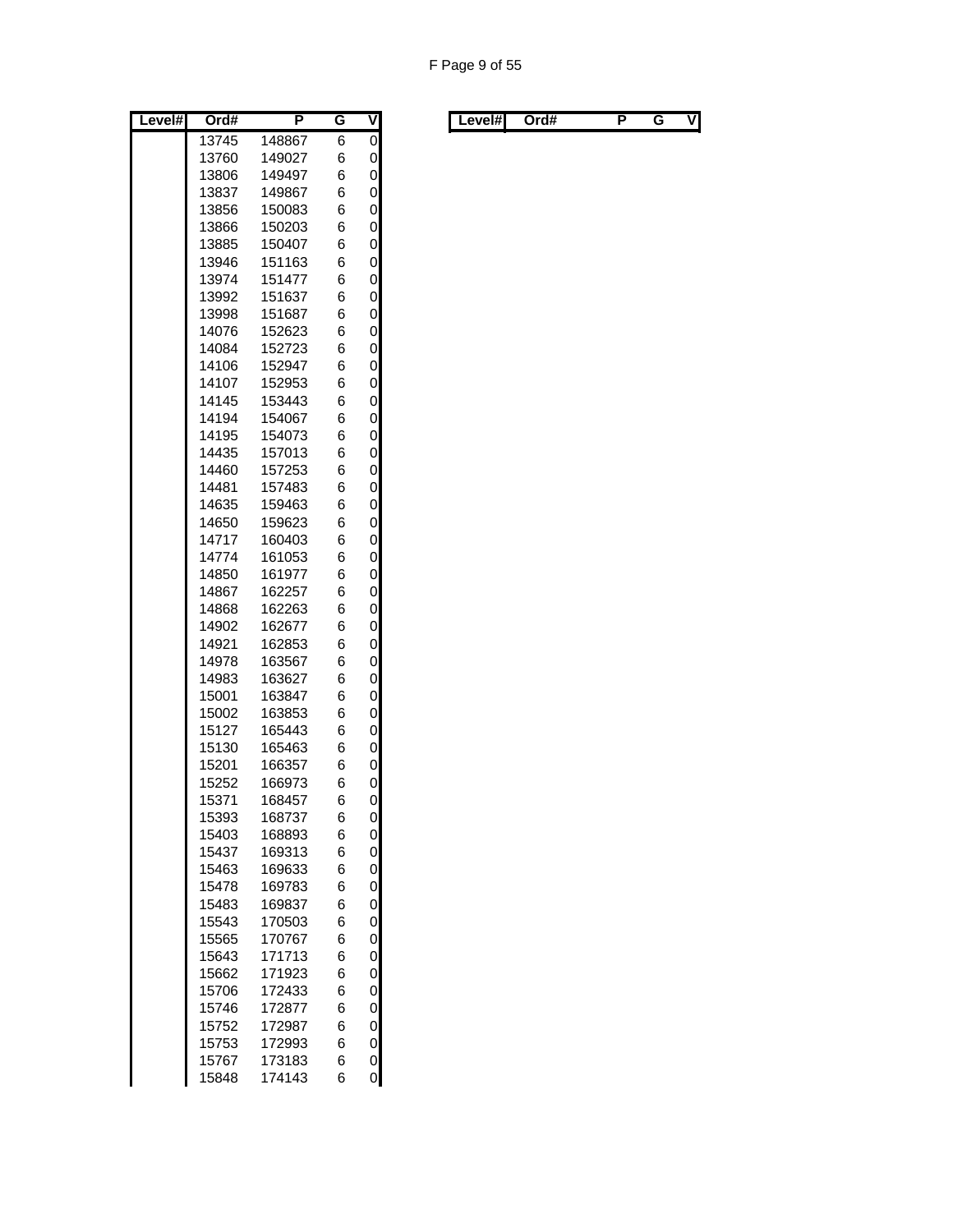| Level# | Ord#           | P                | G      | ۷              |
|--------|----------------|------------------|--------|----------------|
|        | 16011          | 176207           | 6      | $\overline{0}$ |
|        | 16064          | 176747           | 6      | 0              |
|        | 16085          | 176983           | 6      | 0              |
|        | 16102          | 177217           | 6      | 0              |
|        | 16123          | 177487           | 6      | 0              |
|        | 16263          | 179167           | 6      | 0              |
|        | 16317          | 179743           | 6      | 0              |
|        | 16321          | 179807           | 6      | 0              |
|        | 16322          | 179813           | 6      | 0              |
|        | 16325<br>16383 | 179827<br>180497 | 6<br>6 | 0<br>0         |
|        | 16393          | 180623           | 6      | 0              |
|        | 16546          | 182593           | 6      | 0              |
|        | 16573          | 182893           | 6      | 0              |
|        | 16613          | 183383           | 6      | 0              |
|        | 16634          | 183587           | 6      | 0              |
|        | 16705          | 184517           | 6      | 0              |
|        | 16725          | 184727           | 6      | 0              |
|        | 16732          | 184837           | 6      | 0              |
|        | 16749          | 185057           | 6      | 0              |
|        | 16750          | 185063           | 6      | 0              |
|        | 16764          | 185183           | 6      | 0              |
|        | 16838          | 186013           | 6      | 0              |
|        | 16848          | 186113           | 6      | 0              |
|        | 16861          | 186253           | 6      | 0              |
|        | 16910          | 186877           | 6      | 0              |
|        | 16911          | 186883           | 6      | 0              |
|        | 16951          | 187367           | 6      | 0              |
|        | 16952          | 187373           | 6      | 0              |
|        | 16991          | 187877           | 6      | 0              |
|        | 17024          | 188317           | 6      | 0              |
|        | 17035          | 188437           | 6      | 0              |
|        | 17053<br>17076 | 188687<br>188933 | 6<br>6 | 0<br>0         |
|        | 17122          | 189473           | 6      | 0              |
|        | 17128          | 189523           | 6      | 0              |
|        | 17168          | 189983           | 6      | 0              |
|        | 17247          | 191027           | 6      | 0              |
|        | 17248          | 191033           | 6      | 0              |
|        | 17281          | 191467           | 6      | 0              |
|        | 17335          | 192097           | 6      | 0              |
|        | 17390          | 192743           | 6      | 0              |
|        | 17401          | 192853           | 6      | 0              |
|        | 17443          | 193373           | 6      | 0              |
|        | 17446          | 193387           | 6      | 0              |
|        | 17476          | 193757           | 6      | 0              |
|        | 17542          | 194653           | 6      | 0              |
|        | 17551          | 194723           | 6      | 0              |
|        | 17610          | 195407           | 6      | 0              |
|        | 17649          | 195913           | 6      | 0              |
|        | 17658          | 195997           | 6      | 0              |
|        | 17675          | 196187           | 6      | 0              |
|        | 17742          | 197083           | 6      | 0              |
|        | 17794<br>17803 | 197683<br>197773 | 6<br>6 | 0<br>0         |
|        |                |                  |        |                |

| Level#l<br>Ord#<br>. . | V | ∟evel#l<br>Ord# |  |  | ٧I |
|------------------------|---|-----------------|--|--|----|
|------------------------|---|-----------------|--|--|----|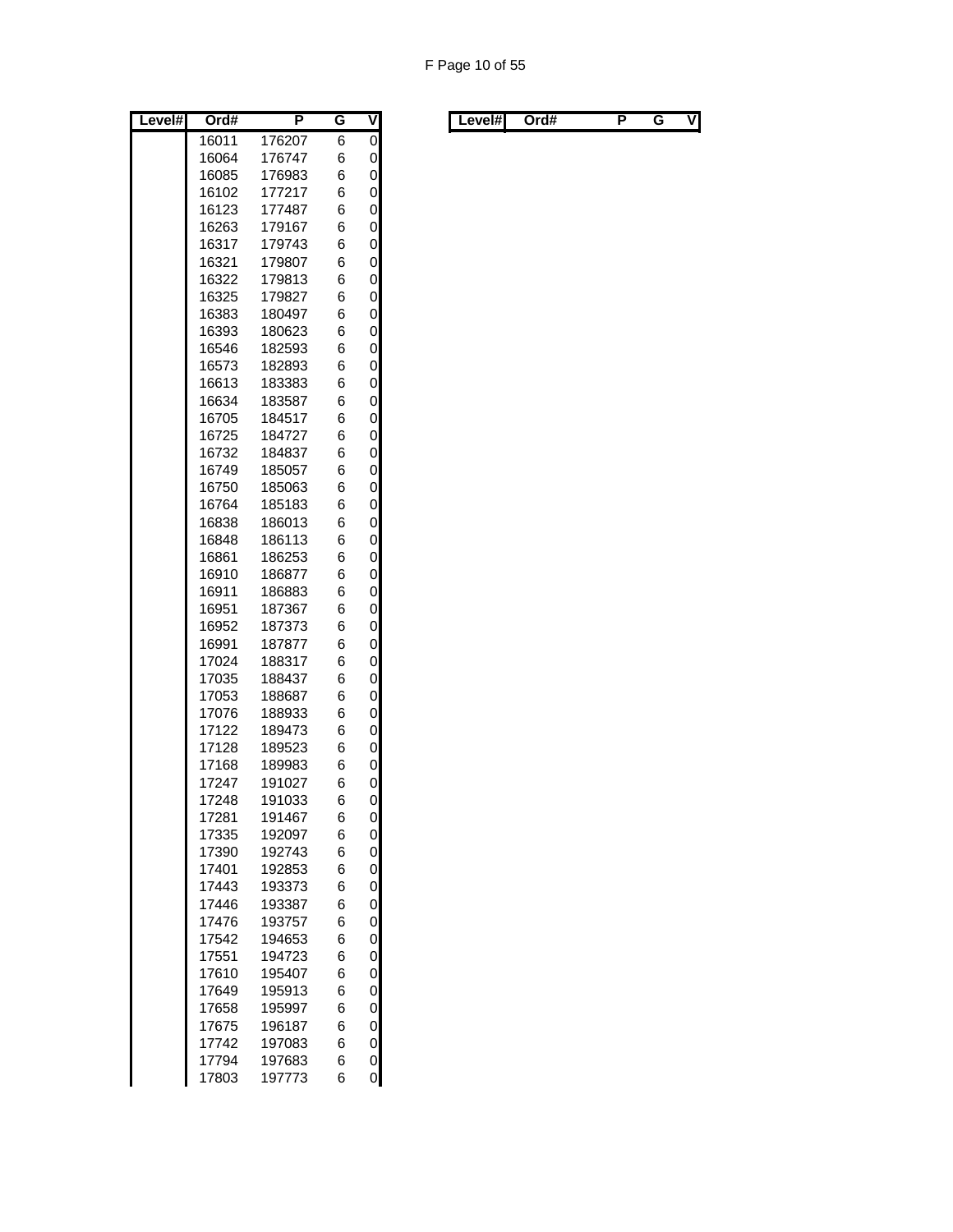| Level# | Ord#           | Ρ                | G      | ۷      |
|--------|----------------|------------------|--------|--------|
|        | 17814          | 197927           | 6      | 0      |
|        | 17887          | 198817           | 6      | 0      |
|        | 17988          | 200023           | 6      | 0      |
|        | 17999          | 200177           | 6      | 0      |
|        | 18014          | 200357           | 6      | 0      |
|        | 18114          | 201667           | 6      | 0      |
|        | 18178          | 202387           | 6      | 0      |
|        | 18228          | 203017           | 6      | 0      |
|        | 18241          | 203227           | 6      | 0      |
|        | 18306          | 204013           | 6      | 0      |
|        | 18459          | 205957           | 6      | 0      |
|        | 18467          | 206027           | 6      | 0      |
|        | 18468          | 206033           | 6      | 0      |
|        | 18482          | 206197           | 6      | 0      |
|        | 18483          | 206203           | 6      | 0      |
|        | 18511          | 206483           | 6      | 0      |
|        | 18532          | 206813           | 6      | 0      |
|        | 18541          | 206917           | 6      | 0      |
|        | 18586          | 207463           | 6      | 0      |
|        | 18629          | 207947           | 6      | 0      |
|        | 18736          | 209227           | 6      | 0      |
|        | 18805          | 209977           | 6      | 0      |
|        | 18907          | 211193           | 6      | 0      |
|        | 19024          | 212677           | 6      | 0      |
|        | 19039          | 212903           | 6      | 0      |
|        | 19066          | 213223           | 6      | 0      |
|        | 19112          | 213827           | 6      | 0      |
|        | 19165          | 214457           | 6      | 0      |
|        | 19166          | 214463           | 6      | 0      |
|        | 19184          | 214657           | 6      | 0      |
|        | 19276          | 215857           | 6      | 0      |
|        | 19295          | 216113           | 6      | 0      |
|        | 19375          | 217163           | 6      | 0      |
|        | 19426          | 217733           | 6      | 0      |
|        | 19456          | 218137           | 6      | 0      |
|        | 19457          | 218143           | 6      | 0      |
|        | 19478          | 218453           | 6      | 0      |
|        | 19538          | 219097<br>219523 | 6      | 0<br>0 |
|        | 19569          |                  | 6      |        |
|        | 19577<br>19702 | 219613<br>221077 | 6<br>6 | 0<br>0 |
|        | 19716          | 221233           | 6      | 0      |
|        | 19803          | 222317           | 6      | 0      |
|        | 19804          | 222323           | 6      | 0      |
|        | 19852          | 222947           | 6      | 0      |
|        | 19880          | 223253           | 6      | 0      |
|        | 19978          | 224467           | 6      | 0      |
|        | 20103          | 225983           | 6      | 0      |
|        | 20106          | 226007           | 6      | 0      |
|        | 20153          | 226637           | 6      | 0      |
|        | 20154          | 226643           | 6      | 0      |
|        | 20157          | 226663           | 6      | 0      |
|        | 20165          | 226783           | 6      | 0      |
|        | 20191          | 227153           | 6      | 0      |
|        | 20211          | 227393           | 6      | 0      |
|        |                |                  |        |        |

| Level#l | Ord# |  | v | Level#l | Ord# |  | vl |
|---------|------|--|---|---------|------|--|----|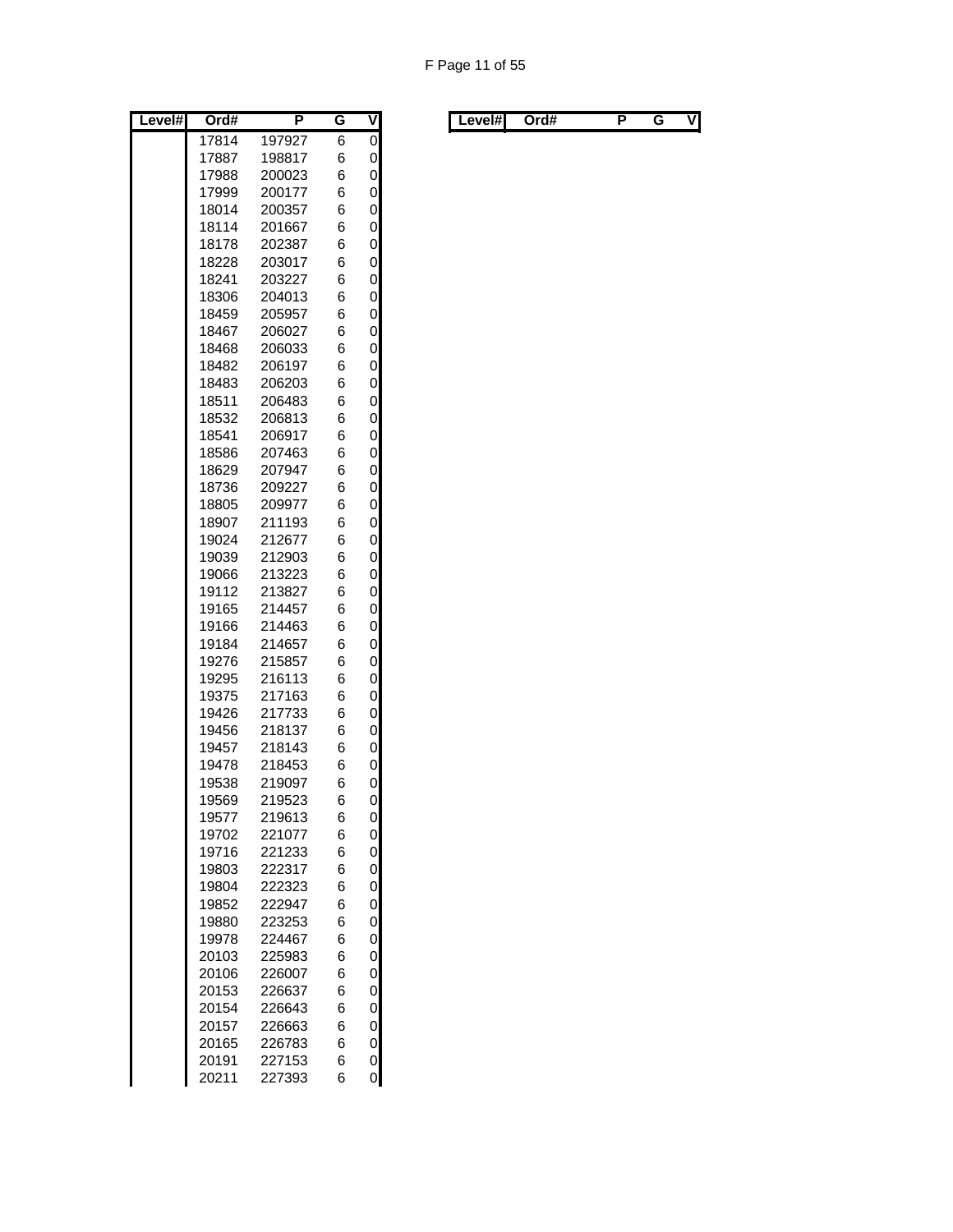| Level# | Ord#           | Р                | G      | ۷      |
|--------|----------------|------------------|--------|--------|
|        | 20234          | 227603           | 6      | 0      |
|        | 20311          | 228587           | 6      | 0      |
|        | 20333          | 228847           | 6      | 0      |
|        | 20334          | 228853           | 6      | 0      |
|        | 20357          | 229133           | 6      | 0      |
|        | 20451          | 230143           | 6      | 0      |
|        | 20457          | 230227           | 6      | 0      |
|        | 20458          | 230233           | 6      | 0      |
|        | 20701          | 233347           | 6      | 0      |
|        | 20772          | 234287           | 6      | 0      |
|        | 20807          | 234727           | 6      | 0      |
|        | 20958          | 236707           | 6      | 0      |
|        | 21005          | 237277           | 6      | 0      |
|        | 21076          | 238207           | 6      | 0      |
|        | 21174<br>21241 | 239423<br>240203 | 6<br>6 | 0<br>0 |
|        | 21280          | 240733           | 6      | 0      |
|        | 21329          | 241327           | 6      | 0      |
|        | 21373          | 241817           | 6      | 0      |
|        | 21377          | 241867           | 6      | 0      |
|        | 21457          | 242813           | 6      | 0      |
|        | 21484          | 243203           | 6      | 0      |
|        | 21487          | 243233           | 6      | 0      |
|        | 21509          | 243527           | 6      | 0      |
|        | 21510          | 243533           | 6      | 0      |
|        | 21536          | 243857           | 6      | 0      |
|        | 21587          | 244457           | 6      | 0      |
|        | 21615          | 244753           | 6      | 0      |
|        | 21674          | 245527           | 6      | 0      |
|        | 21693          | 245747           | 6      | 0      |
|        | 21694          | 245753           | 6      | 0      |
|        | 21777          | 246787           | 6      | 0      |
|        | 21788          | 246913           | 6      | 0      |
|        | 21881          | 248057           | 6      | 0      |
|        | 21997          | 249427           | 6      | 0      |
|        | 22049          | 250037           | 6      | 0      |
|        | 22050          | 250043           | 6<br>6 | 0<br>0 |
|        | 22085<br>22097 | 250687<br>250793 | 6      | 0      |
|        | 22149          | 251353           | 6      | 0      |
|        | 22156          | 251437           | 6      | 0      |
|        | 22167          | 251533           | 6      | 0      |
|        | 22214          | 252157           | 6      | 0      |
|        | 22215          | 252163           | 6      | 0      |
|        | 22225          | 252283           | 6      | 0      |
|        | 22271          | 252887           | 6      | 0      |
|        | 22272          | 252893           | 6      | 0      |
|        | 22309          | 253433           | 6      | 0      |
|        | 22318          | 253537           | 6      | 0      |
|        | 22361          | 253993           | 6      | 0      |
|        | 22368          | 254047           | 6      | 0      |
|        | 22390          | 254383           | 6      | 0      |
|        | 22413          | 254747           | 6      | 0      |
|        | 22446          | 255077           | 6      | 0      |
|        | 22451          | 255127           | 6      | 0      |

| Level#l<br>. . | Level#l | Ord# |  |  | V |  |  | Ord# |  |  | ٧I |
|----------------|---------|------|--|--|---|--|--|------|--|--|----|
|----------------|---------|------|--|--|---|--|--|------|--|--|----|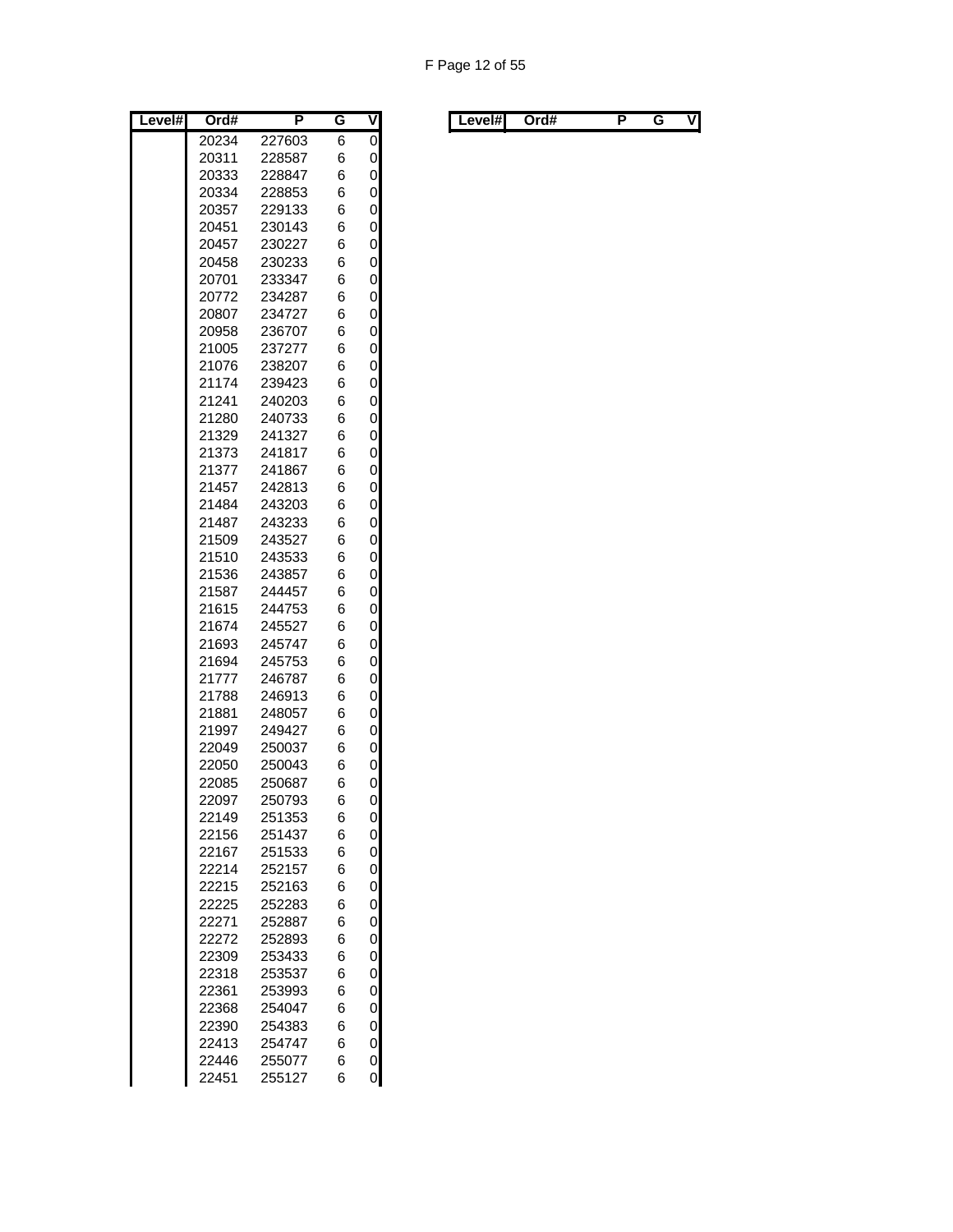| Level# | Ord#           | Ρ                | G      | ۷      |
|--------|----------------|------------------|--------|--------|
|        | 22485          | 255517           | 6      | 0      |
|        | 22549          | 256307           | 6      | 0      |
|        | 22619          | 257287           | 6      | 0      |
|        | 22713          | 258443           | 6      | 0      |
|        | 22737          | 258697           | 6      | 0      |
|        | 22759          | 258977           | 6      | 0      |
|        | 22833          | 259943           | 6      | 0      |
|        | 22841          | 260017           | 6      | 0      |
|        | 22958          | 261587           | 6      | 0      |
|        | 22998          | 262127           | 6      | 0      |
|        | 22999          | 262133           | 6      | 0      |
|        | 23072          | 263077           | 6      | 0      |
|        | 23073          | 263083           | 6      | 0      |
|        | 23115          | 263567           | 6      | 0      |
|        | 23199          | 264637           | 6      | 0      |
|        | 23208          | 264763           | 6      | 0      |
|        | 23230          | 264997           | 6      | 0      |
|        | 23239          | 265123           | 6      | 0      |
|        | 23243          | 265157           | 6      | 0      |
|        | 23244          | 265163           | 6      | 0      |
|        | 23281          | 265613           | 6      | 0      |
|        | 23295          | 265813           | 6      | 0      |
|        | 23386          | 266927           | 6      | 0      |
|        | 23392          | 266977           | 6      | 0      |
|        | 23406<br>23447 | 267193           | 6      | 0      |
|        | 23472          | 267587           | 6<br>6 | 0<br>0 |
|        | 23481          | 267797<br>267893 | 6      | 0      |
|        | 23484          | 267907           | 6      | 0      |
|        | 23570          | 269063           | 6      | 0      |
|        | 23661          | 270223           | 6      | 0      |
|        | 23725          | 270967           | 6      | 0      |
|        | 23755          | 271357           | 6      | 0      |
|        | 23845          | 272417           | 6      | 0      |
|        | 23894          | 273067           | 6      | 0      |
|        | 23904          | 273187           | 6      | 0      |
|        | 23984          | 274277           | 6      | 0      |
|        | 24023          | 274837           | 6      | 0      |
|        | 24043          | 275053           | 6      | 0      |
|        | 24050          | 275153           | 6      | 0      |
|        | 24191          | 276833           | 6      | 0      |
|        | 24215          | 277163           | 6      | 0      |
|        | 24273          | 277897           | 6      | 0      |
|        | 24328          | 278617           | 6      | 0      |
|        | 24371          | 279137           | 6      | 0      |
|        | 24401          | 279577           | 6      | 0      |
|        | 24405          | 279613           | 6      | 0      |
|        | 24481          | 280597           | 6      | 0      |
|        | 24511          | 280927           | 6      | 0      |
|        | 24512          | 280933           | 6      | 0      |
|        | 24561          | 281557           | 6      | 0      |
|        | 24585          | 281797           | 6      | 0      |
|        | 24633          | 282383           | 6      | 0      |
|        | 24643          | 282487           | 6      | 0      |
|        | 24658          | 282697           | 6      | 0      |

| Level# | Ord# | . . | v | ∟evel#l | Ord# |  | ٧l |
|--------|------|-----|---|---------|------|--|----|
|        |      |     |   |         |      |  |    |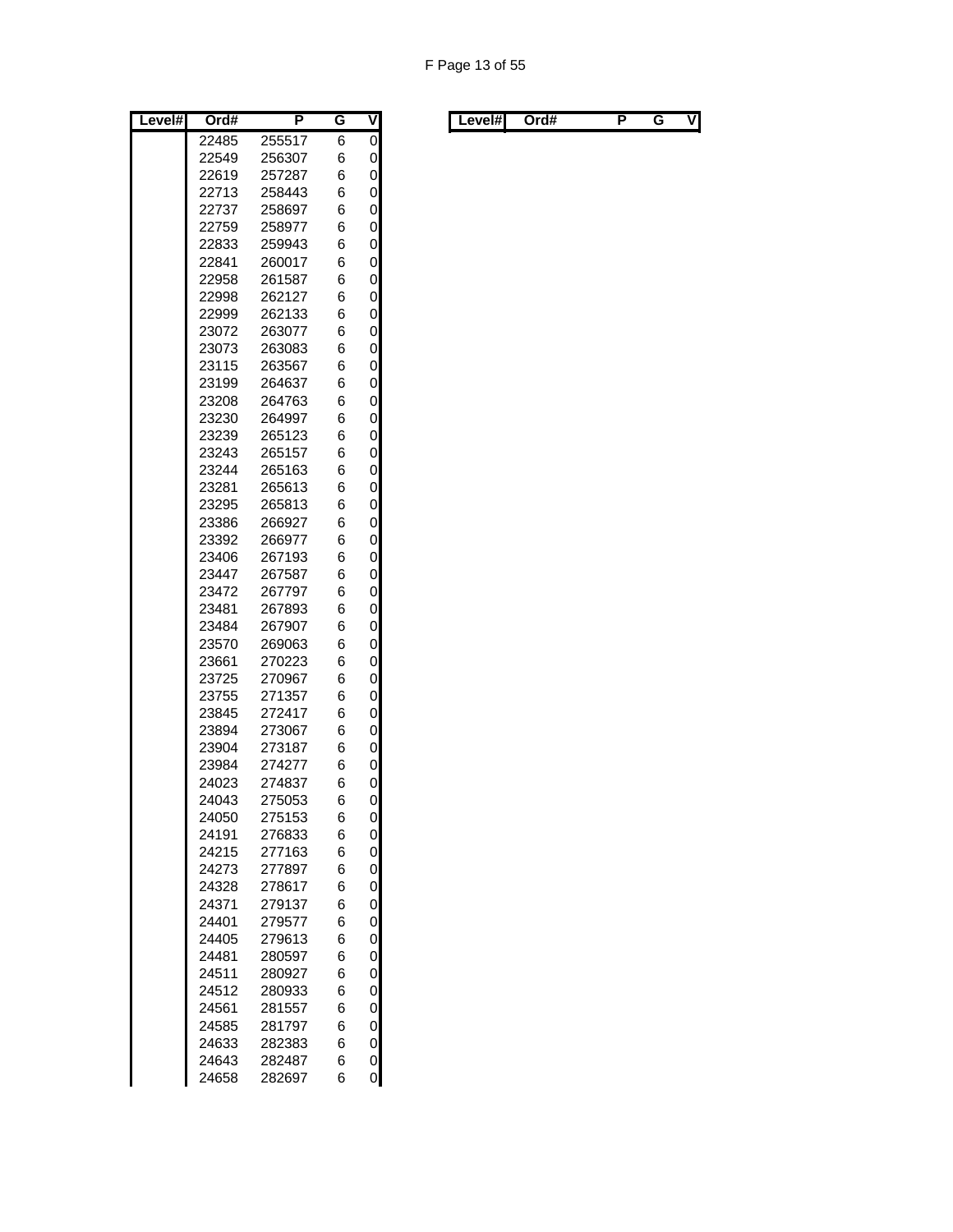| 24795<br>6<br>284483                         | ۷<br>G |
|----------------------------------------------|--------|
|                                              | 0      |
| 24830<br>6<br>284813                         | 0      |
| 6<br>24875<br>285457                         | 0      |
| 24876<br>6<br>285463                         | 0      |
| 6<br>24896<br>285667                         | 0      |
| 24954<br>6<br>286493                         | 0      |
| 6<br>24997<br>287093                         | 0      |
| 6<br>25006<br>287173                         | 0      |
| 6<br>25021<br>287327                         | 0      |
| 6<br>25054<br>287857                         | 0      |
| 6<br>25107<br>288577                         | 0      |
| 6<br>25202<br>289727                         | 0      |
| 6<br>25213<br>289853                         | 0      |
| 25229<br>290033<br>6                         | 0      |
| 290113<br>25236<br>6                         | 0      |
| 25307<br>290993<br>6                         | 0      |
| 6<br>25332<br>291293                         | 0      |
| 6<br>25421<br>292477                         | 0      |
| 6<br>25422<br>292483                         | 0      |
| 25436<br>6<br>292667                         | 0      |
| 292673<br>6<br>25437                         | 0      |
| 6<br>25467<br>293087                         | 0      |
| 6<br>25468<br>293093                         | 0      |
| 6<br>25479<br>293207                         | 0      |
| 25514<br>293723<br>6                         | 0      |
| 6<br>25566<br>294347                         | 0      |
| 25570<br>6<br>294397                         | 0      |
| 25596<br>294787<br>6                         | 0      |
| 25597<br>294793<br>6                         | 0      |
| 25637<br>295277<br>6                         | 0      |
| 25673<br>295837<br>6                         | 0      |
| 25686<br>295943<br>6                         | 0      |
| 25709<br>296243<br>6                         | 0      |
| 6<br>25791<br>297257                         | 0      |
| 25799<br>6<br>297397                         | 0      |
| 25815<br>297607<br>6                         | 0      |
| 6<br>25818<br>297623<br>6<br>25854<br>298093 | 0<br>0 |
| 298847                                       | 0      |
| 25912<br>6<br>26051                          |        |
| 300667<br>6<br>26079<br>300967<br>6          | 0<br>0 |
| 6<br>26155<br>301907                         | 0      |
| 6<br>26199<br>302573                         | 0      |
| 6<br>26202<br>302587                         | 0      |
| 26234<br>302977<br>6                         | 0      |
| 26235<br>302983<br>6                         | 0      |
|                                              | 0      |
|                                              | 0      |
| 26260<br>303293<br>6                         |        |
| 6<br>26289<br>303587                         |        |
| 26341<br>304217<br>6                         | 0      |
| 26367<br>6<br>304517                         | 0      |
| 26386<br>304757<br>6                         | 0      |
| 26405<br>304943<br>6                         | 0      |
| 26428<br>305237<br>6<br>26482<br>305867<br>6 | 0<br>0 |

|  | Level#l | Ord# |  | . . | v | Level#l | Ord# |  |  | VI |
|--|---------|------|--|-----|---|---------|------|--|--|----|
|--|---------|------|--|-----|---|---------|------|--|--|----|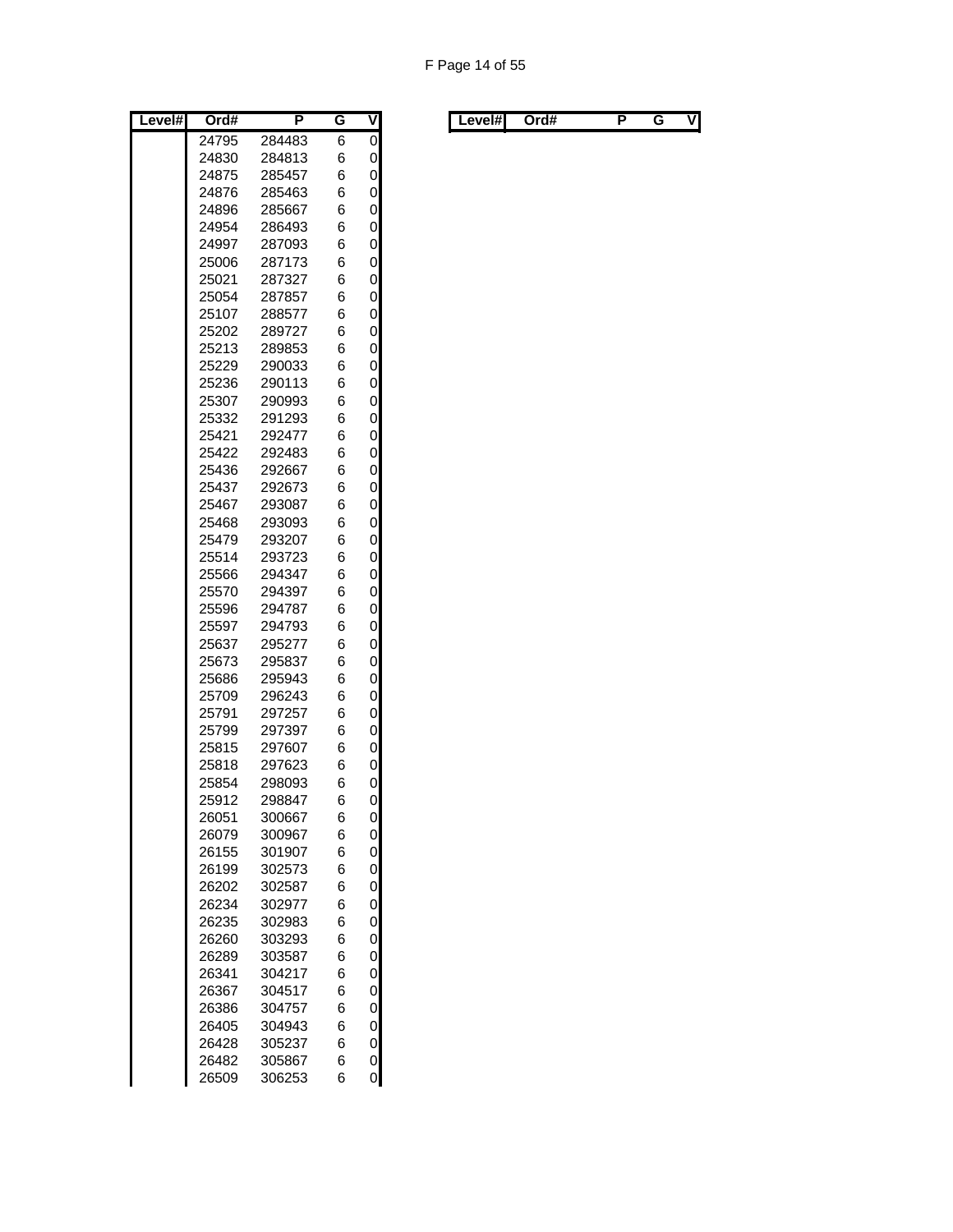| Level# | Ord#           | P                | G      | ۷      |
|--------|----------------|------------------|--------|--------|
|        | 26561          | 306877           | 6      | 0      |
|        | 26594          | 307267           | 6      | 0      |
|        | 26597          | 307283           | 6      | 0      |
|        | 26618          | 307583           | 6      | 0      |
|        | 26669          | 308317           | 6      | 0      |
|        | 26772          | 309577           | 6      | 0      |
|        | 26819          | 310237           | 6      | 0      |
|        | 26843          | 310553           | 6      | 0      |
|        | 26882          | 311027           | 6      | 0      |
|        | 26892          | 311183           | 6      | 0      |
|        | 26946          | 311957           | 6      | 0      |
|        | 26988          | 312407           | 6      | 0      |
|        | 27138          | 314233           | 6      | 0      |
|        | 27205          | 315103           | 6      | 0      |
|        | 27321          | 316577           | 6      | 0      |
|        | 27345          | 316853           | 6      | 0      |
|        | 27424          | 317783           | 6      | 0      |
|        | 27502          | 318743           | 6      | 0      |
|        | 27509          | 318817           | 6      | 0      |
|        | 27560          | 319433           | 6      | 0      |
|        | 27566          | 319483           | 6      | 0      |
|        | 27620          | 320107           | 6      | 0      |
|        | 27621          | 320113           | 6      | 0      |
|        | 27650          | 320477           | 6      | 0      |
|        | 27667          | 320693           | 6      | 0      |
|        | 27702          | 321193           | 6      | 0      |
|        | 27776          | 322073           | 6      | 0      |
|        | 27800          | 322403           | 6      | 0      |
|        | 27938          | 324217           | 6      | 0      |
|        | 27950          | 324397           | 6      | 0      |
|        | 27962          | 324497           | 6      | 0      |
|        | 27965          | 324523           | 6      | 0      |
|        | 28043          | 325453           | 6      | 0      |
|        | 28080          | 325883           | 6      | 0      |
|        | 28090          | 325993           | 6      | 0      |
|        | 28142          | 326687           | 6      | 0      |
|        | 28168          | 327017           | 6      | 0      |
|        | 28191          | 327337           | 6      | 0      |
|        | 28222          | 327667           | 6      | 0      |
|        | 28270          | 328277           | 6      | 0      |
|        | 28370          | 329597           | 6      | 0      |
|        | 28379          | 329677           | 6      | 0      |
|        | 28383          | 329717           | 6      | 0      |
|        | 28384          | 329723           | 6      | 0      |
|        | 28409          | 330047           | 6      | 0      |
|        | 28448          | 330563           | 6      | 0      |
|        | 28494          | 331147           | 6      | 0      |
|        | 28495          | 331153           | 6      | 0      |
|        | 28613          | 332617           | 6      | 0      |
|        | 28674          | 333433           | 6      | 0      |
|        | 28694          | 333673           | 6      | 0      |
|        | 28732          | 334177           | 6      | 0      |
|        | 28733          | 334183           | 6      | 0      |
|        | 28781<br>28886 | 334777<br>336157 | 6<br>6 | 0<br>0 |
|        |                |                  |        |        |

| Level# | Ord# | . . | v | ∟evel#l | Ord# |  | ٧l |
|--------|------|-----|---|---------|------|--|----|
|        |      |     |   |         |      |  |    |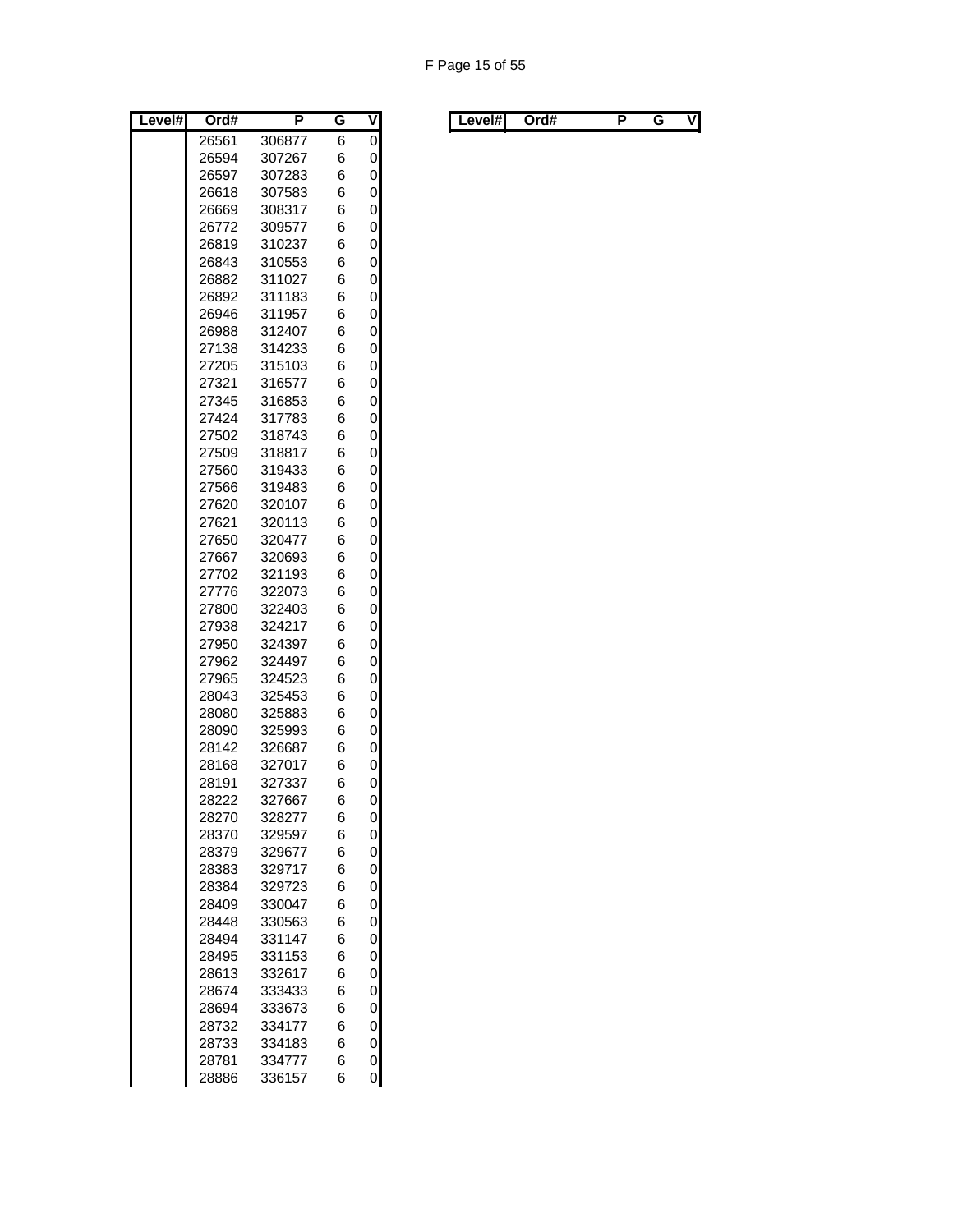| Level# | Ord#           | P                | G      | ۷      |
|--------|----------------|------------------|--------|--------|
|        | 28921          | 336593           | 6      | 0      |
|        | 28955          | 336983           | 6      | 0      |
|        | 29006          | 337633           | 6      | 0      |
|        | 29087          | 338573           | 6      | 0      |
|        | 29213          | 340387           | 6      | 0      |
|        | 29255          | 340903           | 6      | 0      |
|        | 29287          | 341287           | 6      | 0      |
|        | 29314          | 341623           | 6      | 0      |
|        | 29359          | 342197           | 6      | 0      |
|        | 29396          | 342653           | 6      | 0      |
|        | 29488          | 343823           | 6      | 0      |
|        | 29520          | 344237           | 6      | 0      |
|        | 29521          | 344243           | 6      | 0      |
|        | 29524          | 344257           | 6      | 0      |
|        | 29525          | 344263           | 6      | 0      |
|        | 29537          | 344423           | 6      | 0      |
|        | 29644          | 345817           | 6      | 0      |
|        | 29698          | 346447           | 6      | 0      |
|        | 29705          | 346553           | 6      | 0      |
|        | 29752<br>29760 | 347167           | 6<br>6 | 0      |
|        | 29837          | 347233<br>348247 | 6      | 0<br>0 |
|        | 29838          | 348253           | 6      | 0      |
|        | 29862          | 348553           | 6      | 0      |
|        | 29878          | 348763           | 6      | 0      |
|        | 29883          | 348833           | 6      | 0      |
|        | 29908          | 349177           | 6      | 0      |
|        | 29919          | 349337           | 6      | 0      |
|        | 29934          | 349477           | 6      | 0      |
|        | 29968          | 349913           | 6      | 0      |
|        | 30006          | 350437           | 6      | 0      |
|        | 30009          | 350453           | 6      | 0      |
|        | 30057          | 351047           | 6      | 0      |
|        | 30058          | 351053           | 6      | 0      |
|        | 30070          | 351223           | 6      | 0      |
|        | 30277          | 353813           | 6      | 0      |
|        | 30318          | 354307           | 6      | 0      |
|        | 30321          | 354323           | 6      | 0      |
|        | 30389          | 355093           | 6      | 0      |
|        | 30416          | 355507           | 6      | 0      |
|        | 30445          | 355847           | 6      | 0      |
|        | 30578          | 357677           | 6      | 0      |
|        | 30579          | 357683           | 6      | 0      |
|        | 30589          | 357787           | 6      | 0      |
|        | 30593          | 357823           | 6      | 0      |
|        | 30601          | 357983           | 6      | 0      |
|        | 30650          | 358607           | 6      | 0      |
|        | 30657          | 358697           | 6      | 0      |
|        | 30685          | 358993           | 6      | 0      |
|        | 30770          | 360187           | 6      | 0      |
|        | 30851          | 361357           | 6      | 0      |
|        | 30874          | 361643           | 6      | 0      |
|        | 30901          | 361967           | 6      | 0      |
|        | 30902          | 361973           | 6      | 0      |
|        | 31028          | 363557           | 6      | 0      |

| Level#l | Ord# | G | v | ∟evel#l | Ord# |  | VI |
|---------|------|---|---|---------|------|--|----|
|         |      |   |   |         |      |  |    |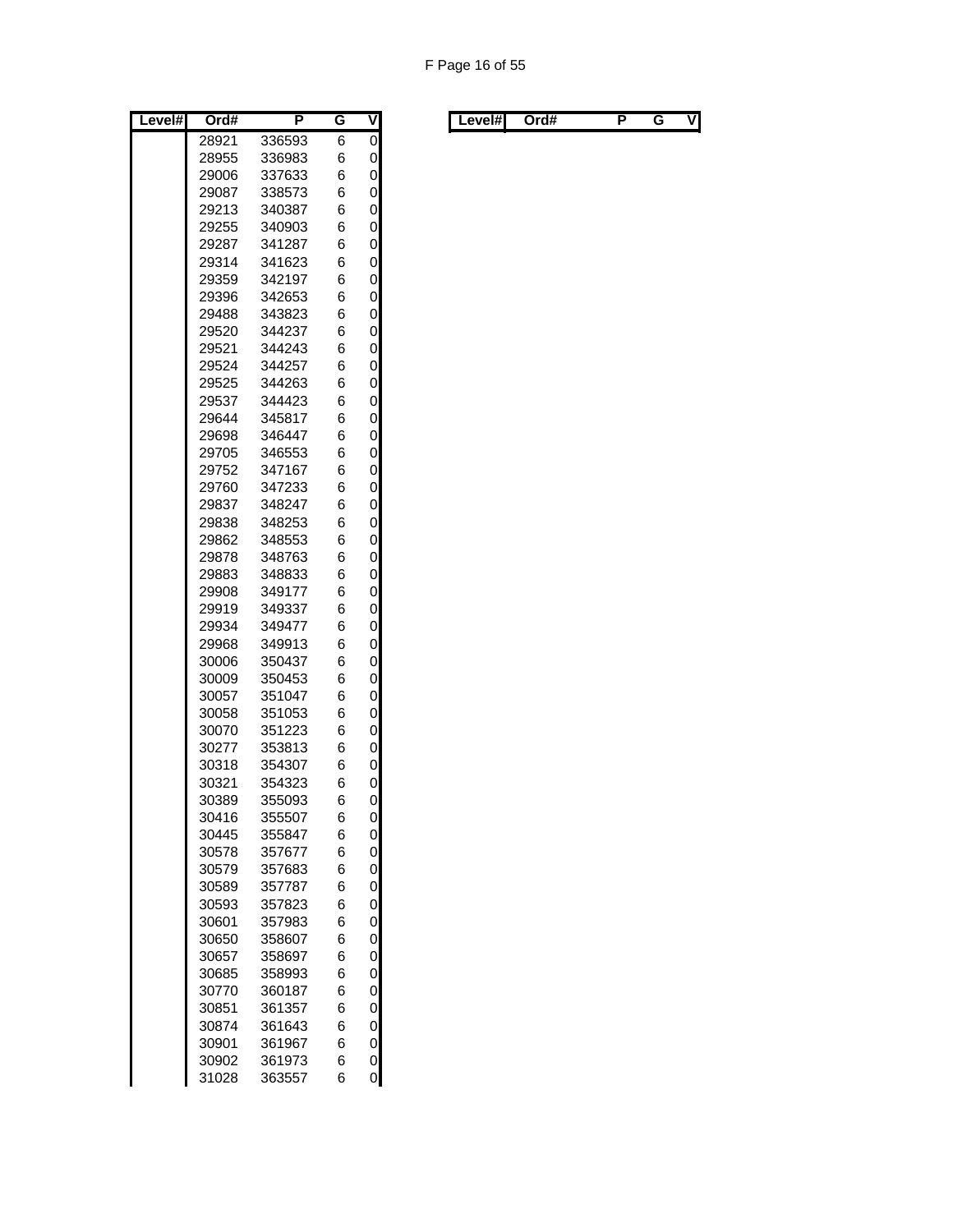| Level# | Ord#           | P                | G      | ۷      |
|--------|----------------|------------------|--------|--------|
|        | 31029          | 363563           | 6      | 0      |
|        | 31045          | 363767           | 6      | 0      |
|        | 31095          | 364417           | 6      | 0      |
|        | 31229          | 366133           | 6      | 0      |
|        | 31281          | 366727           | 6      | 0      |
|        | 31308          | 367027           | 6      | 0      |
|        | 31388          | 368083           | 6      | 0      |
|        | 31522          | 369997           | 6      | 0      |
|        | 31523          | 370003           | 6      | 0      |
|        | 31558          | 370477           | 6      | 0      |
|        | 31568          | 370603           | 6      | 0      |
|        | 31643          | 371633           | 6      | 0      |
|        | 31653          | 371837           | 6      | 0      |
|        | 31682          | 372173           | 6      | 0      |
|        | 31732          | 372803           | 6      | 0      |
|        | 31764          | 373193           | 6      | 0      |
|        | 31785          | 373453           | 6      | 0      |
|        | 31834          | 374117           | 6      | 0      |
|        | 31922          | 375163           | 6      | 0      |
|        | 32022<br>32031 | 376477<br>376583 | 6<br>6 | 0<br>0 |
|        | 32058          | 376847           | 6      | 0      |
|        | 32164          | 378283           | 6      | 0      |
|        | 32240          | 379283           | 6      | 0      |
|        | 32334          | 380447           | 6      | 0      |
|        | 32335          | 380453           | 6      | 0      |
|        | 32371          | 380977           | 6      | 0      |
|        | 32402          | 381383           | 6      | 0      |
|        | 32444          | 381943           | 6      | 0      |
|        | 32471          | 382357           | 6      | 0      |
|        | 32508          | 382807           | 6      | 0      |
|        | 32534          | 383107           | 6      | 0      |
|        | 32547          | 383297           | 6      | 0      |
|        | 32562          | 383527           | 6      | 0      |
|        | 32677          | 384913           | 6      | 0      |
|        | 32749          | 385837           | 6      | 0      |
|        | 32808          | 386543           | 6      | 0      |
|        | 32845          | 387077           | 6      | 0      |
|        | 32846          | 387083           | 6      | 0      |
|        | 33055          | 389897           | 6      | 0      |
|        | 33061          | 389947           | 6      | 0      |
|        | 33095          | 390353           | 6      | 0      |
|        | 33102          | 390413           | 6      | 0      |
|        | 33140          | 390883           | 6      | 0      |
|        | 33179          | 391373           | 6      | 0      |
|        | 33310          | 392963           | 6      | 0      |
|        | 33324          | 393103           | 6      | 0      |
|        | 33374          | 393677           | 6      | 0      |
|        | 33474          | 394987           | 6      | 0      |
|        | 33583          | 396443           | 6      | 0      |
|        | 33616          | 396937           | 6      | 0      |
|        | 33627          | 397057           | 6      | 0      |
|        | 33638          | 397217           | 6      | 0      |
|        | 33716          | 398213           | 6      | 0      |
|        | 33721          | 398267           | 6      | 0      |

| Level#l<br>Ord#<br>. . | V | ∟evel#l<br>Ord# |  |  | ٧I |
|------------------------|---|-----------------|--|--|----|
|------------------------|---|-----------------|--|--|----|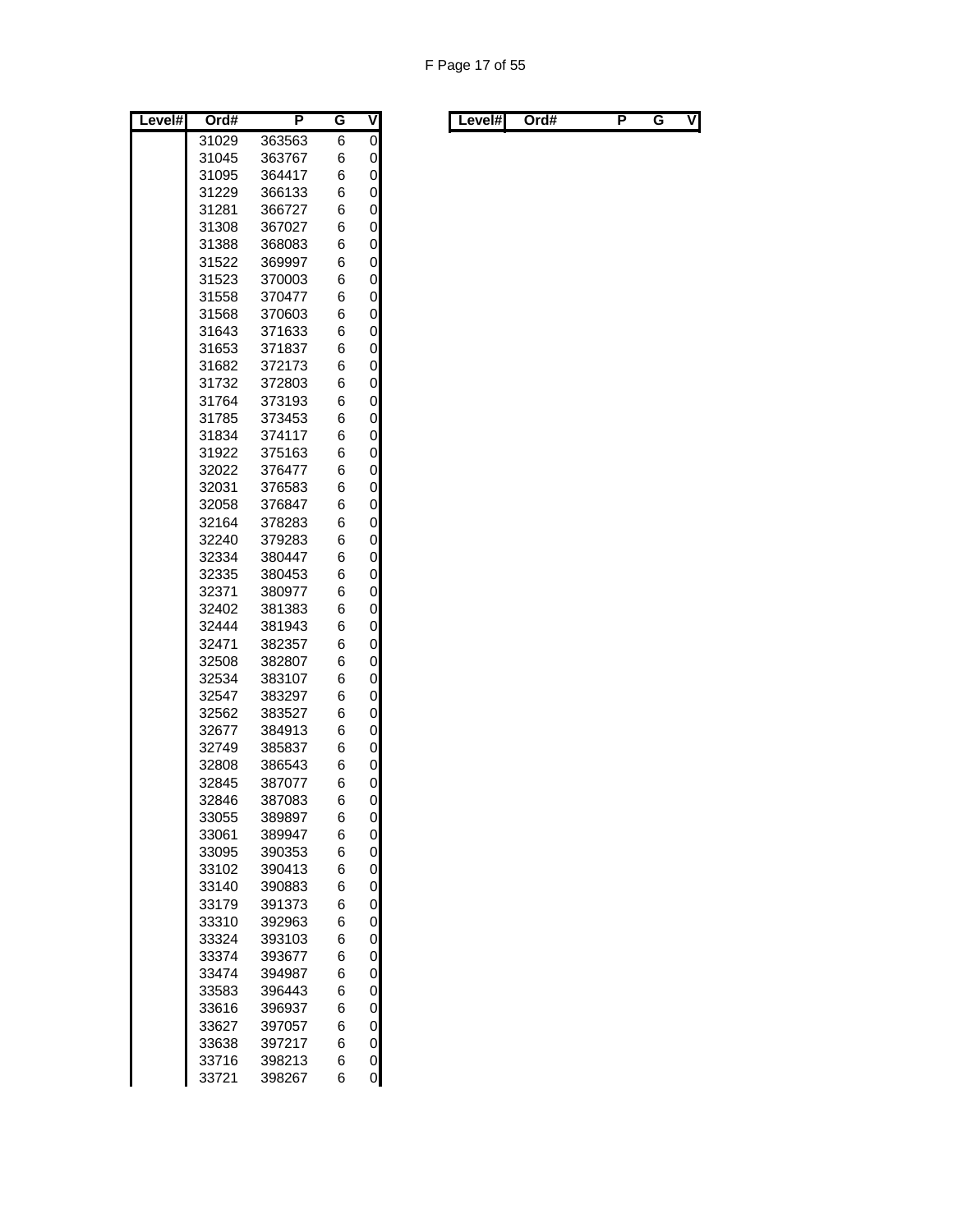| Level# | Ord#           | P                | G      | ۷              |
|--------|----------------|------------------|--------|----------------|
|        | 33729          | 398347           | 6      | $\overline{0}$ |
|        | 33826          | 399577           | 6      | 0              |
|        | 33846          | 399787           | 6      | 0              |
|        | 33948          | 401237           | 6      | 0              |
|        | 34000          | 401987           | 6      | 0              |
|        | 34005          | 402043           | 6      | 0              |
|        | 34081          | 403043           | 6      | 0              |
|        | 34213          | 404843           | 6      | 0              |
|        | 34242          | 405247           | 6      | 0              |
|        | 34254          | 405407           | 6      | 0              |
|        | 34293          | 405863           | 6      | 0              |
|        | 34316          | 406177           | 6      | 0              |
|        | 34338<br>34416 | 406507<br>407573 | 6<br>6 | 0<br>0         |
|        | 34467          | 408203           | 6      | 0              |
|        | 34470          | 408217           | 6      | 0              |
|        | 34471          | 408223           | 6      | 0              |
|        | 34503          | 408637           | 6      | 0              |
|        | 34535          | 409027           | 6      | 0              |
|        | 34569          | 409477           | 6      | 0              |
|        | 34573          | 409523           | 6      | 0              |
|        | 34613          | 409993           | 6      | 0              |
|        | 34655          | 410513           | 6      | 0              |
|        | 34732          | 411563           | 6      | 0              |
|        | 34735          | 411583           | 6      | 0              |
|        | 34810          | 412487           | 6      | 0              |
|        | 34879          | 413527           | 6      | 0              |
|        | 34973          | 414697           | 6      | 0              |
|        | 35014          | 415147           | 6      | 0              |
|        | 35015          | 415153           | 6      | 0              |
|        | 35076          | 415957           | 6      | 0              |
|        | 35077          | 415963           | 6      | 0              |
|        | 35109          | 416407           | 6      | 0              |
|        | 35225          | 417947           | 6      | 0              |
|        | 35226          | 417953           | 6      | 0              |
|        | 35293          | 418793           | 6      | 0              |
|        | 35299          | 418843           | 6      | 0              |
|        | 35308          | 418927           | 6      | 0              |
|        | 35309          | 418933           | 6      | 0              |
|        | 35313          | 418987           | 6      | 0              |
|        | 35335<br>35343 | 419297<br>419423 | 6<br>6 | 0<br>0         |
|        | 35441          | 420677           | 6      | 0              |
|        | 35445          | 420737           | 6      | 0              |
|        | 35542          | 422063           | 6      | 0              |
|        | 35582          | 422557           | 6      | 0              |
|        | 35625          | 423097           | 6      | 0              |
|        | 35626          | 423103           | 6      | 0              |
|        | 35629          | 423127           | 6      | 0              |
|        | 35662          | 423503           | 6      | 0              |
|        | 35688          | 423853           | 6      | 0              |
|        | 35715          | 424163           | 6      | 0              |
|        | 35968          | 427523           | 6      | 0              |
|        | 35978          | 427717           | 6      | 0              |
|        | 36006          | 428033           | 6      | 0              |

| Level#l<br>. . | Level#l | Ord# |  |  | V |  |  | Ord# |  |  | ٧I |
|----------------|---------|------|--|--|---|--|--|------|--|--|----|
|----------------|---------|------|--|--|---|--|--|------|--|--|----|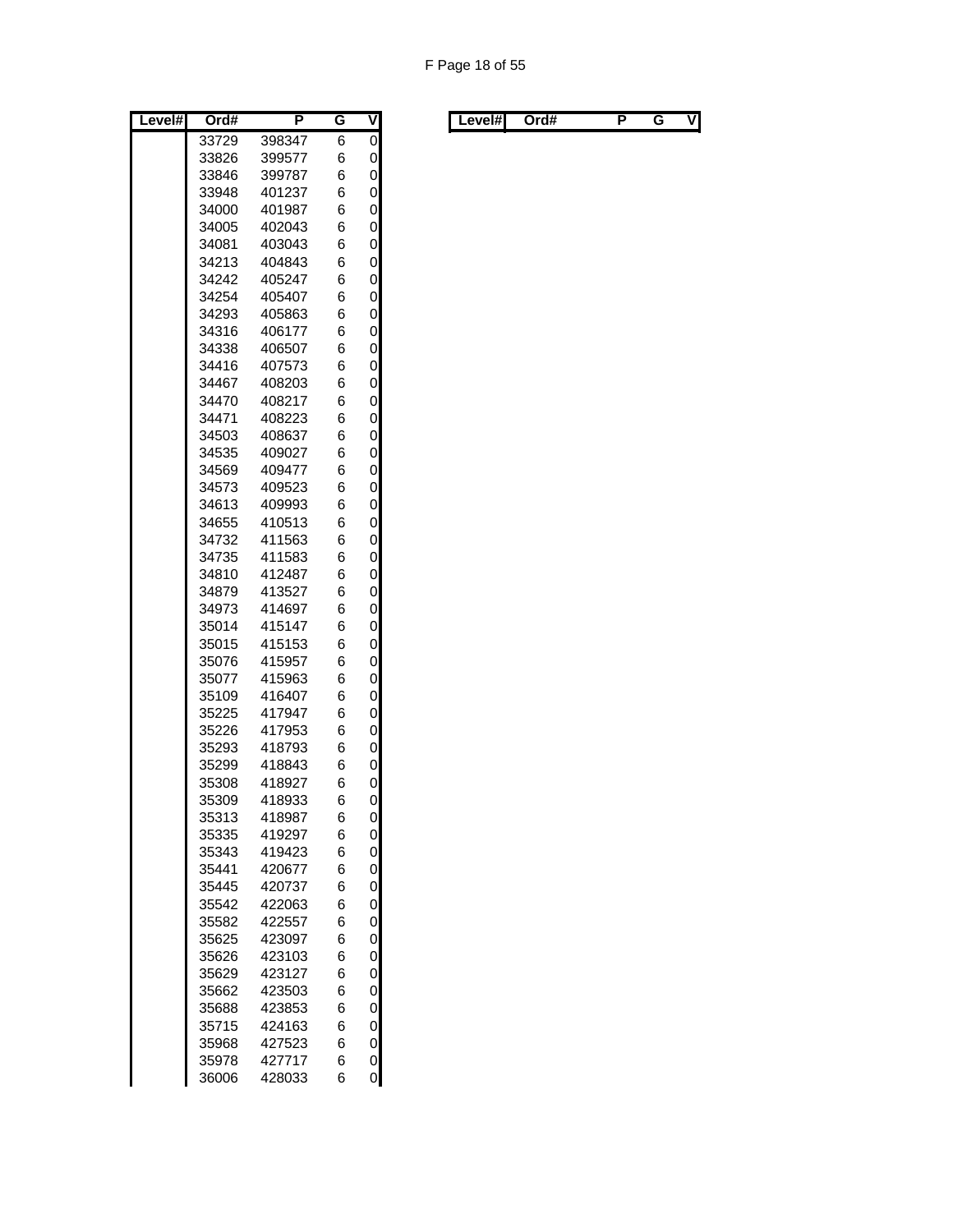| Level# | Ord#           | P                | G      | ۷              |
|--------|----------------|------------------|--------|----------------|
|        | 36017          | 428167           | 6      | $\overline{0}$ |
|        | 36043          | 428557           | 6      | 0              |
|        | 36054          | 428677           | 6      | 0              |
|        | 36088          | 429217           | 6      | 0              |
|        | 36114          | 429503           | 6      | 0              |
|        | 36157          | 429937           | 6      | 0              |
|        | 36250          | 431147           | 6      | 0              |
|        | 36322          | 432037           | 6      | 0              |
|        | 36349          | 432343           | 6      | 0              |
|        | 36383<br>36410 | 432743           | 6      | 0<br>0         |
|        | 36446          | 433093<br>433507 | 6<br>6 | 0              |
|        | 36453          | 433633           | 6      | 0              |
|        | 36475          | 433883           | 6      | 0              |
|        | 36500          | 434243           | 6      | 0              |
|        | 36559          | 434933           | 6      | 0              |
|        | 36613          | 435577           | 6      | 0              |
|        | 36718          | 436973           | 6      | 0              |
|        | 36725          | 437077           | 6      | 0              |
|        | 36747          | 437357           | 6      | 0              |
|        | 36761          | 437533           | 6      | 0              |
|        | 36772          | 437687           | 6      | 0              |
|        | 36789          | 437953           | 6      | 0              |
|        | 36984          | 440543           | 6      | 0              |
|        | 36999          | 440717           | 6      | 0              |
|        | 37043          | 441257           | 6      | 0              |
|        | 37063          | 441563           | 6      | 0              |
|        | 37067<br>37162 | 441613<br>442823 | 6<br>6 | 0<br>0         |
|        | 37165          | 442837           | 6      | 0              |
|        | 37188          | 443123           | 6      | 0              |
|        | 37191          | 443153           | 6      | 0              |
|        | 37201          | 443237           | 6      | 0              |
|        | 37202          | 443243           | 6      | 0              |
|        | 37210          | 443347           | 6      | 0              |
|        | 37216          | 443413           | 6      | 0              |
|        | 37280          | 444173           | 6      | 0              |
|        | 37356          | 445097           | 6      | 0              |
|        | 37408          | 445877           | 6      | 0              |
|        | 37412          | 445937           | 6      | 0              |
|        | 37459          | 446603           | 6      | 0              |
|        | 37574          | 448193           | 6      | 0              |
|        | 37586          | 448373           | 6      | 0              |
|        | 37713<br>37733 | 450077           | 6      | 0              |
|        | 37752          | 450293<br>450487 | 6<br>6 | 0<br>0         |
|        | 37789          | 450893           | 6      | 0              |
|        | 37806          | 451103           | 6      | 0              |
|        | 37822          | 451337           | 6      | 0              |
|        | 37835          | 451547           | 6      | 0              |
|        | 37891          | 452233           | 6      | 0              |
|        | 38047          | 454507           | 6      | 0              |
|        | 38119          | 455437           | 6      | 0              |
|        | 38200          | 456523           | 6      | 0              |
|        | 38285          | 457553           | 6      | 0              |

| Level#l<br>. . | Level#l | Ord# |  |  | V |  |  | Ord# |  |  | ٧I |
|----------------|---------|------|--|--|---|--|--|------|--|--|----|
|----------------|---------|------|--|--|---|--|--|------|--|--|----|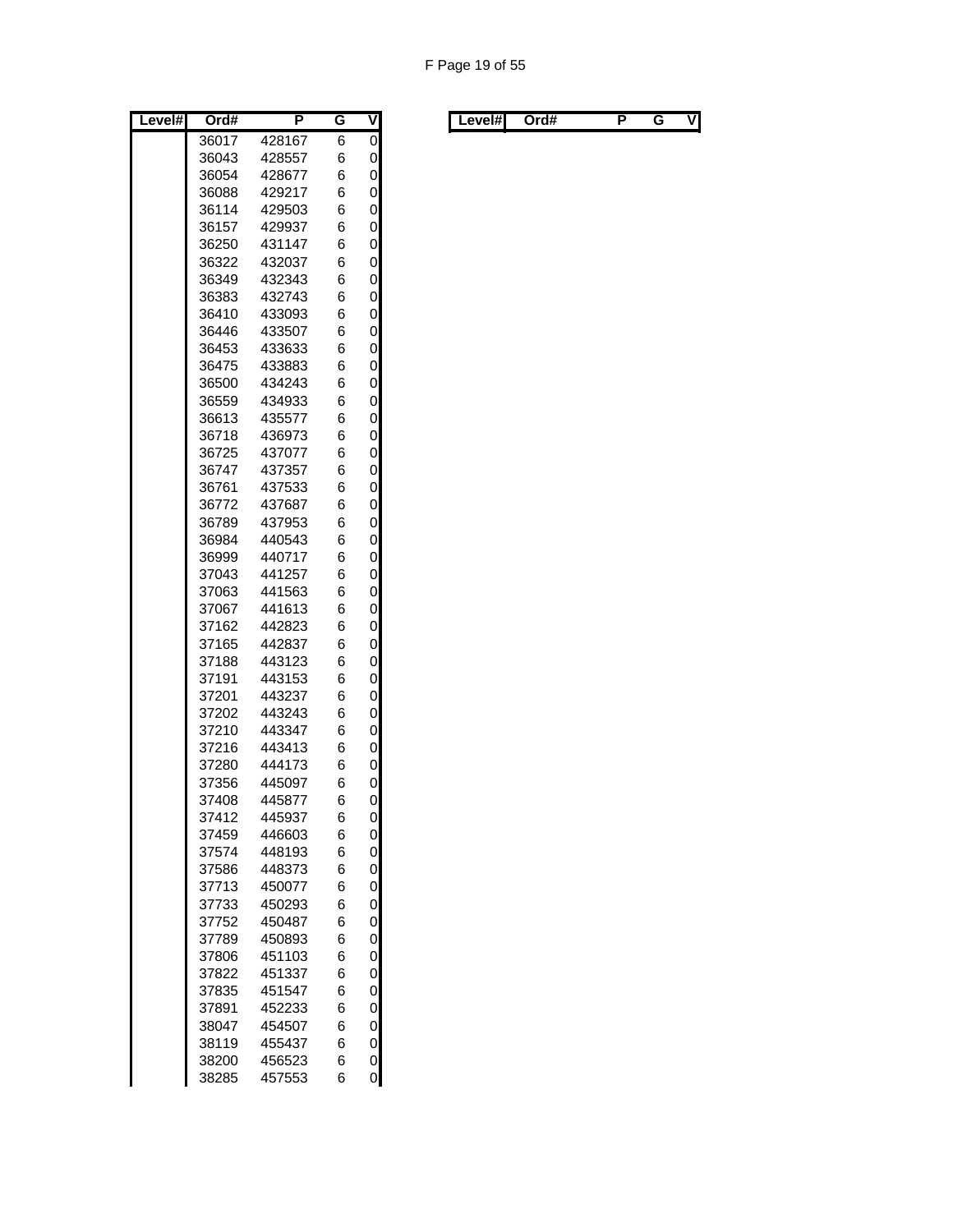| Level# | Ord#           | P                | G      | $\overline{\mathsf{V}}$ |
|--------|----------------|------------------|--------|-------------------------|
|        | 38322          | 458063           | 6      | 0                       |
|        | 38389          | 458987           | 6      | 0                       |
|        | 38525          | 460913           | 6      | 0                       |
|        | 38603          | 461977           | 6      | 0                       |
|        | 38608          | 462073           | 6      | 0                       |
|        | 38611          | 462103           | 6      | 0                       |
|        | 38662          | 462733           | 6      | 0                       |
|        | 38688          | 463213           | 6      | 0                       |
|        | 38697          | 463297           | 6      | 0                       |
|        | 38733          | 463747           | 6      | 0                       |
|        | 38744          | 463867           | 6      | 0                       |
|        | 38777          | 464257           | 6      | 0                       |
|        | 38936          | 466267           | 6      | 0                       |
|        | 38956          | 466567           | 6      | 0                       |
|        | 38957          | 466573           | 6      | 0                       |
|        | 38966          | 466723           | 6      | 0<br>0                  |
|        | 38984<br>39021 | 467003<br>467497 | 6<br>6 | 0                       |
|        | 39047          | 467743           | 6      | 0                       |
|        | 39120          | 468647           | 6      | 0                       |
|        | 39126          | 468697           | 6      | 0                       |
|        | 39127          | 468703           | 6      | 0                       |
|        | 39376          | 471847           | 6      | 0                       |
|        | 39392          | 472057           | 6      | 0                       |
|        | 39399          | 472133           | 6      | 0                       |
|        | 39502          | 473513           | 6      | 0                       |
|        | 39543          | 474043           | 6      | 0                       |
|        | 39611          | 474917           | 6      | 0                       |
|        | 39700          | 475927           | 6      | 0                       |
|        | 39726          | 476243           | 6      | 0                       |
|        | 39745          | 476513           | 6      | 0                       |
|        | 39812          | 477517           | 6      | 0                       |
|        | 39883          | 478427           | 6      | 0                       |
|        | 39929          | 478937           | 6      | 0                       |
|        | 39988          | 479777           | 6      | 0                       |
|        | 40018          | 480107           | 6      | 0                       |
|        | 40035          | 480373           | 6      | 0                       |
|        | 40051          | 480527           | 6      | 0                       |
|        | 40098          | 481147           | 6      | 0                       |
|        | 40147          | 481807           | 6      | 0                       |
|        | 40190<br>40193 | 482393<br>482407 | 6<br>6 | 0                       |
|        |                |                  | 6      | 0<br>0                  |
|        | 40210<br>40283 | 482627<br>483557 | 6      | 0                       |
|        | 40300          | 483767           | 6      | 0                       |
|        | 40326          | 484117           | 6      | 0                       |
|        | 40327          | 484123           | 6      | 0                       |
|        | 40410          | 485417           | 6      | 0                       |
|        | 40563          | 487463           | 6      | 0                       |
|        | 40606          | 488003           | 6      | 0                       |
|        | 40659          | 488633           | 6      | 0                       |
|        | 40667          | 488717           | 6      | 0                       |
|        | 40668          | 488723           | 6      | 0                       |
|        | 40677          | 488827           | 6      | 0                       |
|        | 40790          | 490277           | 6      | 0                       |

| Level#l<br>. . | Level#l | Ord# |  |  | V |  |  | Ord# |  |  | ٧I |
|----------------|---------|------|--|--|---|--|--|------|--|--|----|
|----------------|---------|------|--|--|---|--|--|------|--|--|----|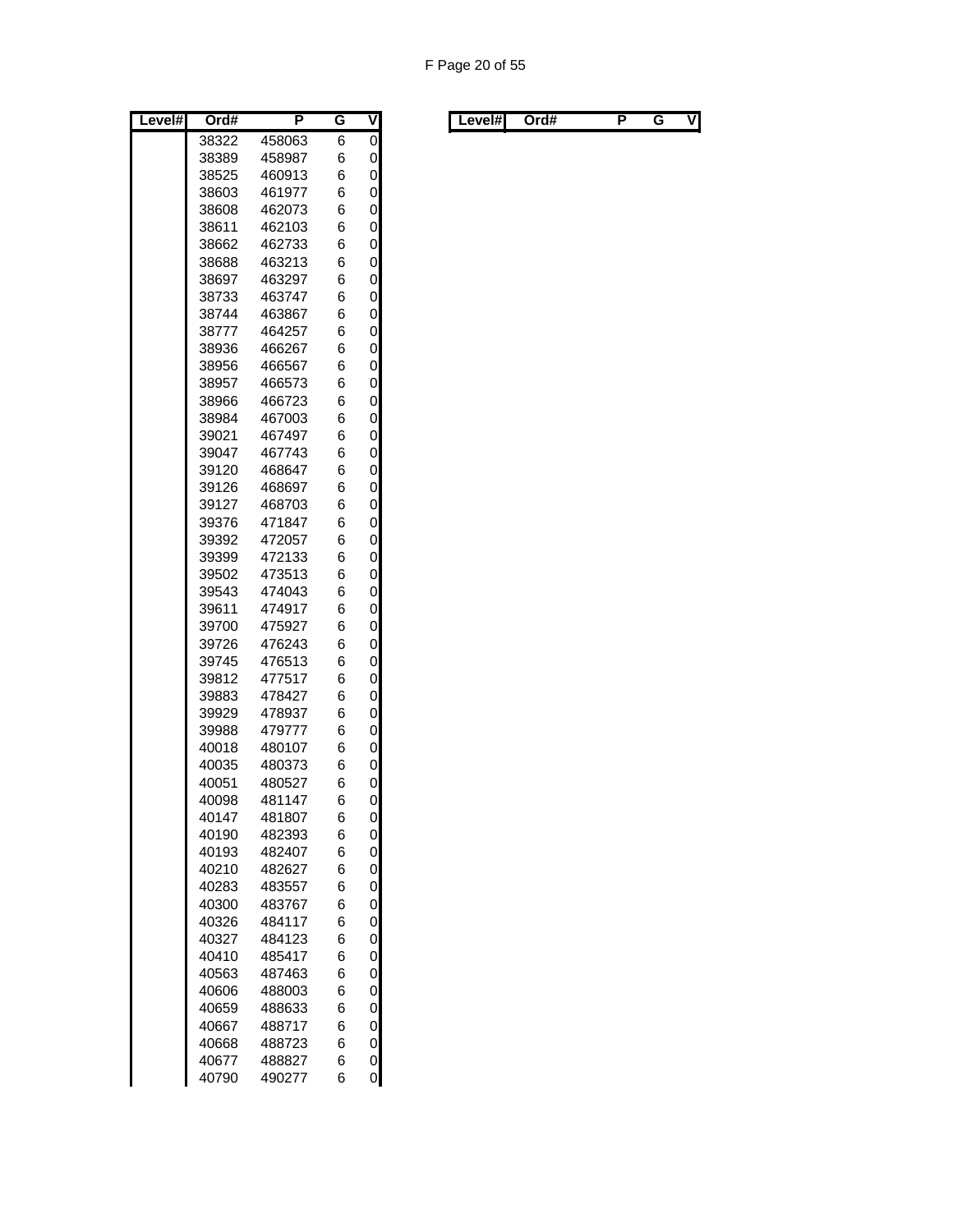| Level# | Ord#  | P      | G | V              |
|--------|-------|--------|---|----------------|
|        | 40876 | 491423 | 6 | $\overline{0}$ |
|        | 40893 | 491633 | 6 | 0              |
|        | 40926 | 492053 | 6 | 0              |
|        | 40945 | 492403 | 6 | 0              |
|        | 41001 | 493133 | 6 | 0              |
|        | 41036 | 493573 | 6 | 0              |
|        | 41067 | 493973 | 6 | 0              |
|        | 41125 | 494693 | 6 | 0              |
|        | 41131 | 494737 | 6 | 0              |
|        | 41132 | 494743 | 6 | 0              |
|        | 41146 | 494933 | 6 | 0              |
|        | 41211 | 495707 | 6 | 0              |
|        | 41232 | 495953 | 6 | 0              |
|        | 41256 | 496297 | 6 | 0              |
|        | 41271 | 496487 | 6 | 0              |
|        | 41272 | 496493 | 6 | 0              |
|        | 41328 | 497297 | 6 | 0              |
|        | 41329 | 497303 | 6 | 0              |
|        | 41336 | 497417 | 6 | 0              |
|        | 41380 | 497963 | 6 | 0              |
|        | 41459 | 499027 | 6 | 0              |
|        | 41460 | 499033 | 6 | 0              |
|        | 41490 | 499397 | 6 | 0              |
|        | 41623 | 501037 | 6 | 0              |
|        | 41636 | 501197 | 6 | 0              |
|        | 41637 | 501203 | 6 | 0              |
|        | 41640 | 501223 | 6 | 0              |
|        | 41700 | 502087 | 6 | 0              |
|        | 41886 | 504677 | 6 | 0              |
|        | 41917 | 505067 | 6 | 0              |
|        | 41922 | 505117 | 6 | 0              |
|        | 41923 | 505123 | 6 | 0              |
|        | 41963 | 505607 | 6 | 0              |
|        | 41964 | 505613 | 6 | 0              |
|        | 41970 | 505663 | 6 | 0              |
|        | 42060 | 506893 | 6 | 0              |
|        | 42126 | 507803 | 6 | 0              |
|        | 42149 | 508097 | 6 | 0              |
|        | 42234 | 509287 | 6 | 0              |
|        | 42254 | 509563 | 6 | 0              |
|        | 42263 | 509653 | 6 | 0              |
|        | 42297 | 510067 | 6 | 0              |
|        | 42314 | 510247 | 6 | 0              |
|        | 42329 | 510457 | 6 | 0              |
|        | 42475 | 512537 | 6 | 0              |
|        | 42521 | 513047 | 6 | 0              |
|        | 42522 | 513053 | 6 | 0              |
|        | 42546 | 513347 | 6 | 0              |
|        | 42663 | 514847 | 6 | 0              |
|        | 42664 | 514853 | 6 | 0              |
|        | 42715 | 515687 | 6 | 0              |
|        | 42734 | 515923 | 6 | 0              |
|        | 42813 | 516877 | 6 | 0              |
|        | 42828 | 517067 | 6 | 0              |
|        | 42829 | 517073 | 6 | 0              |

| Level#l | Ord# |  | . . | V | Level#l | Ord# |  |  | ٧I |
|---------|------|--|-----|---|---------|------|--|--|----|
|---------|------|--|-----|---|---------|------|--|--|----|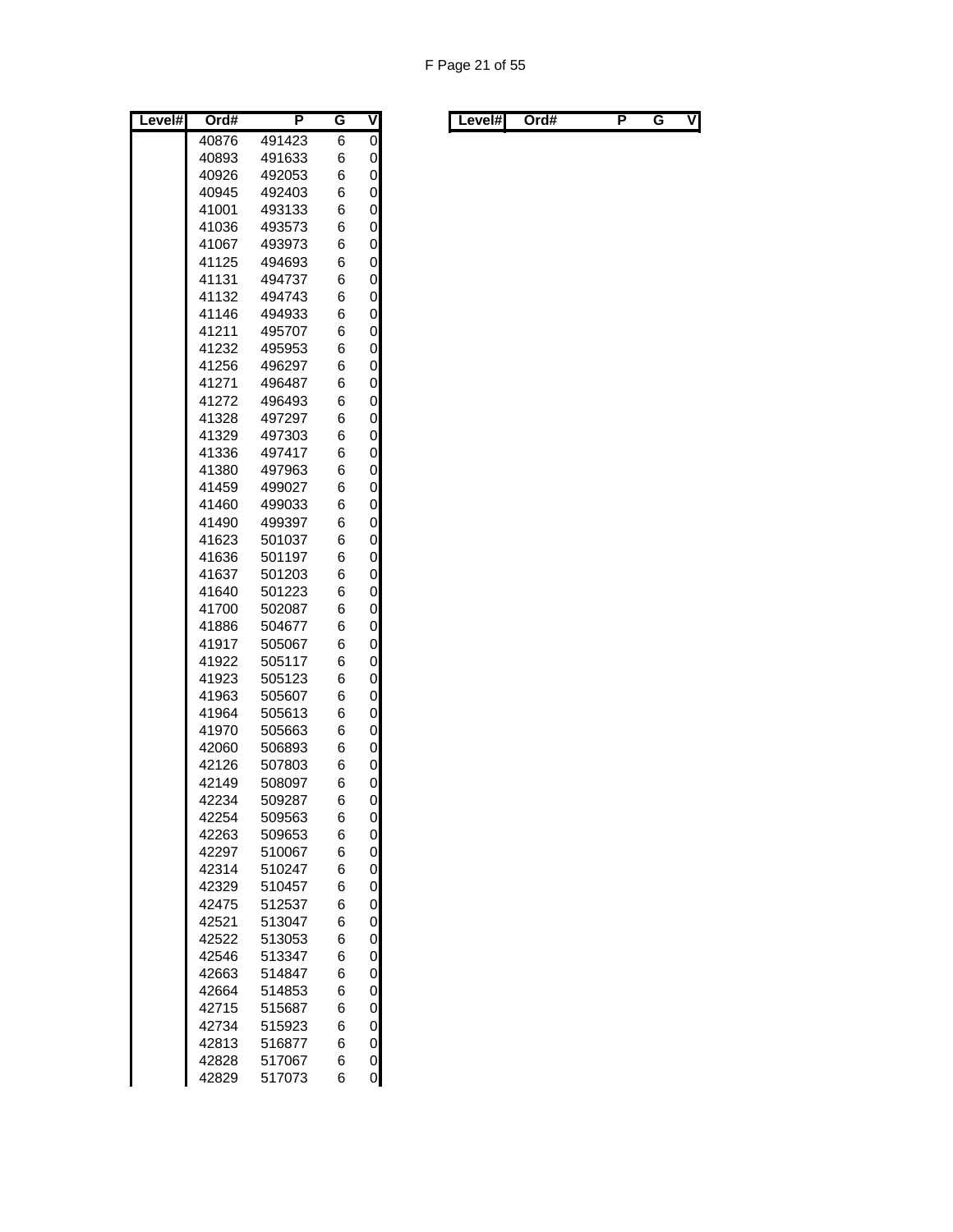| Level# | Ord#  | Ρ      | G | ۷ |
|--------|-------|--------|---|---|
|        | 42838 | 517183 | 6 | 0 |
|        | 42880 | 517603 | 6 | 0 |
|        | 43148 | 521167 | 6 | 0 |
|        | 43175 | 521497 | 6 | 0 |
|        | 43308 | 523213 | 6 | 0 |
|        | 43425 | 524863 | 6 | 0 |
|        | 43461 | 525247 | 6 | 0 |
|        | 43599 | 526937 | 6 | 0 |
|        | 43602 | 526957 | 6 | 0 |
|        | 43608 | 527063 | 6 | 0 |
|        | 43640 | 527447 | 6 | 0 |
|        | 43723 | 528673 | 6 | 0 |
|        | 43753 | 529043 | 6 | 0 |
|        | 43774 | 529307 | 6 | 0 |
|        | 43817 | 529933 | 6 | 0 |
|        | 43840 | 530203 | 6 | 0 |
|        | 43864 | 530507 | 6 | 0 |
|        | 43904 | 530983 | 6 | 0 |
|        | 43929 | 531337 | 6 | 0 |
|        | 43932 | 531353 | 6 | 0 |
|        | 43971 | 531983 | 6 | 0 |
|        | 43988 | 532193 | 6 | 0 |
|        | 44089 | 533453 | 6 | 0 |
|        | 44128 | 534013 | 6 | 0 |
|        | 44292 | 536273 | 6 | 0 |
|        | 44295 | 536287 | 6 | 0 |
|        | 44349 | 536923 | 6 | 0 |
|        | 44411 | 537787 | 6 | 0 |
|        | 44415 | 537847 | 6 | 0 |
|        | 44491 | 538823 | 6 | 0 |
|        | 44583 | 540173 | 6 | 0 |
|        | 44602 | 540383 | 6 | 0 |
|        | 44627 | 540697 | 6 | 0 |
|        | 44686 | 541537 | 6 | 0 |
|        | 44840 | 543503 | 6 | 0 |
|        | 44872 | 543877 | 6 | 0 |
|        | 44896 | 544177 | 6 | 0 |
|        | 44976 | 545443 | 6 | 0 |
|        | 44983 | 545527 | 6 | 0 |
|        | 45051 | 546367 | 6 | 0 |
|        | 45071 | 546677 | 6 | 0 |
|        | 45128 | 547493 | 6 | 0 |
|        | 45150 | 547747 | 6 | 0 |
|        | 45239 | 548903 | 6 | 0 |
|        | 45302 | 549707 | 6 | 0 |
|        | 45303 | 549713 | 6 | 0 |
|        | 45319 | 549943 | 6 | 0 |
|        | 45455 | 551723 | 6 | 0 |
|        | 45482 | 552053 | 6 | 0 |
|        | 45636 | 554123 | 6 | 0 |
|        | 45670 | 554633 | 6 | 0 |
|        | 45681 | 554753 | 6 | 0 |
|        | 45687 | 554797 | 6 | 0 |
|        | 45747 | 555677 | 6 | 0 |
|        | 45856 | 557027 | 6 | 0 |

| Level# | Ord# | . . | v | Level#I | Ord# |  | vı |
|--------|------|-----|---|---------|------|--|----|
|        |      |     |   |         |      |  |    |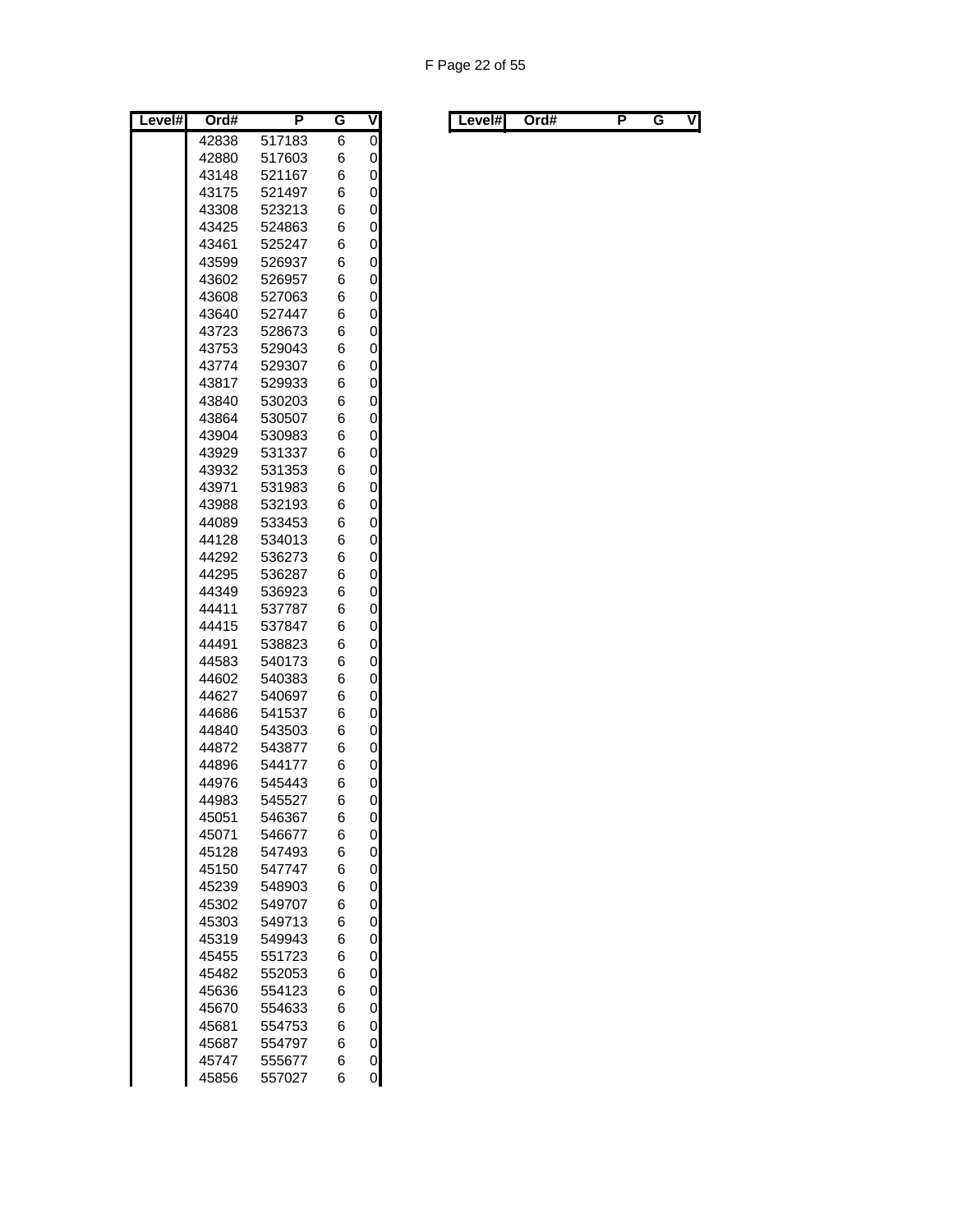| Level# | Ord#           | P                | G      | $\overline{\mathsf{V}}$ |
|--------|----------------|------------------|--------|-------------------------|
|        | 45937          | 558203           | 6      | 0                       |
|        | 46039          | 559577           | 6      | 0                       |
|        | 46048          | 559673           | 6      | 0                       |
|        | 46067          | 559907           | 6      | 0                       |
|        | 46074          | 560023           | 6      | 0                       |
|        | 46096          | 560227           | 6      | 0                       |
|        | 46161          | 561053           | 6      | 0                       |
|        | 46240          | 562307           | 6      | 0                       |
|        | 46299          | 562973           | 6      | 0                       |
|        | 46345          | 563593           | 6      | 0                       |
|        | 46395          | 564307           | 6      | 0                       |
|        | 46457          | 565177           | 6      | 0                       |
|        | 46458          | 565183           | 6      | 0                       |
|        | 46564          | 566557           | 6      | 0                       |
|        | 46619          | 567383           | 6      | 0                       |
|        | 46628          | 567493           | 6      | 0                       |
|        | 46641          | 567667           | 6      | 0                       |
|        | 46762          | 569243           | 6      | 0                       |
|        | 46853          | 570413           | 6      | 0                       |
|        | 46875<br>46880 | 570643<br>570677 | 6      | 0                       |
|        | 46959          |                  | 6      | 0                       |
|        | 46965          | 571783           | 6      | 0                       |
|        |                | 571847<br>572807 | 6      | 0                       |
|        | 47044<br>47047 |                  | 6<br>6 | 0<br>0                  |
|        | 47056          | 572827<br>572933 | 6      | 0                       |
|        | 47094          | 573487           | 6      | 0                       |
|        | 47260          | 575717           | 6      | 0                       |
|        | 47304          | 576293           | 6      | 0                       |
|        | 47336          | 576677           | 6      | 0                       |
|        | 47337          | 576683           | 6      | 0                       |
|        | 47399          | 577523           | 6      | 0                       |
|        | 47424          | 577873           | 6      | 0                       |
|        | 47470          | 578483           | 6      | 0                       |
|        | 47473          | 578503           | 6      | 0                       |
|        | 47482          | 578603           | 6      | 0                       |
|        | 47513          | 579017           | 6      | 0                       |
|        | 47519          | 579113           | 6      | 0                       |
|        | 47566          | 579707           | 6      | 0                       |
|        | 47586          | 579967           | 6      | 0                       |
|        | 47671          | 581143           | 6      | 0                       |
|        | 47730          | 581863           | 6      | 0                       |
|        | 47737          | 581947           | 6      | 0                       |
|        | 47753          | 582167           | 6      | 0                       |
|        | 47815          | 583013           | 6      | 0                       |
|        | 47835          | 583273           | 6      | 0                       |
|        | 47844          | 583397           | 6      | 0                       |
|        | 47845          | 583403           | 6      | 0                       |
|        | 47876          | 583783           | 6      | 0                       |
|        | 47915          | 584393           | 6      | 0                       |
|        | 47928          | 584593           | 6      | 0                       |
|        | 47940          | 584713           | 6      | 0                       |
|        | 47956          | 584917           | 6      | 0                       |
|        | 47976          | 585113           | 6      | 0                       |
|        | 48008          | 585587           | 6      | 0                       |

|  | Level#l | Ord# |  | . . | v | Level#l | Ord# |  |  | VI |
|--|---------|------|--|-----|---|---------|------|--|--|----|
|--|---------|------|--|-----|---|---------|------|--|--|----|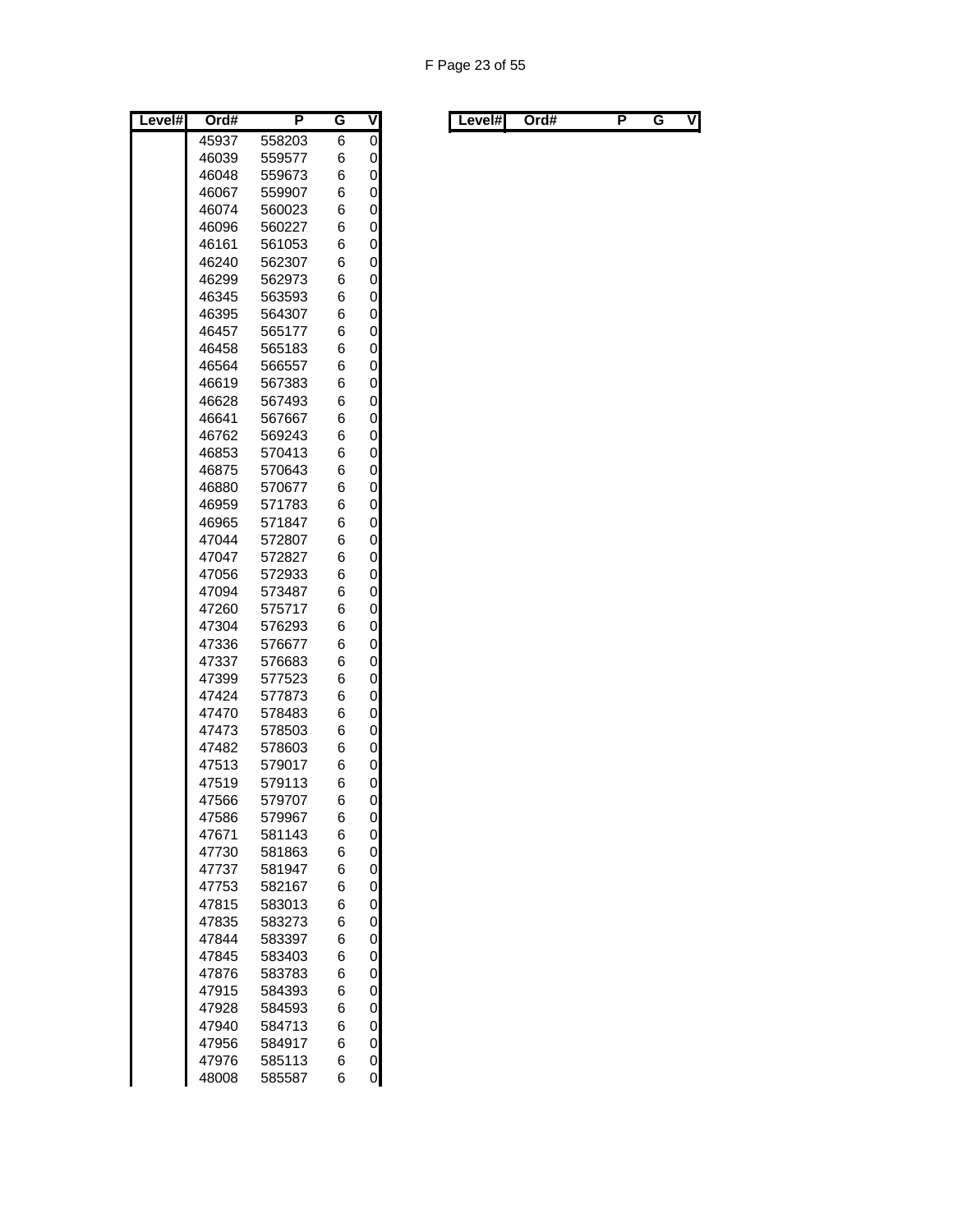| Level# | Ord#  | Ρ      | G | ۷              |
|--------|-------|--------|---|----------------|
|        | 48018 | 585727 | 6 | $\overline{0}$ |
|        | 48021 | 585743 | 6 | 0              |
|        | 48029 | 585847 | 6 | 0              |
|        | 48113 | 586903 | 6 | 0              |
|        | 48137 | 587137 | 6 | 0              |
|        | 48138 | 587143 | 6 | 0              |
|        | 48168 | 587533 | 6 | 0              |
|        | 48268 | 588773 | 6 | 0              |
|        | 48298 | 589213 | 6 | 0              |
|        | 48353 | 590027 | 6 | 0              |
|        | 48382 | 590383 | 6 | 0              |
|        | 48484 | 591887 | 6 | 0              |
|        | 48614 | 593507 | 6 | 0              |
|        | 48615 | 593513 | 6 | 0              |
|        | 48733 | 595087 | 6 | 0              |
|        | 48737 | 595123 | 6 | 0              |
|        | 48806 | 596053 | 6 | 0              |
|        | 48845 | 596593 | 6 | 0              |
|        | 49007 | 598783 | 6 | 0              |
|        | 49055 | 599413 | 6 | 0              |
|        | 49067 | 599597 | 6 | 0              |
|        | 49092 | 599933 | 6 | 0              |
|        | 49232 | 601807 | 6 | 0              |
|        | 49233 | 601813 | 6 | 0              |
|        | 49256 | 602093 | 6 | 0              |
|        | 49267 | 602227 | 6 | 0              |
|        | 49328 | 602977 | 6 | 0              |
|        | 49368 | 603563 | 6 | 0              |
|        | 49397 | 603907 | 6 | 0              |
|        | 49408 | 604007 | 6 | 0              |
|        | 49412 | 604063 | 6 | 0              |
|        | 49419 | 604243 | 6 | 0              |
|        | 49516 | 605503 | 6 | 0              |
|        | 49541 | 605867 | 6 | 0              |
|        | 49542 | 605873 | 6 | 0              |
|        | 49630 | 607043 | 6 | 0              |
|        | 49711 | 608123 | 6 | 0              |
|        | 49759 | 608743 | 6 | 0              |
|        | 49768 | 608857 | 6 | 0              |
|        | 49776 | 608947 | 6 | 0              |
|        | 49788 | 609107 | 6 | 0              |
|        | 49798 | 609227 | 6 | 0              |
|        | 49804 | 609283 | 6 | 0              |
|        | 49814 | 609397 | 6 | 0              |
|        | 49833 | 609607 | 6 | 0              |
|        | 49869 | 610193 | 6 | 0              |
|        | 49918 | 610823 | 6 | 0              |
|        | 50027 | 612223 | 6 | 0              |
|        | 50054 | 612643 | 6 | 0              |
|        | 50068 | 612817 | 6 | 0              |
|        | 50071 | 612847 | 6 | 0              |
|        | 50137 | 613667 | 6 | 0              |
|        | 50200 | 614617 | 6 | 0              |
|        | 50290 | 615767 | 6 | 0              |
|        | 50351 | 616507 | 6 | 0              |

| Level#l | Ord# |  | . . | V | Level#l | Ord# |  |  | ٧I |
|---------|------|--|-----|---|---------|------|--|--|----|
|---------|------|--|-----|---|---------|------|--|--|----|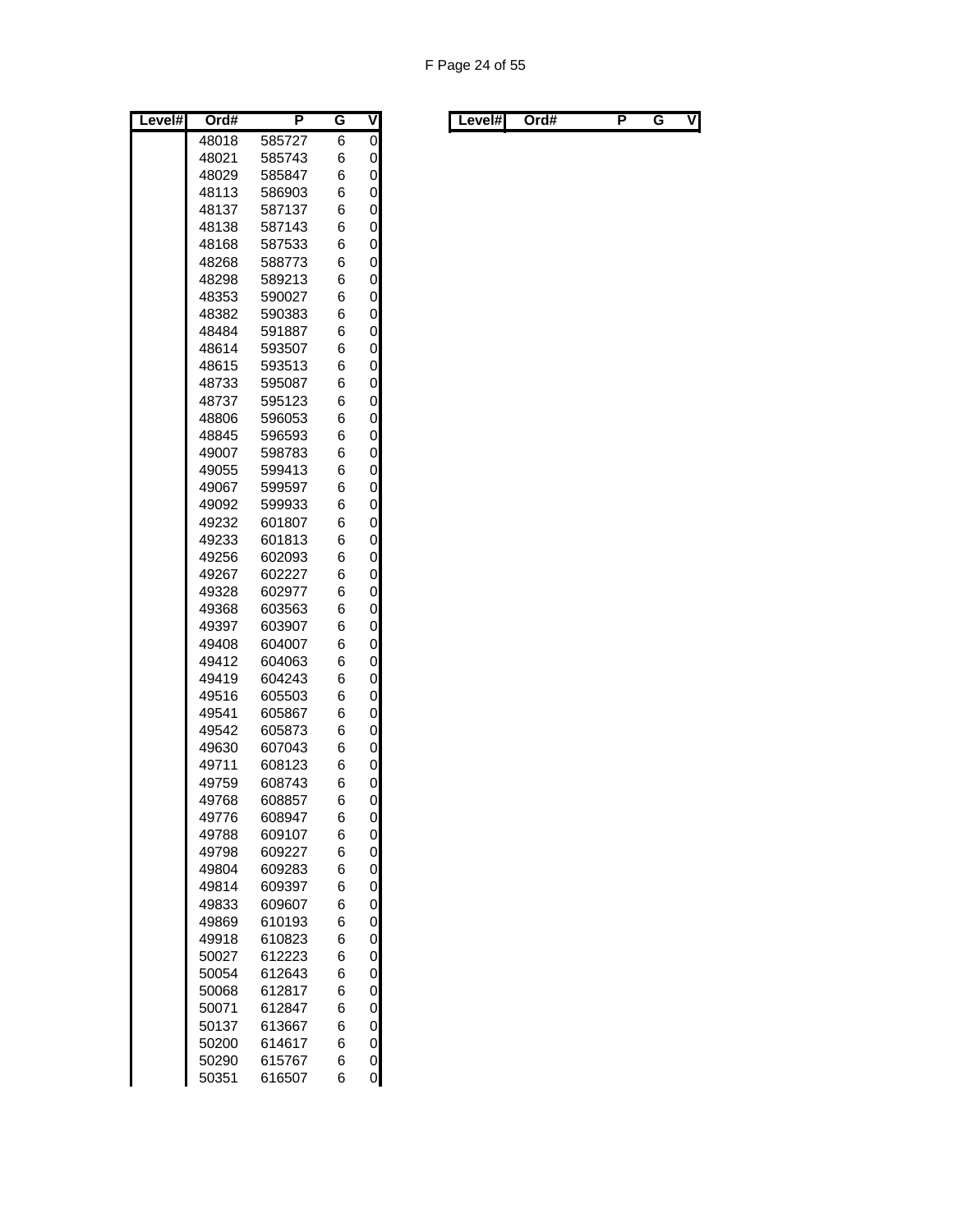| Level# | Ord#           | Ρ                | G      | ۷      |
|--------|----------------|------------------|--------|--------|
|        | 50352          | 616513           | 6      | 0      |
|        | 50367          | 616723           | 6      | 0      |
|        | 50419          | 617333           | 6      | 0      |
|        | 50588          | 619687           | 6      | 0      |
|        | 50715          | 621353           | 6      | 0      |
|        | 50808          | 622613           | 6      | 0      |
|        | 50834          | 623003           | 6      | 0      |
|        | 50907          | 623983           | 6      | 0      |
|        | 50973          | 624797           | 6      | 0      |
|        | 50974          | 624803           | 6      | 0      |
|        | 51019          | 625483           | 6      | 0      |
|        | 51031          | 625637           | 6      | 0      |
|        | 51122<br>51174 | 626953<br>627667 | 6<br>6 | 0<br>0 |
|        | 51201          | 628057           | 6      | 0      |
|        | 51232          | 628493           | 6      | 0      |
|        | 51267          | 629003           | 6      | 0      |
|        | 51308          | 629617           | 6      | 0      |
|        | 51321          | 629773           | 6      | 0      |
|        | 51343          | 630023           | 6      | 0      |
|        | 51464          | 631717           | 6      | 0      |
|        | 51475          | 631853           | 6      | 0      |
|        | 51501          | 632147           | 6      | 0      |
|        | 51631          | 633937           | 6      | 0      |
|        | 51643          | 634097           | 6      | 0      |
|        | 51659          | 634267           | 6      | 0      |
|        | 51660          | 634273           | 6      | 0      |
|        | 51663          | 634307           | 6      | 0      |
|        | 51686          | 634603           | 6      | 0      |
|        | 51836          | 636547           | 6      | 0      |
|        | 51873          | 637073           | 6      | 0      |
|        | 51886<br>51925 | 637277<br>637717 | 6<br>6 | 0<br>0 |
|        | 52137          | 640853           | 6      | 0      |
|        | 52155          | 641083           | 6      | 0      |
|        | 52208          | 641827           | 6      | 0      |
|        | 52234          | 642157           | 6      | 0      |
|        | 52239          | 642217           | 6      | 0      |
|        | 52243          | 642247           | 6      | 0      |
|        | 52322          | 643463           | 6      | 0      |
|        | 52371          | 644123           | 6      | 0      |
|        | 52404          | 644513           | 6      | 0      |
|        | 52409          | 644563           | 6      | 0      |
|        | 52561          | 646543           | 6      | 0      |
|        | 52569          | 646637           | 6      | 0      |
|        | 52579          | 646837           | 6      | 0      |
|        | 52619          | 647327           | 6      | 0      |
|        | 52756          | 649087           | 6      | 0      |
|        | 52811          | 649777           | 6      | 0      |
|        | 52814<br>52862 | 649793<br>650543 | 6<br>6 | 0<br>0 |
|        | 52879          | 650827           | 6      | 0      |
|        | 52900          | 651103           | 6      | 0      |
|        | 52958          | 651863           | 6      | 0      |
|        | 53026          | 652733           | 6      | 0      |

| Level# | Ord# | . . | v | ∟evel#l | Ord# |  | vı |
|--------|------|-----|---|---------|------|--|----|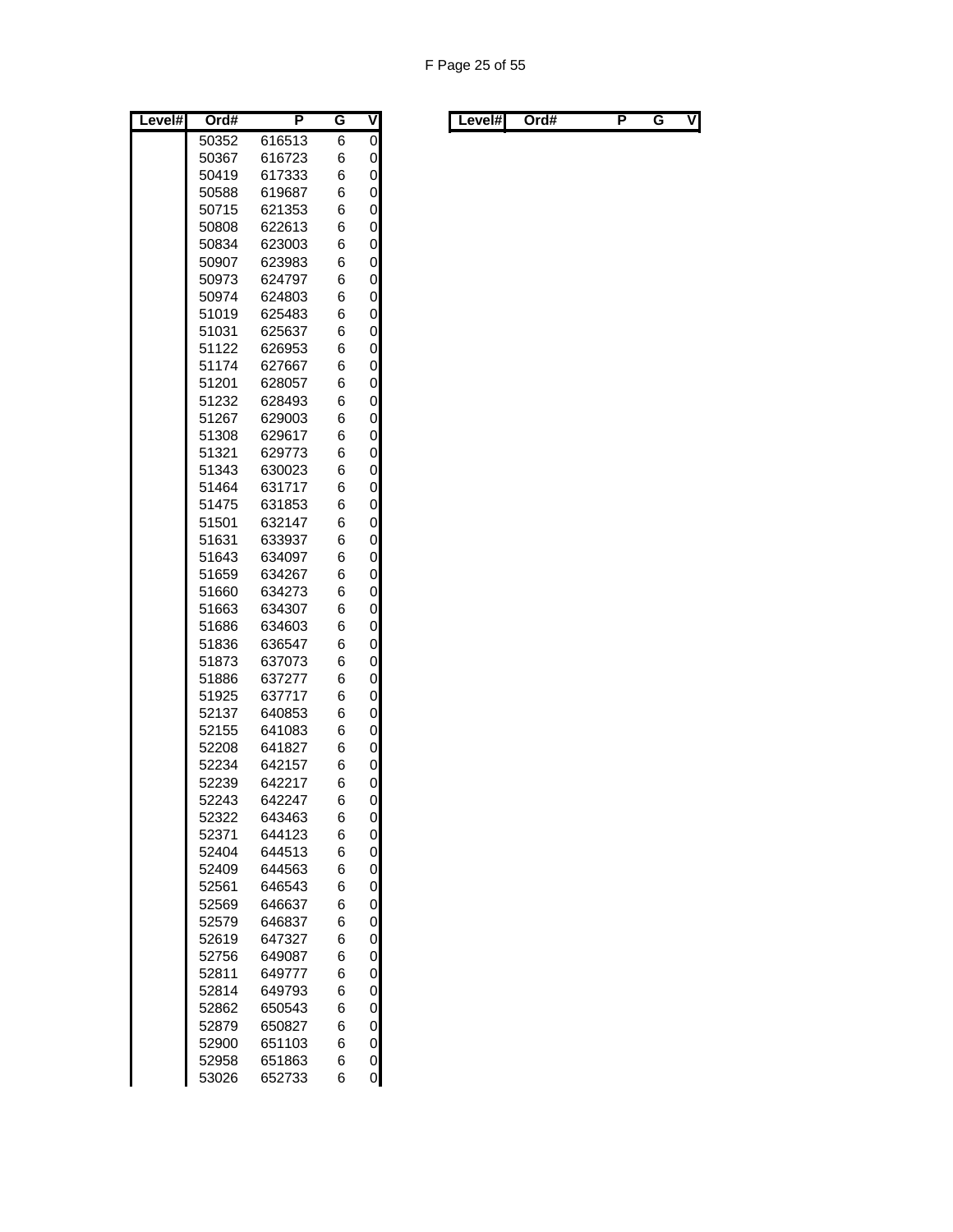| Level# | Ord#           | Ρ                | G      | ۷      |
|--------|----------------|------------------|--------|--------|
|        | 53029          | 652747           | 6      | 0      |
|        | 53030          | 652753           | 6      | 0      |
|        | 53220          | 655267           | 6      | 0      |
|        | 53250          | 655643           | 6      | 0      |
|        | 53280          | 656147           | 6      | 0      |
|        | 53289          | 656297           | 6      | 0      |
|        | 53420          | 658117           | 6      | 0      |
|        | 53461          | 658607           | 6      | 0      |
|        | 53483          | 658913           | 6      | 0      |
|        | 53639          | 660893           | 6      | 0      |
|        | 53688          | 661547           | 6      | 0      |
|        | 53830          | 663563           | 6      | 0      |
|        | 53862          | 663967           | 6      | 0      |
|        | 53965          | 665207           | 6      | 0      |
|        | 53992          | 665563           | 6      | 0      |
|        | 54029          | 666073           | 6      | 0      |
|        | 54207          | 668617           | 6      | 0      |
|        | 54245          | 669127           | 6      | 0      |
|        | 54282          | 669667           | 6      | 0      |
|        | 54305          | 669937           | 6      | 0      |
|        | 54325          | 670217           | 6      | 0      |
|        | 54392          | 671087           | 6      | 0      |
|        | 54473          | 672137           | 6      | 0      |
|        | 54490          | 672317           | 6      | 0      |
|        | 54521          | 672817           | 6      | 0      |
|        | 54531          | 672943           | 6      | 0      |
|        | 54586          | 673573           | 6      | 0      |
|        | 54600          | 673787           | 6      | 0      |
|        | 54718          | 675413<br>676037 | 6      | 0      |
|        | 54765<br>54811 | 676727           | 6<br>6 | 0<br>0 |
|        | 54828          | 676937           | 6      | 0      |
|        | 54834          | 676987           | 6      | 0      |
|        | 54896          | 677953           | 6      | 0      |
|        | 54964          | 678773           | 6      | 0      |
|        | 55091          | 680347           | 6      | 0      |
|        | 55177          | 681487           | 6      | 0      |
|        | 55241          | 682327           | 6      | 0      |
|        | 55324          | 683597           | 6      | 0      |
|        | 55329          | 683687           | 6      | 0      |
|        | 55330          | 683693           | 6      | 0      |
|        | 55340          | 683783           | 6      | 0      |
|        | 55438          | 685057           | 6      | 0      |
|        | 55493          | 685753           | 6      | 0      |
|        | 55647          | 687773           | 6      | 0      |
|        | 55841          | 690433           | 6      | 0      |
|        | 55901          | 691343           | 6      | 0      |
|        | 55923          | 691687           | 6      | 0      |
|        | 55944          | 691897           | 6      | 0      |
|        | 55988          | 692407           | 6      | 0      |
|        | 56029          | 692963           | 6      | 0      |
|        | 56079          | 693683           | 6      | 0      |
|        | 56128          | 694333           | 6      | 0      |
|        | 56133          | 694367           | 6      | 0      |
|        | 56200          | 695263           | 6      | 0      |

| Level#l | Ord# | G | v | ∟evel#l | Ord# |  | VI |
|---------|------|---|---|---------|------|--|----|
|         |      |   |   |         |      |  |    |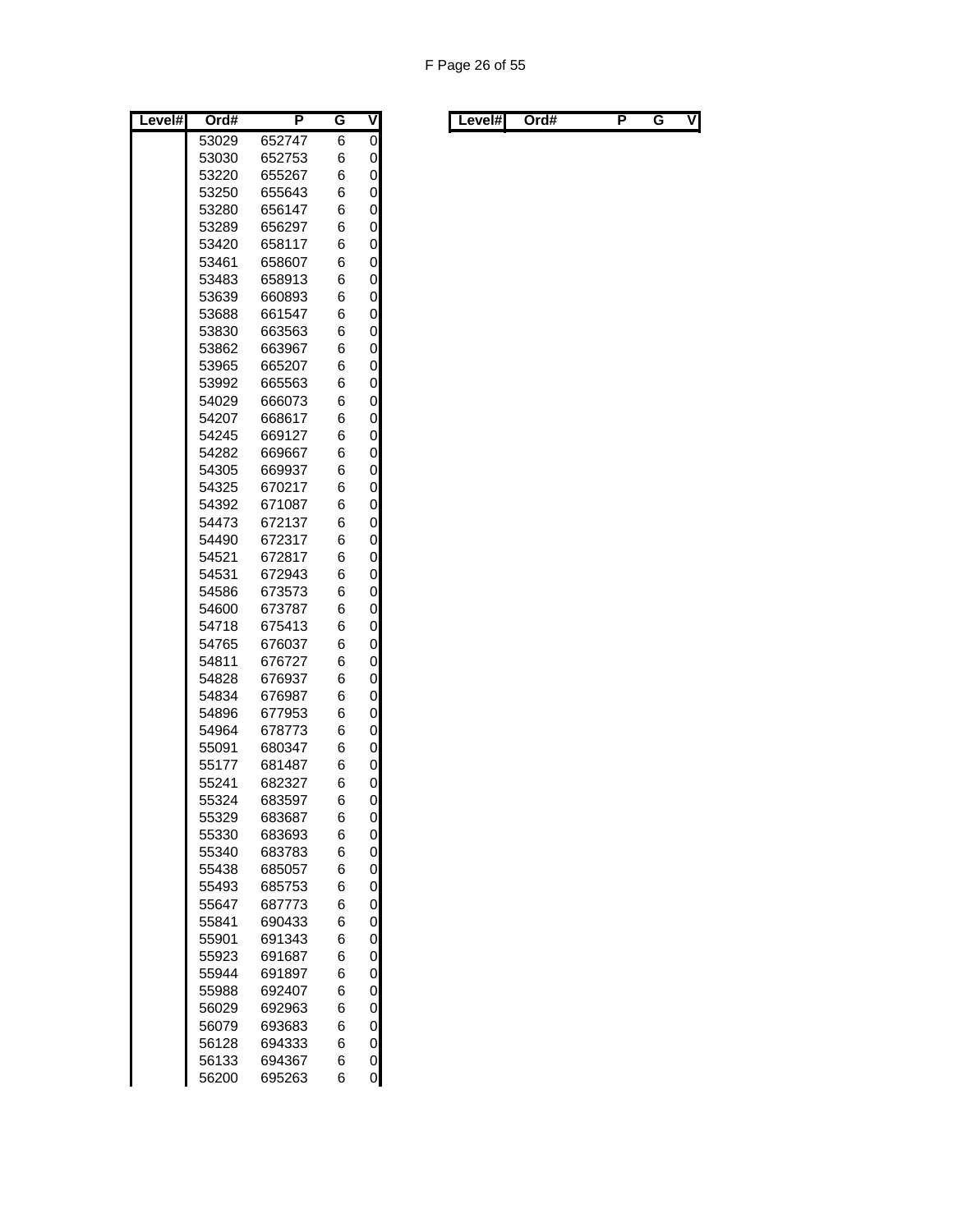| Level# | Ord#           | Ρ                | G      | ۷      |
|--------|----------------|------------------|--------|--------|
|        | 56224          | 695567           | 6      | 0      |
|        | 56250          | 695873           | 6      | 0      |
|        | 56292          | 696497           | 6      | 0      |
|        | 56301          | 696617           | 6      | 0      |
|        | 56302          | 696623           | 6      | 0      |
|        | 56343          | 697127           | 6      | 0      |
|        | 56367          | 697447           | 6      | 0      |
|        | 56406          | 697973           | 6      | 0      |
|        | 56502          | 699373           | 6      | 0      |
|        | 56508          | 699443           | 6      | 0      |
|        | 56592          | 700633           | 6      | 0      |
|        | 56609          | 700877           | 6      | 0      |
|        | 56687<br>56688 | 701957<br>701963 | 6<br>6 | 0<br>0 |
|        | 56733          | 702517           | 6      | 0      |
|        | 56734          | 702523           | 6      | 0      |
|        | 56765          | 702887           | 6      | 0      |
|        | 56784          | 703217           | 6      | 0      |
|        | 56785          | 703223           | 6      | 0      |
|        | 56859          | 704183           | 6      | 0      |
|        | 57017          | 706207           | 6      | 0      |
|        | 57071          | 706913           | 6      | 0      |
|        | 57122          | 707677           | 6      | 0      |
|        | 57123          | 707683           | 6      | 0      |
|        | 57126          | 707717           | 6      | 0      |
|        | 57155          | 708017           | 6      | 0      |
|        | 57185          | 708353           | 6      | 0      |
|        | 57330          | 710377           | 6      | 0      |
|        | 57331          | 710383           | 6      | 0      |
|        | 57425          | 711583           | 6      | 0      |
|        | 57492<br>57508 | 712483           | 6      | 0      |
|        | 57530          | 712687<br>712967 | 6<br>6 | 0<br>0 |
|        | 57544          | 713177           | 6      | 0      |
|        | 57545          | 713183           | 6      | 0      |
|        | 57549          | 713233           | 6      | 0      |
|        | 57638          | 714557           | 6      | 0      |
|        | 57639          | 714563           | 6      | 0      |
|        | 57662          | 714887           | 6      | 0      |
|        | 57691          | 715243           | 6      | 0      |
|        | 57734          | 715817           | 6      | 0      |
|        | 57833          | 717133           | 6      | 0      |
|        | 57908          | 718337           | 6      | 0      |
|        | 57909          | 718343           | 6      | 0      |
|        | 57943          | 718807           | 6      | 0      |
|        | 57952          | 718937           | 6      | 0      |
|        | 58060          | 720367           | 6      | 0      |
|        | 58087          | 720773           | 6      | 0      |
|        | 58107          | 720997<br>721213 | 6      | 0      |
|        | 58129<br>58167 | 721703           | 6<br>6 | 0<br>0 |
|        | 58256          | 722977           | 6      | 0      |
|        | 58302          | 723473           | 6      | 0      |
|        | 58334          | 723907           | 6      | 0      |
|        | 58370          | 724447           | 6      | 0      |

| Level#l | Ord# |  | . . | V | Level#l | Ord# |  |  | ٧I |
|---------|------|--|-----|---|---------|------|--|--|----|
|---------|------|--|-----|---|---------|------|--|--|----|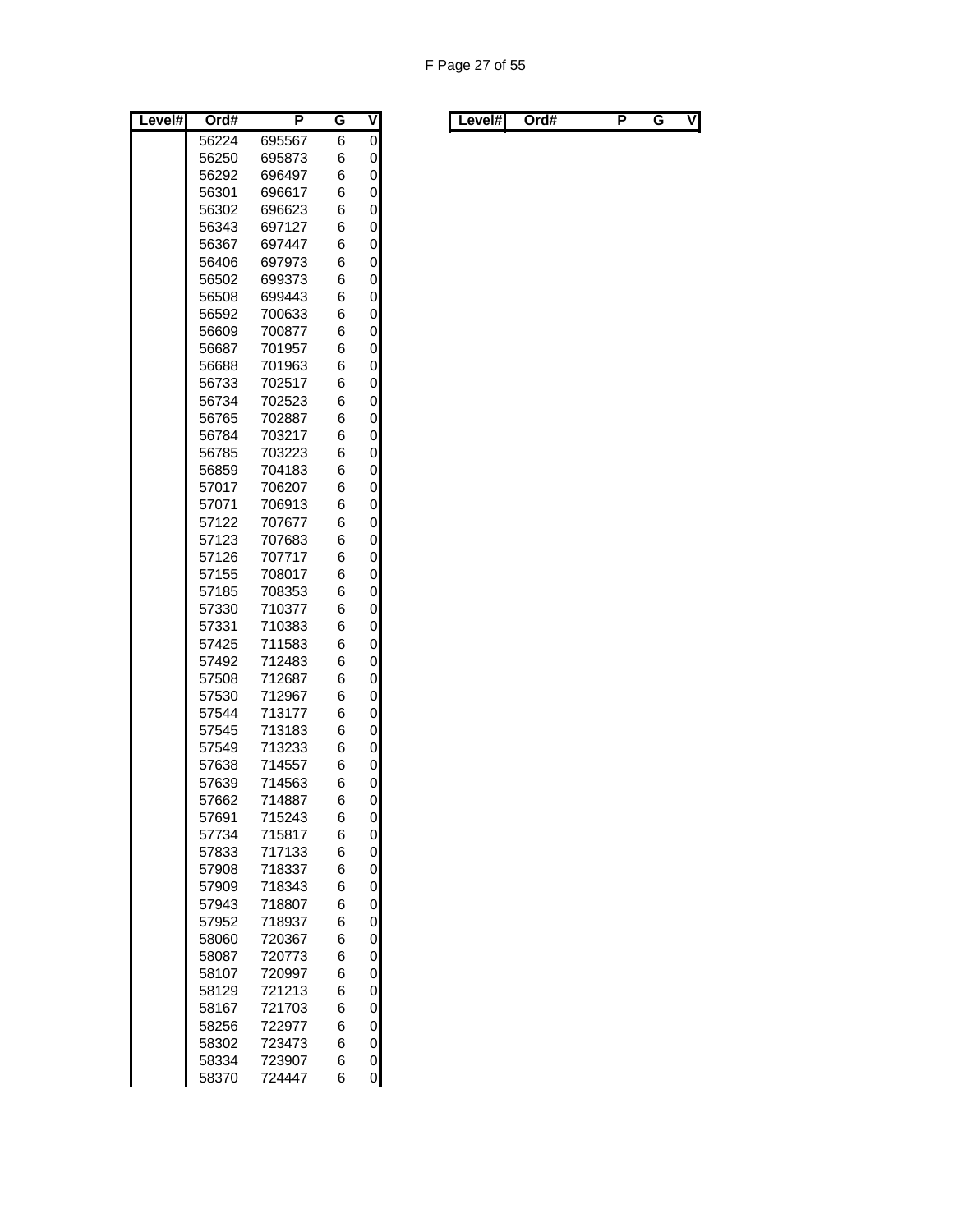| Level# | Ord#           | Ρ                | G      | V              |
|--------|----------------|------------------|--------|----------------|
|        | 58371          | 724453           | 6      | $\overline{0}$ |
|        | 58502          | 726163           | 6      | 0              |
|        | 58522          | 726463           | 6      | 0              |
|        | 58527          | 726527           | 6      | 0              |
|        | 58557          | 726917           | 6      | 0              |
|        | 58710          | 728947           | 6      | 0              |
|        | 58759          | 729607           | 6      | 0              |
|        | 58762          | 729643           | 6      | 0              |
|        | 58781          | 729913           | 6      | 0              |
|        | 58861          | 731047           | 6      | 0              |
|        | 58960          | 732293           | 6      | 0              |
|        | 59006          | 733003           | 6      | 0              |
|        | 59025          | 733283           | 6      | 0              |
|        | 59120          | 734543           | 6      | 0              |
|        | 59126          | 734653           | 6      | 0              |
|        | 59140          | 734813           | 6      | 0              |
|        | 59172          | 735187           | 6      | 0              |
|        | 59198          | 735467           | 6      | 0              |
|        | 59199          | 735473           | 6      | 0              |
|        | 59224          | 735877           | 6      | 0              |
|        | 59306          | 737047           | 6      | 0              |
|        | 59307          | 737053           | 6      | 0              |
|        | 59395          | 738217           | 6      | 0              |
|        | 59522          | 739853           | 6      | 0              |
|        | 59568          | 740527           | 6      | 0              |
|        | 59581          | 740687           | 6      | 0              |
|        | 59695          | 742283           | 6      | 0<br>0         |
|        | 59709          | 742513           | 6      |                |
|        | 59727<br>59755 | 742717<br>743137 | 6<br>6 | 0<br>0         |
|        | 59759          | 743167           | 6      | 0              |
|        | 59816          | 744077           | 6      | 0              |
|        | 59865          | 744817           | 6      | 0              |
|        | 59866          | 744823           | 6      | 0              |
|        | 59958          | 746177           | 6      | 0              |
|        | 59961          | 746197           | 6      | 0              |
|        | 59962          | 746203           | 6      | 0              |
|        | 60049          | 747457           | 6      | 0              |
|        | 60069          | 747737           | 6      | 0              |
|        | 60131          | 748603           | 6      | 0              |
|        | 60142          | 748717           | 6      | 0              |
|        | 60143          | 748723           | 6      | 0              |
|        | 60158          | 748877           | 6      | 0              |
|        | 60159          | 748883           | 6      | 0              |
|        | 60176          | 749143           | 6      | 0              |
|        | 60286          | 750713           | 6      | 0              |
|        | 60293          | 750797           | 6      | 0              |
|        | 60294          | 750803           | 6      | 0              |
|        | 60341          | 751357           | 6      | 0              |
|        | 60371          | 751753           | 6      | 0              |
|        | 60404          | 752183           | 6      | 0              |
|        | 60449          | 752803           | 6      | 0              |
|        | 60473          | 753133           | 6      | 0              |
|        | 60557          | 754217           | 6      | 0              |
|        | 60571          | 754373           | 6      | 0              |

| Level#l | Ord# |  | . . | V | Level#l | Ord# |  |  | ٧I |
|---------|------|--|-----|---|---------|------|--|--|----|
|---------|------|--|-----|---|---------|------|--|--|----|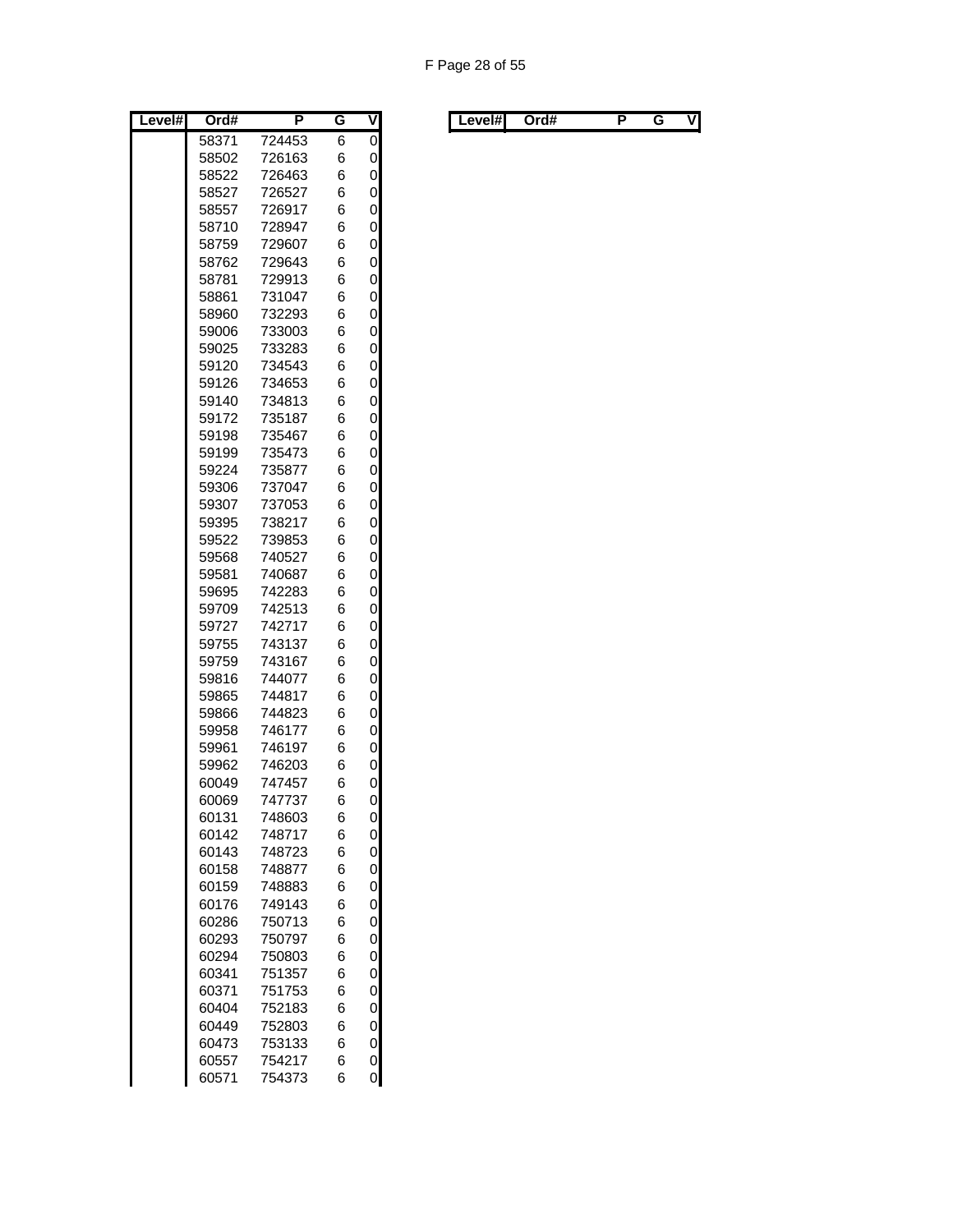| Level# | Ord#           | Ρ                | G      | ⊽      |
|--------|----------------|------------------|--------|--------|
|        | 60595          | 754717           | 6      | 0      |
|        | 60648          | 755393           | 6      | 0      |
|        | 60841          | 758237           | 6      | 0      |
|        | 60893          | 758893           | 6      | 0      |
|        | 60898          | 758963           | 6      | 0      |
|        | 60914          | 759173           | 6      | 0      |
|        | 60975          | 759953           | 6      | 0      |
|        | 60988          | 760147           | 6      | 0      |
|        | 61000          | 760267           | 6      | 0      |
|        | 61050          | 760933           | 6      | 0      |
|        | 61056          | 761003           | 6      | 0      |
|        | 61082          | 761357           | 6      | 0      |
|        | 61097          | 761477           | 6      | 0      |
|        | 61098          | 761483           | 6      | 0      |
|        | 61107          | 761597           | 6      | 0      |
|        | 61149          | 762233           | 6<br>6 | 0<br>0 |
|        | 61175<br>61179 | 762577<br>762653 | 6      | 0      |
|        | 61235          | 763423           | 6      | 0      |
|        | 61274          | 763907           | 6      | 0      |
|        | 61362          | 765097           | 6      | 0      |
|        | 61363          | 765103           | 6      | 0      |
|        | 61385          | 765313           | 6      | 0      |
|        | 61469          | 766393           | 6      | 0      |
|        | 61495          | 766763           | 6      | 0      |
|        | 61503          | 766867           | 6      | 0      |
|        | 61592          | 768133           | 6      | 0      |
|        | 61612          | 768353           | 6      | 0      |
|        | 61645          | 768793           | 6      | 0      |
|        | 61737          | 770047           | 6      | 0      |
|        | 61754          | 770233           | 6      | 0      |
|        | 61787          | 770663           | 6      | 0      |
|        | 61866          | 771697           | 6      | 0      |
|        | 61936          | 772697           | 6      | 0      |
|        | 61944          | 772853           | 6      | 0      |
|        | 61968          | 773153           | 6      | 0      |
|        | 62051          | 774223           | 6      | 0      |
|        | 62072          | 774583           | 6      | 0      |
|        | 62146          | 775633           | 6      | 0      |
|        | 62248          | 777103           | 6      | 0      |
|        | 62295          | 777677           | 6      | 0      |
|        | 62298          | 777737           | 6      | 0      |
|        | 62340          | 778307           | 6      | 0      |
|        | 62341<br>62348 | 778313<br>778397 | 6<br>6 | 0<br>0 |
|        | 62349          | 778403           | 6      | 0      |
|        | 62699          | 783137           | 6      | 0      |
|        | 62700          | 783143           | 6      | 0      |
|        | 62713          | 783323           | 6      | 0      |
|        | 62748          | 783743           | 6      | 0      |
|        | 62770          | 784103           | 6      | 0      |
|        | 62793          | 784373           | 6      | 0      |
|        | 62801          | 784457           | 6      | 0      |
|        | 62861          | 785293           | 6      | 0      |
|        | 62869          | 785347           | 6      | 0      |

| Level# | Ord# | . . | v | ∟evel#l | Ord# |  | vı |
|--------|------|-----|---|---------|------|--|----|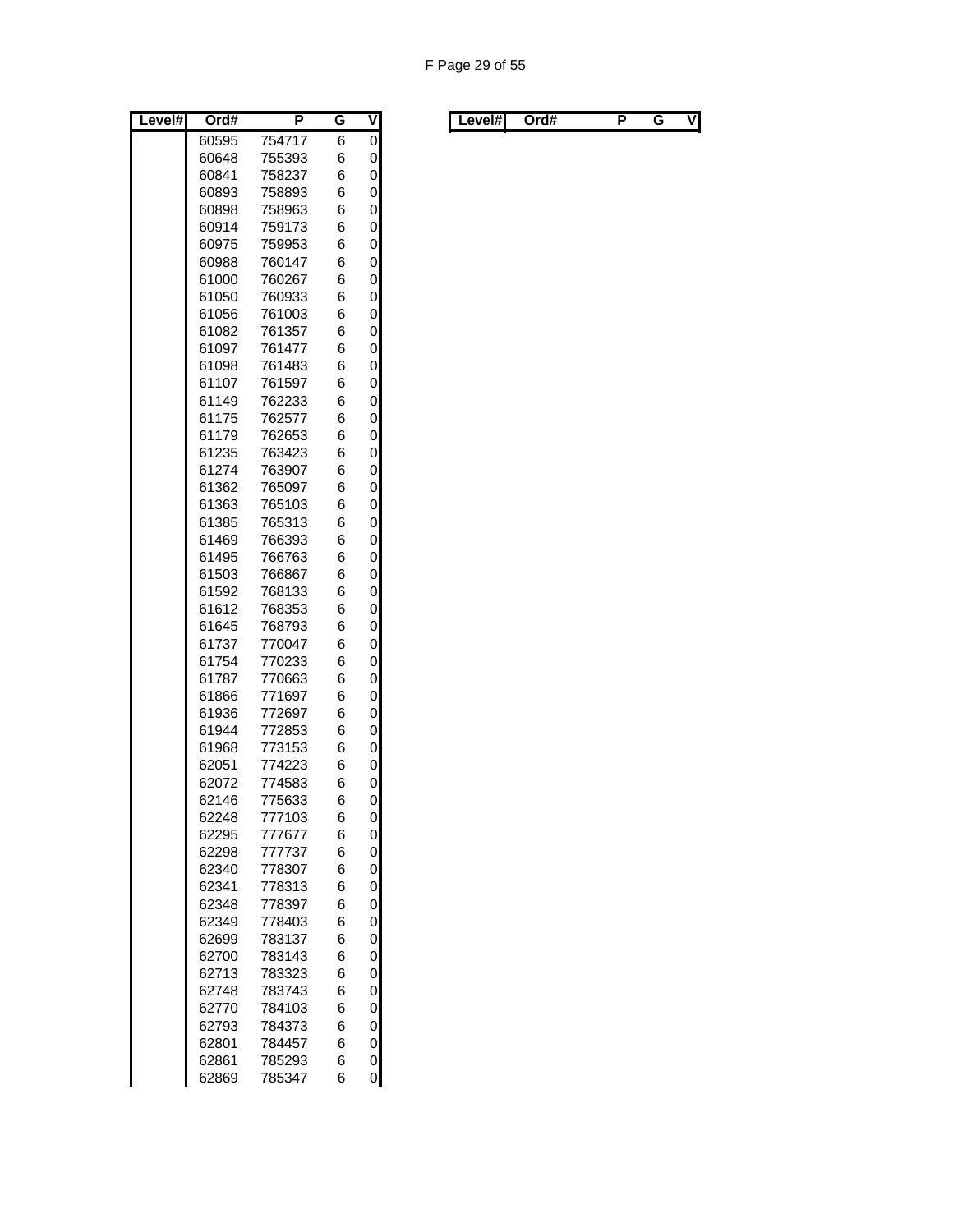| Level# | Ord#  | P      | G | $\overline{\mathsf{v}}$ |
|--------|-------|--------|---|-------------------------|
|        | 62921 | 786053 | 6 | $\overline{0}$          |
|        | 62929 | 786173 | 6 | 0                       |
|        | 63019 | 787483 | 6 | 0                       |
|        | 63042 | 787777 | 6 | 0                       |
|        | 63047 | 787817 | 6 | 0                       |
|        | 63088 | 788363 | 6 | 0                       |
|        | 63093 | 788393 | 6 | 0                       |
|        | 63129 | 788897 | 6 | 0                       |
|        | 63212 | 790057 | 6 | 0                       |
|        | 63215 | 790093 | 6 | 0                       |
|        | 63261 | 790703 | 6 | 0                       |
|        | 63284 | 790997 | 6 | 0                       |
|        | 63285 | 791003 | 6 | 0                       |
|        | 63362 | 792067 | 6 | 0                       |
|        | 63388 | 792377 | 6 | 0                       |
|        | 63416 | 792697 | 6 | 0                       |
|        | 63417 | 792703 | 6 | 0                       |
|        | 63478 | 793627 | 6 | 0                       |
|        | 63553 | 794537 | 6 | 0                       |
|        | 63610 | 795343 | 6 | 0                       |
|        | 63621 | 795533 | 6 | 0                       |
|        | 63710 | 796693 | 6 | 0                       |
|        | 63833 | 798257 | 6 | 0                       |
|        | 63842 | 798403 | 6 | 0                       |
|        | 63852 | 798527 | 6 | 0                       |
|        | 63957 | 800083 | 6 | 0                       |
|        | 63972 | 800237 | 6 | 0                       |
|        | 64002 | 800593 | 6 | 0                       |
|        | 64028 | 800903 | 6 | 0                       |
|        | 64144 | 802603 | 6 | 0                       |
|        | 64160 | 802793 | 6 | 0                       |
|        | 64251 | 804113 | 6 | 0                       |
|        | 64258 | 804197 | 6 | 0                       |
|        | 64295 | 804703 | 6 | 0                       |
|        | 64326 | 805067 | 6 | 0                       |
|        | 64401 | 806017 | 6 | 0                       |
|        | 64470 | 807077 | 6 | 0                       |
|        | 64471 | 807083 | 6 | 0                       |
|        | 64479 | 807187 | 6 | 0                       |
|        | 64671 | 809827 | 6 | 0                       |
|        | 64672 | 809833 | 6 | 0                       |
|        | 64731 | 810547 | 6 | 0                       |
|        | 64744 | 810763 | 6 | 0                       |
|        | 64759 | 810967 | 6 | 0                       |
|        | 64810 | 811697 | 6 | 0                       |
|        | 64811 | 811703 | 6 | 0                       |
|        | 64844 | 812173 | 6 | 0                       |
|        | 64865 | 812387 | 6 | 0                       |
|        | 64882 | 812633 | 6 | 0                       |
|        | 64974 | 813997 | 6 | 0                       |
|        | 64977 | 814013 | 6 | 0                       |
|        | 65017 | 814537 | 6 | 0                       |
|        | 65089 | 815533 | 6 | 0                       |
|        | 65103 | 815687 | 6 | 0                       |
|        | 65204 | 817087 | 6 | 0                       |

|  | Level#l | Ord# |  | . . | v | Level#l | Ord# |  |  | VI |
|--|---------|------|--|-----|---|---------|------|--|--|----|
|--|---------|------|--|-----|---|---------|------|--|--|----|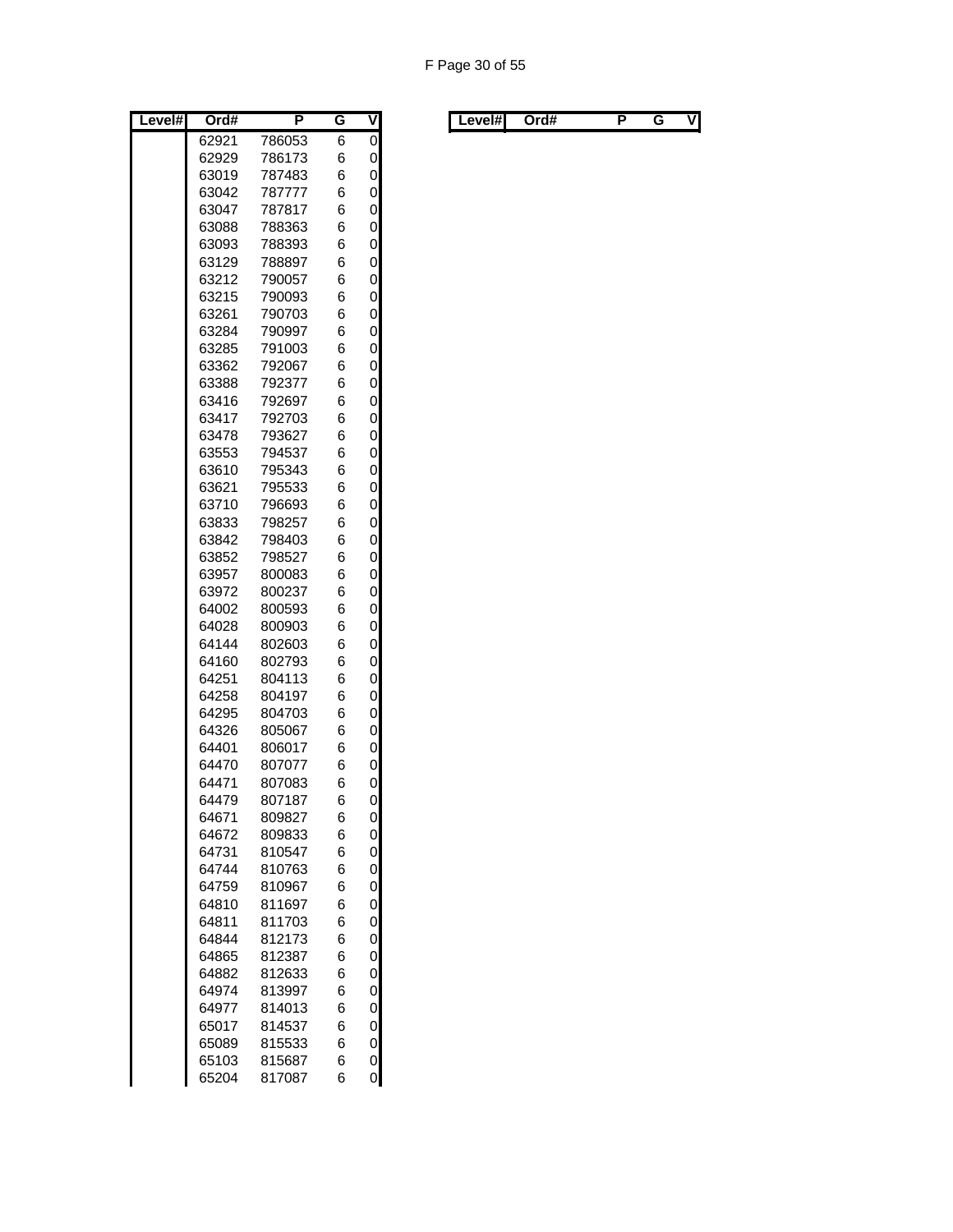| Level# | Ord#           | Ρ                | G      | ۷      |
|--------|----------------|------------------|--------|--------|
|        | 65266          | 817913           | 6      | 0      |
|        | 65296          | 818347           | 6      | 0      |
|        | 65297          | 818353           | 6      | 0      |
|        | 65369          | 819437           | 6      | 0      |
|        | 65370          | 819443           | 6      | 0      |
|        | 65390          | 819653           | 6      | 0      |
|        | 65465          | 820643           | 6      | 0      |
|        | 65475          | 820753           | 6      | 0      |
|        | 65491          | 820997           | 6      | 0      |
|        | 65497<br>65542 | 821063<br>821747 | 6<br>6 | 0<br>0 |
|        | 65543          | 821753           | 6      | 0      |
|        | 65591          | 822323           | 6      | 0      |
|        | 65686          | 823547           | 6      | 0      |
|        | 65933          | 826717           | 6      | 0      |
|        | 65934          | 826723           | 6      | 0      |
|        | 65980          | 827423           | 6      | 0      |
|        | 66063          | 828643           | 6      | 0      |
|        | 66097          | 829063           | 6      | 0      |
|        | 66122          | 829463           | 6      | 0      |
|        | 66224          | 830833           | 6      | 0      |
|        | 66240          | 831037           | 6      | 0      |
|        | 66275          | 831547           | 6      | 0      |
|        | 66276          | 831553           | 6      | 0      |
|        | 66286          | 831653           | 6      | 0      |
|        | 66354          | 832493           | 6      | 0      |
|        | 66370          | 832687           | 6      | 0      |
|        | 66395          | 832963           | 6      | 0      |
|        | 66475          | 834143           | 6      | 0      |
|        | 66656<br>66711 | 836707<br>837503 | 6<br>6 | 0<br>0 |
|        | 66739          | 837937           | 6      | 0      |
|        | 66916          | 840347           | 6      | 0      |
|        | 66922          | 840473           | 6      | 0      |
|        | 66970          | 841097           | 6      | 0      |
|        | 66977          | 841213           | 6      | 0      |
|        | 66986          | 841283           | 6      | 0      |
|        | 67046          | 842167           | 6      | 0      |
|        | 67075          | 842483           | 6      | 0      |
|        | 67111          | 842987           | 6      | 0      |
|        | 67219          | 844463           | 6      | 0      |
|        | 67244          | 844763           | 6      | 0      |
|        | 67253          | 844897           | 6      | 0      |
|        | 67274          | 845203           | 6      | 0      |
|        | 67306          | 845723           | 6      | 0      |
|        | 67362          | 846493           | 6      | 0      |
|        | 67370          | 846667           | 6      | 0      |
|        | 67400<br>67407 | 847037           | 6      | 0      |
|        | 67412          | 847103<br>847157 | 6<br>6 | 0<br>0 |
|        | 67413          | 847163           | 6      | 0      |
|        | 67429          | 847367           | 6      | 0      |
|        | 67440          | 847537           | 6      | 0      |
|        | 67441          | 847543           | 6      | 0      |
|        | 67500          | 848423           | 6      | 0      |

| Level# | Ord# | . . | v | Level#I | Ord# |  | vı |
|--------|------|-----|---|---------|------|--|----|
|        |      |     |   |         |      |  |    |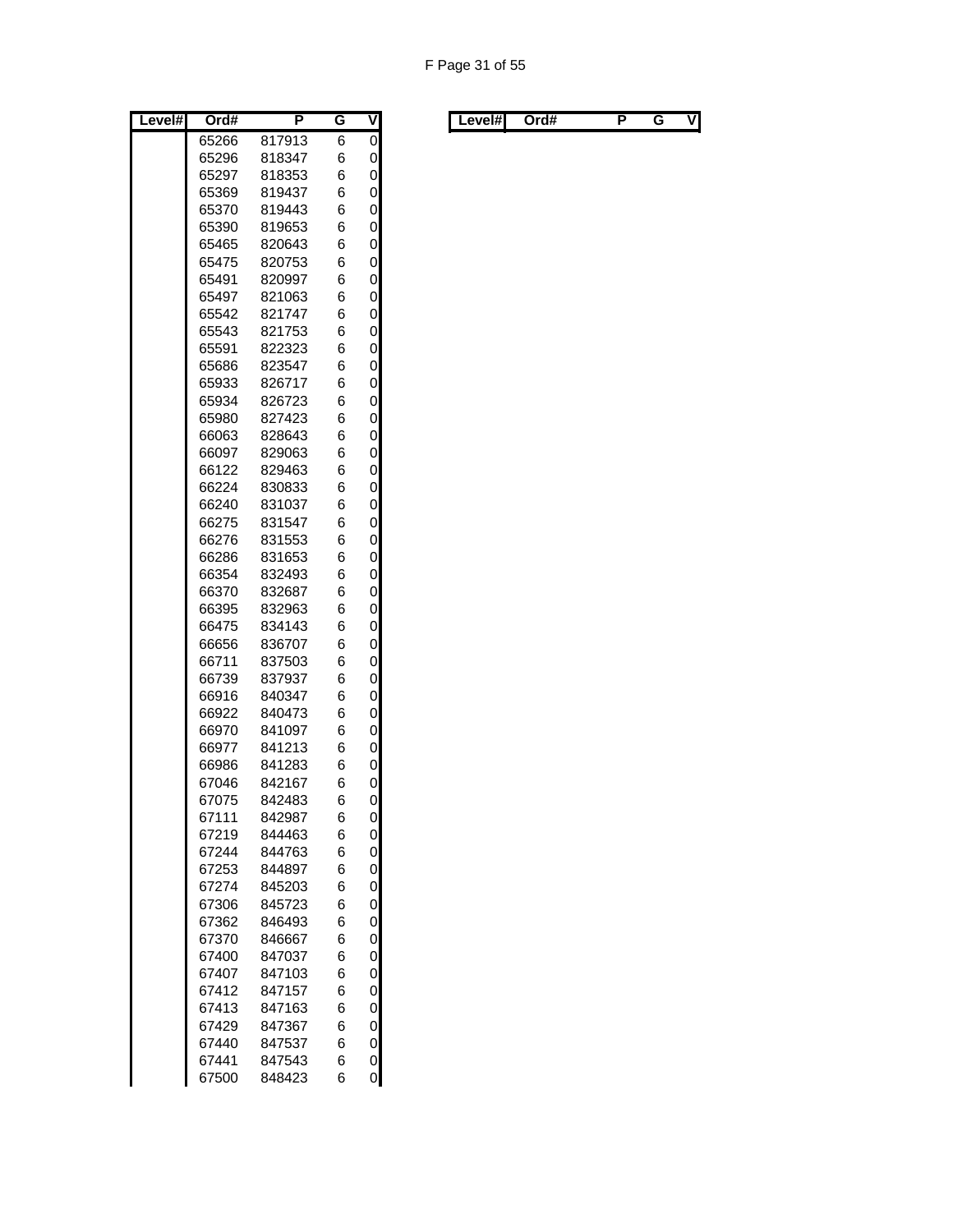| Level# | Ord#  | P      | G | ۷ |
|--------|-------|--------|---|---|
|        | 67504 | 848467 | 6 | 0 |
|        | 67531 | 848797 | 6 | 0 |
|        | 67588 | 849587 | 6 | 0 |
|        | 67589 | 849593 | 6 | 0 |
|        | 67620 | 850027 | 6 | 0 |
|        | 67657 | 850433 | 6 | 0 |
|        | 67704 | 851203 | 6 | 0 |
|        | 67710 | 851267 | 6 | 0 |
|        | 67721 | 851387 | 6 | 0 |
|        | 67817 | 852757 | 6 | 0 |
|        | 67818 | 852763 | 6 | 0 |
|        | 67890 | 853813 | 6 | 0 |
|        | 67909 | 854047 | 6 | 0 |
|        | 67949 | 854593 | 6 | 0 |
|        | 67972 | 854957 | 6 | 0 |
|        | 68037 | 855857 | 6 | 0 |
|        | 68115 | 856847 | 6 | 0 |
|        | 68253 | 858763 | 6 | 0 |
|        | 68338 | 859933 | 6 | 0 |
|        | 68364 | 860317 | 6 | 0 |
|        | 68381 | 860507 | 6 | 0 |
|        | 68398 | 860753 | 6 | 0 |
|        | 68424 | 861037 | 6 | 0 |
|        | 68502 | 862123 | 6 | 0 |
|        | 68560 | 862783 | 6 | 0 |
|        | 68576 | 862997 | 6 | 0 |
|        | 68712 | 864953 | 6 | 0 |
|        | 68737 | 865253 | 6 | 0 |
|        | 68741 | 865307 | 6 | 0 |
|        | 68909 | 867547 | 6 | 0 |
|        | 69003 | 868793 | 6 | 0 |
|        | 69088 | 869893 | 6 | 0 |
|        | 69255 | 872237 | 6 | 0 |
|        | 69398 | 874337 | 6 | 0 |
|        | 69404 | 874403 | 6 | 0 |
|        | 69474 | 875333 | 6 | 0 |
|        | 69677 | 878083 | 6 | 0 |
|        | 69684 | 878153 | 6 | 0 |
|        | 69728 | 878743 | 6 | 0 |
|        | 69731 | 878783 | 6 | 0 |
|        | 69793 | 879623 | 6 | 0 |
|        | 69798 | 879667 | 6 | 0 |
|        | 69799 | 879673 | 6 | 0 |
|        | 69851 | 880337 | 6 | 0 |
|        | 69852 | 880343 | 6 | 0 |
|        | 69874 | 880667 | 6 | 0 |
|        | 70016 | 882593 | 6 | 0 |
|        | 70192 | 885097 | 6 | 0 |
|        | 70206 | 885257 | 6 | 0 |
|        | 70224 | 885503 | 6 | 0 |
|        | 70237 | 885727 | 6 | 0 |
|        | 70265 | 886013 | 6 | 0 |
|        | 70337 | 886987 | 6 | 0 |
|        | 70338 | 886993 | 6 | 0 |
|        | 70553 | 889957 | 6 | 0 |

|  | Level#l | Ord# |  | . . | v | Level#l | Ord# |  |  | VI |
|--|---------|------|--|-----|---|---------|------|--|--|----|
|--|---------|------|--|-----|---|---------|------|--|--|----|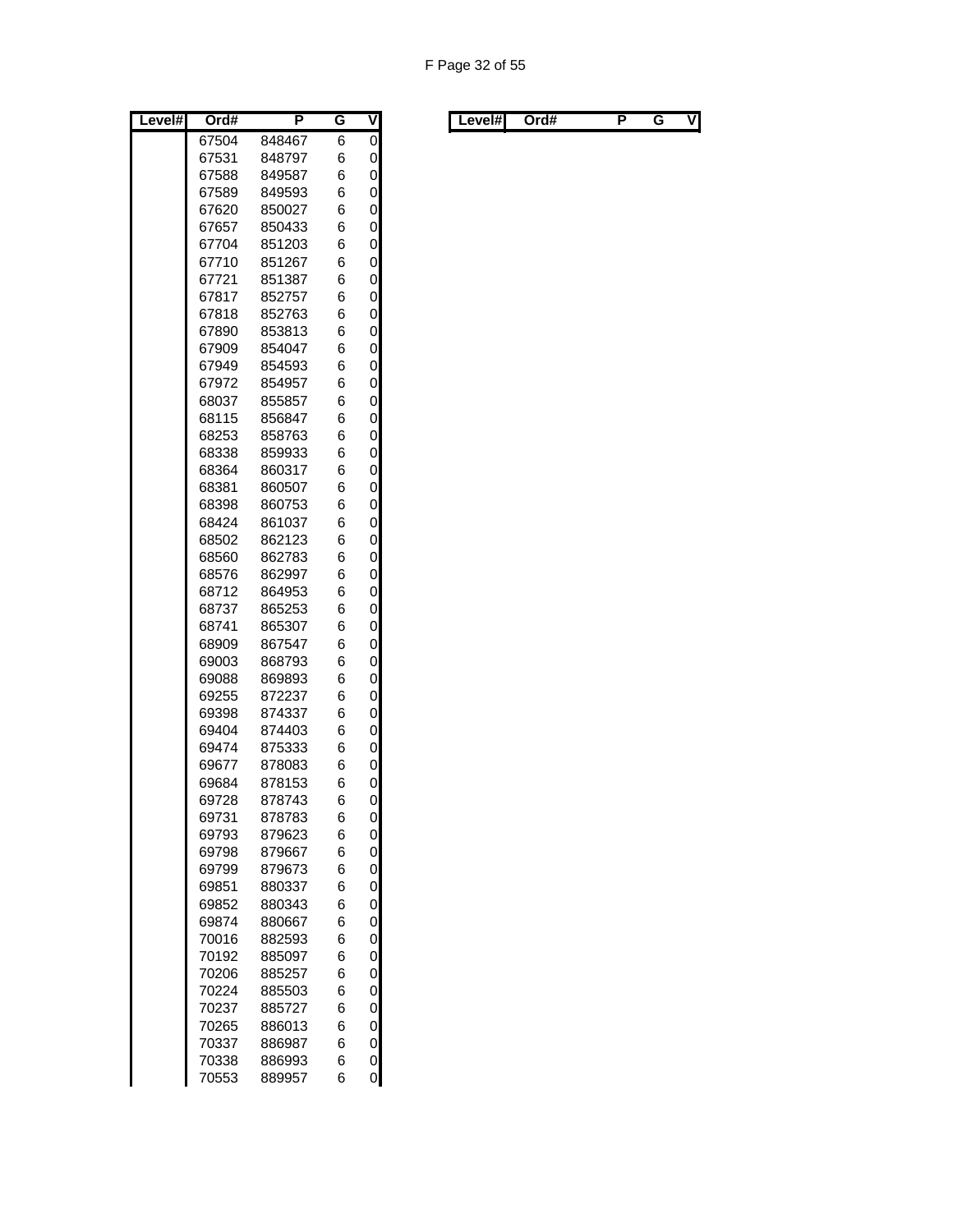| Level# | Ord#           | P                | G      | ۷      |
|--------|----------------|------------------|--------|--------|
|        | 70605          | 890803           | 6      | 0      |
|        | 70614          | 890887           | 6      | 0      |
|        | 70620          | 890963           | 6      | 0      |
|        | 70742          | 892553           | 6      | 0      |
|        | 70746          | 892603           | 6      | 0      |
|        | 70807          | 893413           | 6      | 0      |
|        | 70865          | 894227           | 6      | 0      |
|        | 70866          | 894233           | 6      | 0      |
|        | 70956          | 895463           | 6      | 0      |
|        | 71020          | 896347           | 6      | 0      |
|        | 71034          | 896537           | 6      | 0      |
|        | 71035          | 896543           | 6      | 0      |
|        | 71253          | 899687           | 6      | 0      |
|        | 71362          | 901177           | 6      | 0      |
|        | 71453          | 902477           | 6      | 0      |
|        | 71611          | 904727           | 6      | 0      |
|        | 71624          | 904867           | 6      | 0      |
|        | 71625          | 904873           | 6      | 0      |
|        | 71735          | 906377           | 6      | 0      |
|        | 71762<br>71803 | 906707<br>907223 | 6<br>6 | 0<br>0 |
|        | 71837          | 907657           | 6      | 0      |
|        | 71903          | 908527           | 6      | 0      |
|        | 71904          | 908533           | 6      | 0      |
|        | 71911          | 908597           | 6      | 0      |
|        | 71928          | 908813           | 6      | 0      |
|        | 71948          | 909037           | 6      | 0      |
|        | 71956          | 909113           | 6      | 0      |
|        | 71965          | 909247           | 6      | 0      |
|        | 71985          | 909457           | 6      | 0      |
|        | 72004          | 909737           | 6      | 0      |
|        | 72007          | 909767           | 6      | 0      |
|        | 72044          | 910207           | 6      | 0      |
|        | 72045          | 910213           | 6      | 0      |
|        | 72191          | 912343           | 6      | 0      |
|        | 72195          | 912397           | 6      | 0      |
|        | 72196          | 912403           | 6      | 0      |
|        | 72349          | 914783           | 6      | 0      |
|        | 72359          | 914867           | 6      | 0      |
|        | 72403          | 915533           | 6      | 0      |
|        | 72423          | 915763           | 6      | 0      |
|        | 72473          | 916457           | 6      | 0      |
|        | 72474          | 916463           | 6      | 0      |
|        | 72578          | 917837           | 6      | 0      |
|        | 72579          | 917843           | 6      | 0      |
|        | 72616          | 918347           | 6      | 0      |
|        | 72637          | 918647           | 6      | 0      |
|        | 72720          | 919817           | 6      | 0      |
|        | 72753          | 920273           | 6      | 0      |
|        | 72803          | 920957           | 6      | 0      |
|        | 72808          | 921007           | 6      | 0      |
|        | 72860          | 921743           | 6      | 0      |
|        | 72895          | 922217           | 6      | 0      |
|        | 72914          | 922457           | 6      | 0      |
|        | 72952          | 923023           | 6      | 0      |

| Level#I | Ord# |  |  |  | Level#I |  | Ord# |  |  | VI |
|---------|------|--|--|--|---------|--|------|--|--|----|
|---------|------|--|--|--|---------|--|------|--|--|----|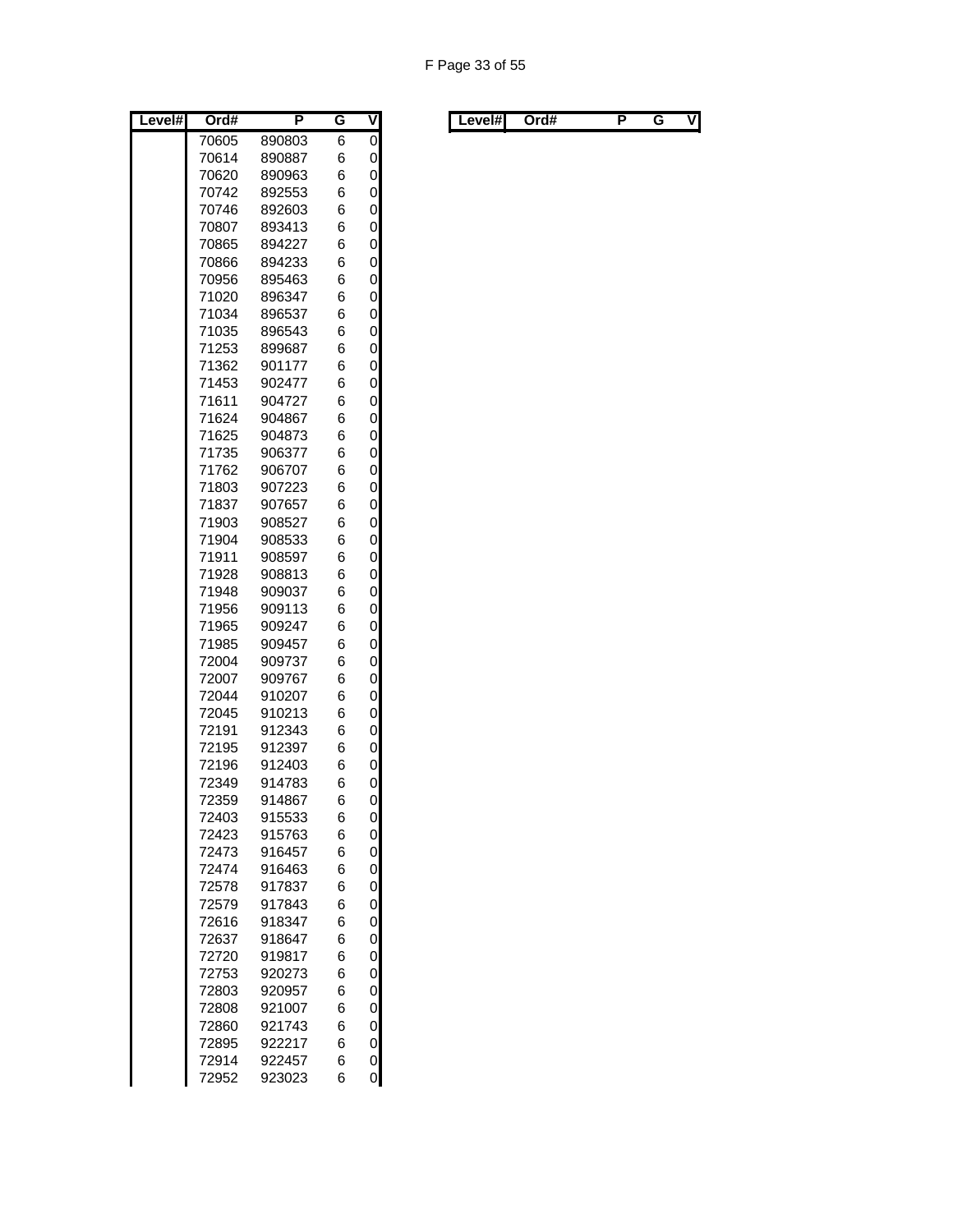| Level# | Ord#           | Ρ                | G      | ۷              |
|--------|----------------|------------------|--------|----------------|
|        | 72970          | 923233           | 6      | $\overline{0}$ |
|        | 73025          | 923953           | 6      | 0              |
|        | 73029          | 923977           | 6      | 0              |
|        | 73110          | 925033           | 6      | 0              |
|        | 73119          | 925103           | 6      | 0              |
|        | 73124          | 925153           | 6      | 0              |
|        | 73182          | 925943           | 6      | 0              |
|        | 73260          | 926977           | 6      | 0              |
|        | 73263          | 927007           | 6      | 0              |
|        | 73267          | 927083           | 6      | 0              |
|        | 73305          | 927677           | 6      | 0              |
|        | 73318          | 927847           | 6      | 0              |
|        | 73323          | 927967           | 6      | 0              |
|        | 73359          | 928463           | 6      | 0              |
|        | 73371          | 928643           | 6      | 0              |
|        | 73381<br>73604 | 928793<br>931907 | 6<br>6 | 0<br>0         |
|        | 73694          | 933067           | 6      | 0              |
|        | 73727          | 933607           | 6      | 0              |
|        | 73755          | 933973           | 6      | 0              |
|        | 73785          | 934393           | 6      | 0              |
|        | 73933          | 936407           | 6      | 0              |
|        | 73939          | 936493           | 6      | 0              |
|        | 73953          | 936673           | 6      | 0              |
|        | 74069          | 938257           | 6      | 0              |
|        | 74084          | 938453           | 6      | 0              |
|        | 74138          | 939293           | 6      | 0              |
|        | 74239          | 940727           | 6      | 0              |
|        | 74240          | 940733           | 6      | 0              |
|        | 74324          | 941747           | 6      | 0              |
|        | 74469          | 943757           | 6      | 0              |
|        | 74470          | 943763           | 6      | 0              |
|        | 74526          | 944527           | 6      | 0              |
|        | 74613          | 945817           | 6      | 0              |
|        | 74787          | 948287           | 6      | 0              |
|        | 74844          | 949153           | 6      | 0              |
|        | 74903          | 949967           | 6      | 0              |
|        | 74904          | 949973           | 6      | 0              |
|        | 74978          | 950927           | 6      | 0              |
|        | 74981          | 950953           | 6      | 0              |
|        | 74989          | 951053           | 6      | 0              |
|        | 75012          | 951367           | 6      | 0              |
|        | 75062          | 952117           | 6      | 0              |
|        | 75063<br>75123 | 952123<br>952927 | 6<br>6 | 0<br>0         |
|        | 75157          | 953437           | 6      | 0              |
|        | 75190          | 953923           | 6      | 0              |
|        | 75262          | 954917           | 6      | 0              |
|        | 75263          | 954923           | 6      | 0              |
|        | 75285          | 955217           | 6      | 0              |
|        | 75313          | 955607           | 6      | 0              |
|        | 75328          | 955813           | 6      | 0              |
|        | 75340          | 955957           | 6      | 0              |
|        | 75351          | 956113           | 6      | 0              |
|        | 75370          | 956393           | 6      | 0              |

| Level#l | Ord# |  | . . | V | Level#l | Ord# |  |  | ٧I |
|---------|------|--|-----|---|---------|------|--|--|----|
|---------|------|--|-----|---|---------|------|--|--|----|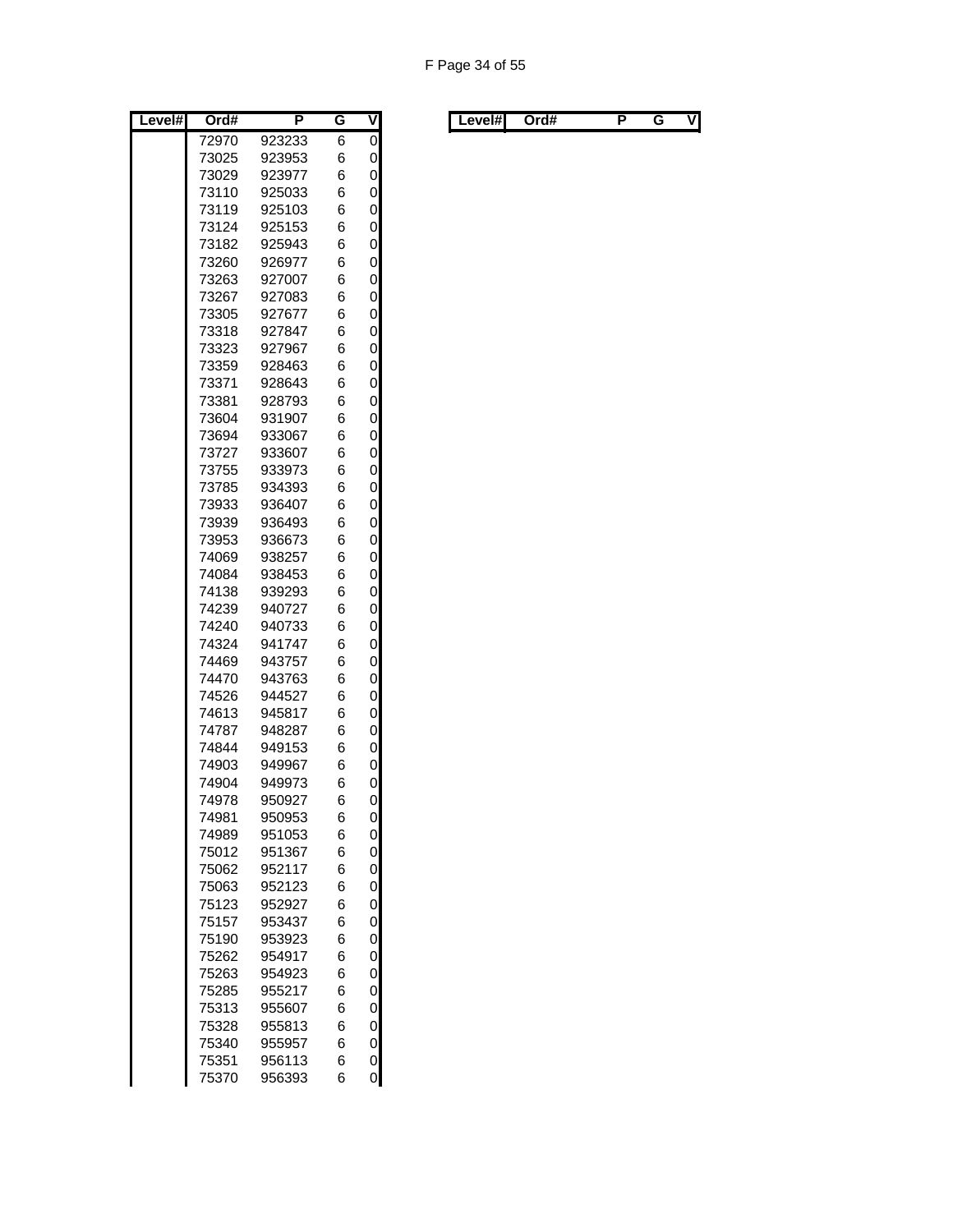| Level# | Ord#           | P                | G      | V      |
|--------|----------------|------------------|--------|--------|
|        | 75402          | 956993           | 6      | 0      |
|        | 75479          | 958057           | 6      | 0      |
|        | 75495          | 958333           | 6      | 0      |
|        | 75539          | 958877           | 6      | 0      |
|        | 75576          | 959383           | 6      | 0      |
|        | 75616          | 959947           | 6      | 0      |
|        | 75658          | 960587           | 6      | 0      |
|        | 75684          | 960983           | 6      | 0      |
|        | 75756          | 961783           | 6      | 0      |
|        | 75762          | 961847           | 6      | 0      |
|        | 75807          | 962503           | 6      | 0      |
|        | 75942          | 964303           | 6      | 0      |
|        | 75947          | 964357           | 6      | 0      |
|        | 75962          | 964577           | 6      | 0      |
|        | 75963          | 964583           | 6      | 0      |
|        | 75988          | 964933           | 6      | 0      |
|        | 76078          | 966227           | 6      | 0      |
|        | 76085          | 966313           | 6      | 0      |
|        | 76129          | 966913           | 6      | 0      |
|        | 76136          | 966997           | 6      | 0      |
|        | 76153          | 967327           | 6      | 0      |
|        | 76315          | 969503<br>971857 | 6      | 0      |
|        | 76492<br>76564 | 972793           | 6<br>6 | 0<br>0 |
|        | 76677          | 974437           | 6      | 0      |
|        | 76689          | 974557           | 6      | 0      |
|        | 76713          | 974873           | 6      | 0      |
|        | 76723          | 974977           | 6      | 0      |
|        | 76724          | 974983           | 6      | 0      |
|        | 76738          | 975187           | 6      | 0      |
|        | 76739          | 975193           | 6      | 0      |
|        | 76756          | 975427           | 6      | 0      |
|        | 76757          | 975433           | 6      | 0      |
|        | 76829          | 976477           | 6      | 0      |
|        | 76830          | 976483           | 6      | 0      |
|        | 77136          | 981017           | 6      | 0      |
|        | 77141          | 981067           | 6      | 0      |
|        | 77189          | 981697           | 6      | 0      |
|        | 77198          | 981817           | 6      | 0      |
|        | 77263          | 982783           | 6      | 0      |
|        | 77332          | 983777           | 6      | 0      |
|        | 77333          | 983783           | 6      | 0      |
|        | 77409          | 984853           | 6      | 0      |
|        | 77456          | 985493           | 6      | 0      |
|        | 77503          | 986137           | 6      | 0      |
|        | 77611          | 987593           | 6      | 0      |
|        | 77621          | 987803           | 6      | 0      |
|        | 77653          | 988237           | 6      | 0      |
|        | 77727          | 989347           | 6      | 0      |
|        | 77807          | 990377           | 6      | 0      |
|        | 77808          | 990383           | 6      | 0      |
|        | 77825          | 990637           | 6      | 0      |
|        | 77846          | 990967           | 6      | 0      |
|        | 77852          | 991037           | 6      | 0      |
|        | 77855          | 991063           | 6      | 0      |

| Level#l | Ord# |  | . . | V | Level#l | Ord# |  |  | ٧I |
|---------|------|--|-----|---|---------|------|--|--|----|
|---------|------|--|-----|---|---------|------|--|--|----|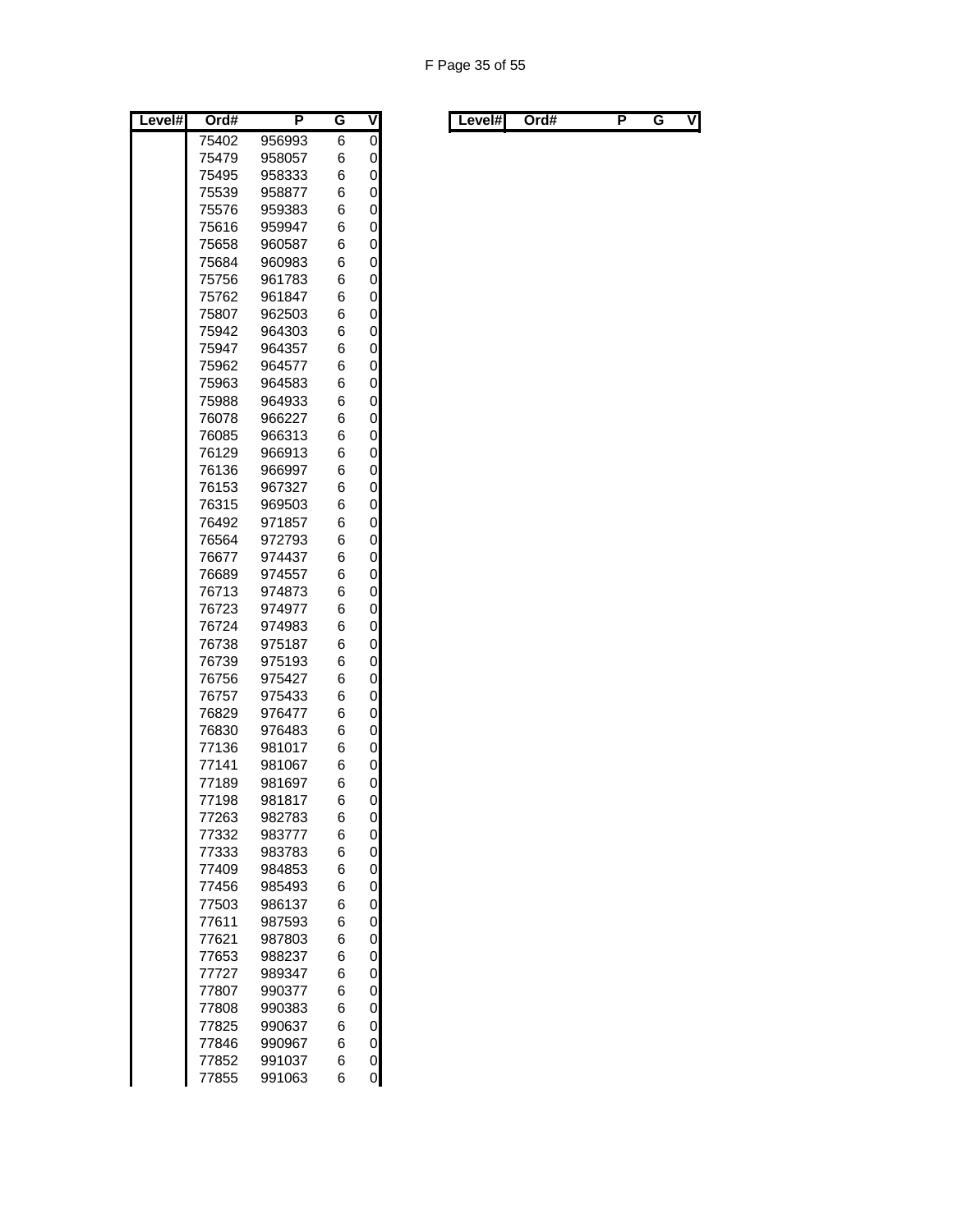| Level#         | Ord#            | P                | G               | ۷                 |
|----------------|-----------------|------------------|-----------------|-------------------|
|                | 77868           | 991223           | 6               | 0                 |
|                | 78011           | 993247           | 6               | 0                 |
|                | 78054           | 993913           | 6               | 0                 |
|                | 78116           | 994717           | 6               | 0                 |
|                | 78131           | 994907           | 6               | 0                 |
|                | 78275           | 996973           | 6               | 0                 |
|                | 78305           | 997273           | 6               | 0                 |
|                | 78318           | 997433           | 6               | 0                 |
|                | 78324           | 997547           | 6               | 0                 |
|                | 78366           | 998077           | 6               | 0                 |
|                | 78402           | 998623           | 6               | 0                 |
|                | 78412           | 998743           | 6               | 0                 |
| $\overline{c}$ | $\overline{47}$ | $\overline{211}$ | $\overline{12}$ | $\overline{0}$    |
|                | 240             | 1511             | 12              | 0                 |
|                | 600             | 4409             | 12              | 0                 |
|                | 634             | 4691             | 12              | 0                 |
|                | 991             | 7841             | 12              | 0                 |
|                | 1218            | 9871             | 12              | 0                 |
|                | 1366            | 11299            | 12              | 0                 |
|                | 1377            | 11411            | 12              | 0                 |
|                | 1408            | 11731            | 12              | 0                 |
|                | 1531            | 12841            | 12              | 0                 |
|                | 1771            | 15161            | 12              | 0                 |
|                | 1922            | 16619            | 12              | 0                 |
|                | 2005            | 17431            | 12              | 0                 |
|                | 2047            | 17851            | 12              | 0                 |
|                | 2102            | 18341            | 12              | 0                 |
|                | 2138            | 18731            | 12              | 0                 |
|                | 2234            | 19739            | 12              | 0                 |
|                | 2255            | 19949            | 12              | 0                 |
|                | 2281            | 20161            | 12              | 0                 |
|                | 2316            | 20521            | 12              | 0                 |
|                | 2334            | 20731            | 12              | 0                 |
|                | 2432            | 21661            | 12              | 0                 |
|                | 2471            | 22051            | 12              | 0                 |
|                | 2492            | 22259            | 12              | 0                 |
|                | 2647            | 23801            | 12              | 0                 |
|                | 2822            | 25621            | 12              | 0                 |
|                | 2865            | 26041            | 12              | 0                 |
|                | 3062            | 28069            | 12              | 0                 |
|                | 3213            | 29599            | 12              | 0                 |
|                | 3250            | 30059            | 12              | 0<br>$\mathbf{O}$ |
|                | 3345            | 31051            | 12              |                   |
|                | 3485            | 32479            | 12              | 0                 |
|                | 3652            | 34171            | 12              | 0                 |
|                | 3746            | 35129            | 12              | 0                 |
|                | 3809            | 35851            | 12              | 0<br>0            |
|                | 3815            | 35911            | 12              |                   |
|                | 3845            | 36229            | 12              | 0                 |
|                | 3905            | 36821            | 12<br>12        | 0                 |
|                | 4213            | 40111            |                 | 0                 |
|                | 4242            | 40471            | 12              | 0                 |
|                | 4289            | 40961            | 12              | 0                 |
|                | 4338            | 41479            | 12              | 0                 |
|                | 4413            | 42209            | 12              | 0                 |

| Level# | Ord# | . . | v | ∟evel#l | Ord# |  | ٧l |
|--------|------|-----|---|---------|------|--|----|
|        |      |     |   |         |      |  |    |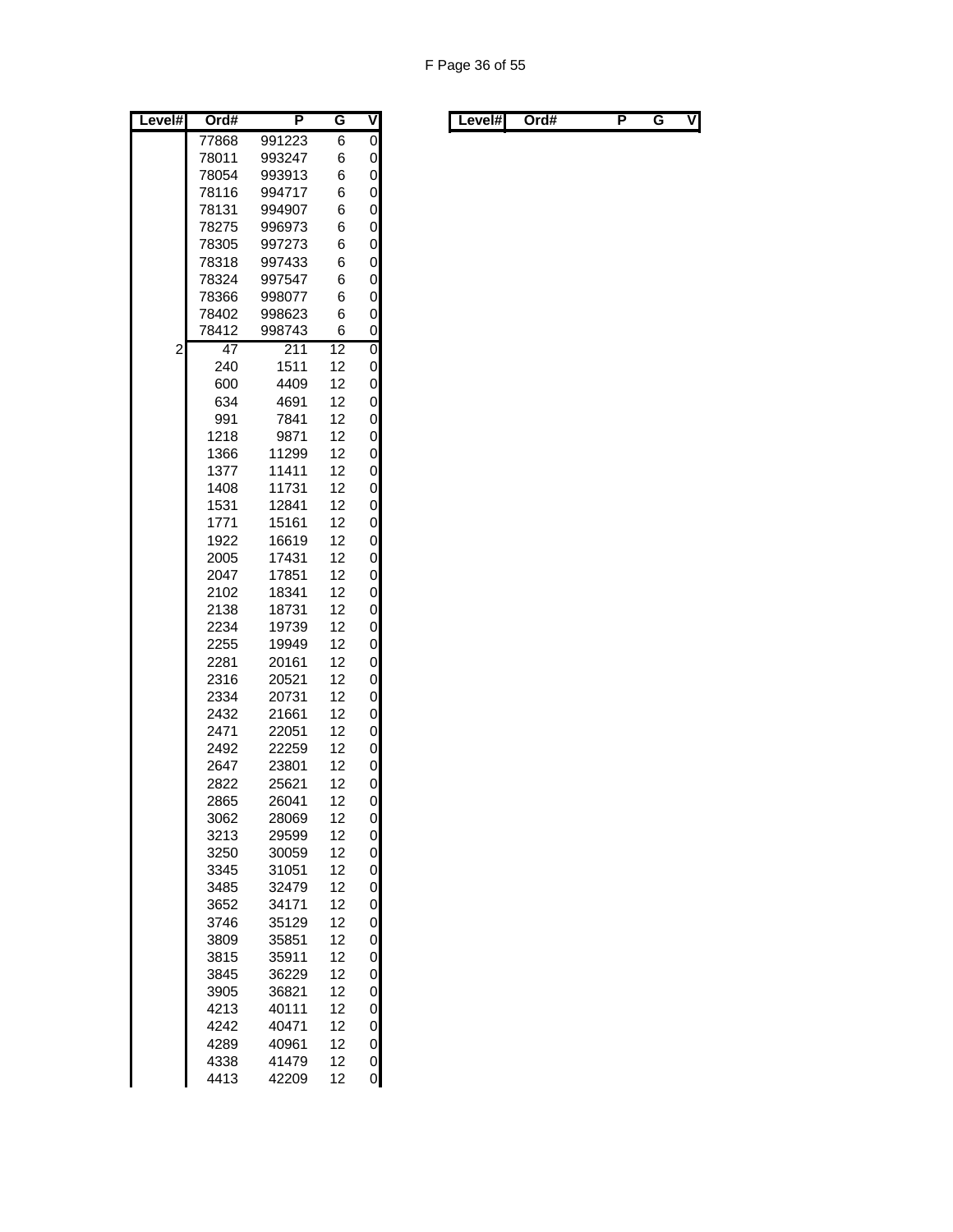| Level# | Ord#         | P              | G        | ۷      |
|--------|--------------|----------------|----------|--------|
|        | 4510         | 43189          | 12       | 0      |
|        | 4584         | 44041          | 12       | 0      |
|        | 4627         | 44519          | 12       | 0      |
|        | 4650         | 44741          | 12       | 0      |
|        | 4845         | 46889          | 12       | 0      |
|        | 4934         | 47869          | 12       | 0      |
|        | 4967         | 48259          | 12       | 0      |
|        | 5005         | 48661          | 12       | 0      |
|        | 5044         | 49069          | 12       | 0      |
|        | 5266         | 51461          | 12       | 0      |
|        | 5276         | 51551          | 12       | 0      |
|        | 5363         | 52529          | 12       | 0      |
|        | 5496         | 53939          | 12       | 0      |
|        | 5513         | 54151          | 12       | 0      |
|        | 5792         | 57119          | 12       | 0      |
|        | 5961         | 58979          | 12       | 0      |
|        | 6101         | 60509          | 12       | 0      |
|        | 6658         | 66809          | 12       | 0      |
|        | 6692         | 67169          | 12       | 0      |
|        | 6726         | 67511          | 12       | 0      |
|        | 6738         | 67619          | 12       | 0      |
|        | 6781         | 68099          | 12       | 0      |
|        | 6828         | 68699          | 12       | 0      |
|        | 7034         | 71011          | 12       | 0      |
|        | 7130         | 72031          | 12       | 0      |
|        | 7170         | 72481          | 12       | 0      |
|        | 7408         | 75181          | 12       | 0      |
|        | 7452         | 75641          | 12       | 0      |
|        | 7575         | 77081          | 12       | 0<br>0 |
|        | 7783         | 79411          | 12       | 0      |
|        | 7859         | 80251          | 12       | 0      |
|        | 7866<br>7926 | 80329<br>81001 | 12<br>12 | 0      |
|        | 7990         | 81689          | 12       | 0      |
|        | 7996         | 81749          | 12       | 0      |
|        | 8282         | 85049          | 12       | 0      |
|        | 8290         | 85121          | 12       | 0      |
|        | 8449         | 86981          | 12       | 0      |
|        | 8762         | 90511          | 12       | 0      |
|        | 8942         | 92581          | 12       | 0      |
|        | 9253         | 96001          | 12       | 0      |
|        | 9286         | 96431          | 12       | 0      |
|        | 9371         | 97441          | 12       | 0      |
|        | 9906         | 103669         | 12       | 0      |
|        | 9936         | 104021         | 12       | 0      |
|        | 9949         | 104161         | 12       | 0      |
|        | 10167        | 106681         | 12       | 0      |
|        | 10337        | 108739         | 12       | 0      |
|        | 10577        | 111509         | 12       | 0      |
|        | 10578        | 111521         | 12       | 0      |
|        | 10585        | 111611         | 12       | 0      |
|        | 10697        | 112939         | 12       | 0      |
|        | 10782        | 113921         | 12       | 0      |
|        | 10790        | 114001         | 12       | 0      |
|        | 10866        | 114901         | 12       | 0      |

| Level#l | Ord# |  | . . | V | Level#l | Ord# |  |  | ٧I |
|---------|------|--|-----|---|---------|------|--|--|----|
|---------|------|--|-----|---|---------|------|--|--|----|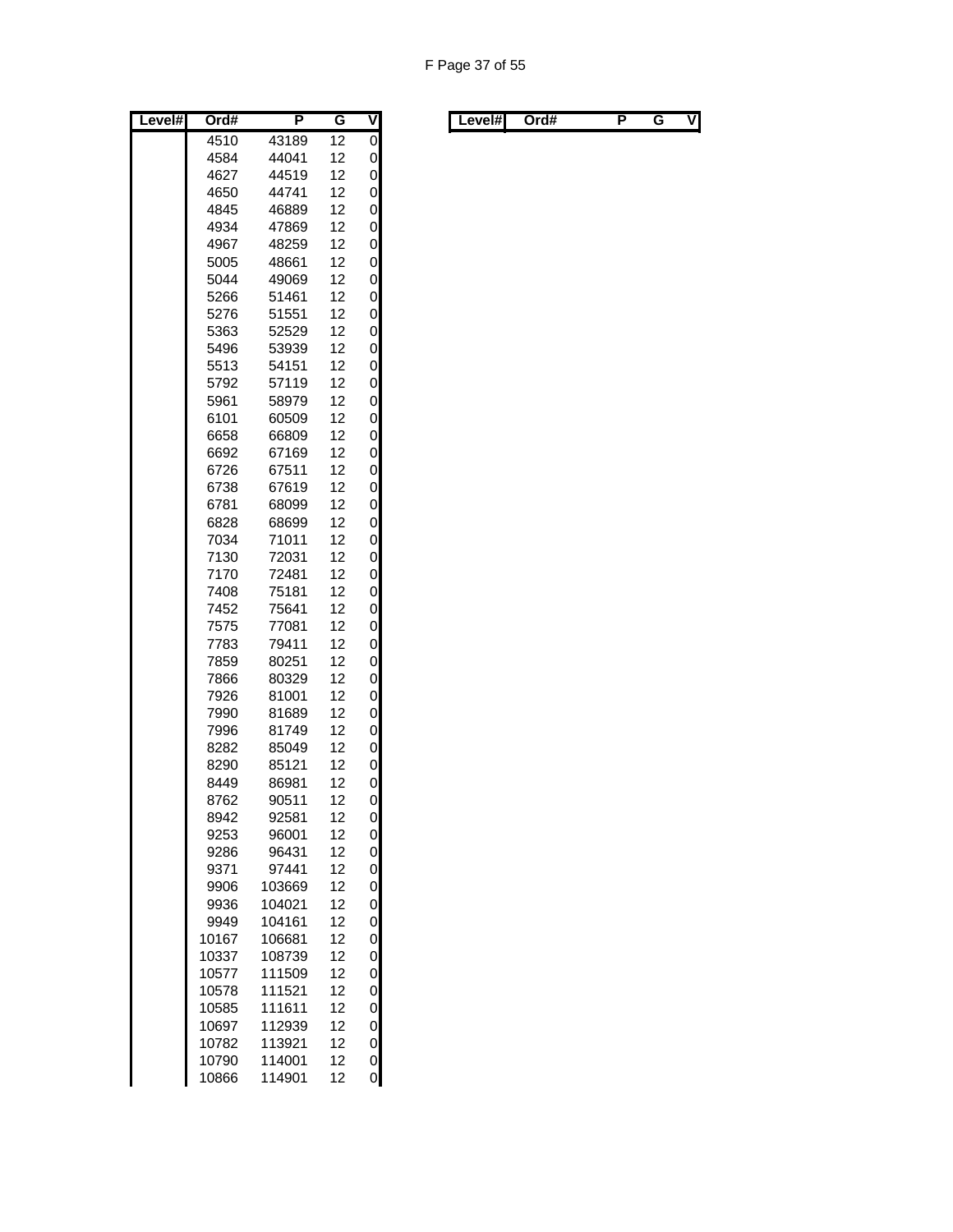| Level# | Ord#  | P      | G  | V              |
|--------|-------|--------|----|----------------|
|        | 11020 | 116719 | 12 | $\overline{0}$ |
|        | 11201 | 118831 | 12 | 0              |
|        | 11278 | 119759 | 12 | 0              |
|        | 11689 | 124459 | 12 | 0              |
|        | 11773 | 125441 | 12 | 0              |
|        | 11780 | 125539 | 12 | 0              |
|        | 11838 | 126211 | 12 | 0              |
|        | 11891 | 126839 | 12 | 0              |
|        | 12026 | 128449 | 12 | 0              |
|        | 12081 | 129049 | 12 | 0              |
|        | 12094 | 129209 | 12 | 0              |
|        | 12234 | 130829 | 12 | 0              |
|        | 12368 | 132511 | 12 | 0              |
|        | 12463 | 133571 | 12 | 0              |
|        | 12585 | 135089 | 12 | 0              |
|        | 12768 | 137131 | 12 | 0              |
|        | 12930 | 139079 | 12 | 0              |
|        | 13038 | 140351 | 12 | 0              |
|        | 13186 | 142019 | 12 | 0              |
|        | 13195 | 142111 | 12 | 0              |
|        | 13214 | 142369 | 12 | 0              |
|        | 13320 | 143699 | 12 | 0              |
|        | 13377 | 144439 | 12 | 0              |
|        | 13433 | 145121 | 12 | 0              |
|        | 13472 | 145589 | 12 | 0              |
|        | 13603 | 147151 | 12 | 0              |
|        | 13898 | 150571 | 12 | 0              |
|        | 13950 | 151201 | 12 | 0              |
|        | 14215 | 154291 | 12 | 0              |
|        | 14348 | 155821 | 12 | 0              |
|        | 14376 | 156241 | 12 | 0              |
|        | 14466 | 157291 | 12 | 0              |
|        | 14756 | 160829 | 12 | 0              |
|        | 14951 | 163211 | 12 | 0              |
|        | 15040 | 164279 | 12 | 0              |
|        | 15320 | 167759 | 12 | 0              |
|        | 15594 | 171091 | 12 | 0              |
|        | 15611 | 171329 | 12 | 0              |
|        | 15630 | 171571 | 12 | 0              |
|        | 15795 | 173561 | 12 | 0              |
|        | 15820 | 173839 | 12 | 0              |
|        | 15896 | 174749 | 12 | 0              |
|        | 16031 | 176401 | 12 | 0              |
|        | 16202 | 178501 | 12 | 0              |
|        | 16279 | 179369 | 12 | 0              |
|        | 16339 | 179969 | 12 | 0              |
|        | 16542 | 182549 | 12 | 0              |
|        | 16581 | 182969 | 12 | 0              |
|        | 16610 | 183361 | 12 | 0              |
|        | 16691 | 184321 | 12 | 0              |
|        | 16863 | 186271 | 12 | 0              |
|        | 16980 | 187699 | 12 | 0              |
|        | 17011 | 188159 | 12 | 0              |
|        | 17017 | 188261 | 12 | 0              |
|        | 17048 | 188621 | 12 | 0              |

| Level# | Ord# | . . | v | Level#I | Ord# |  | vı |
|--------|------|-----|---|---------|------|--|----|
|        |      |     |   |         |      |  |    |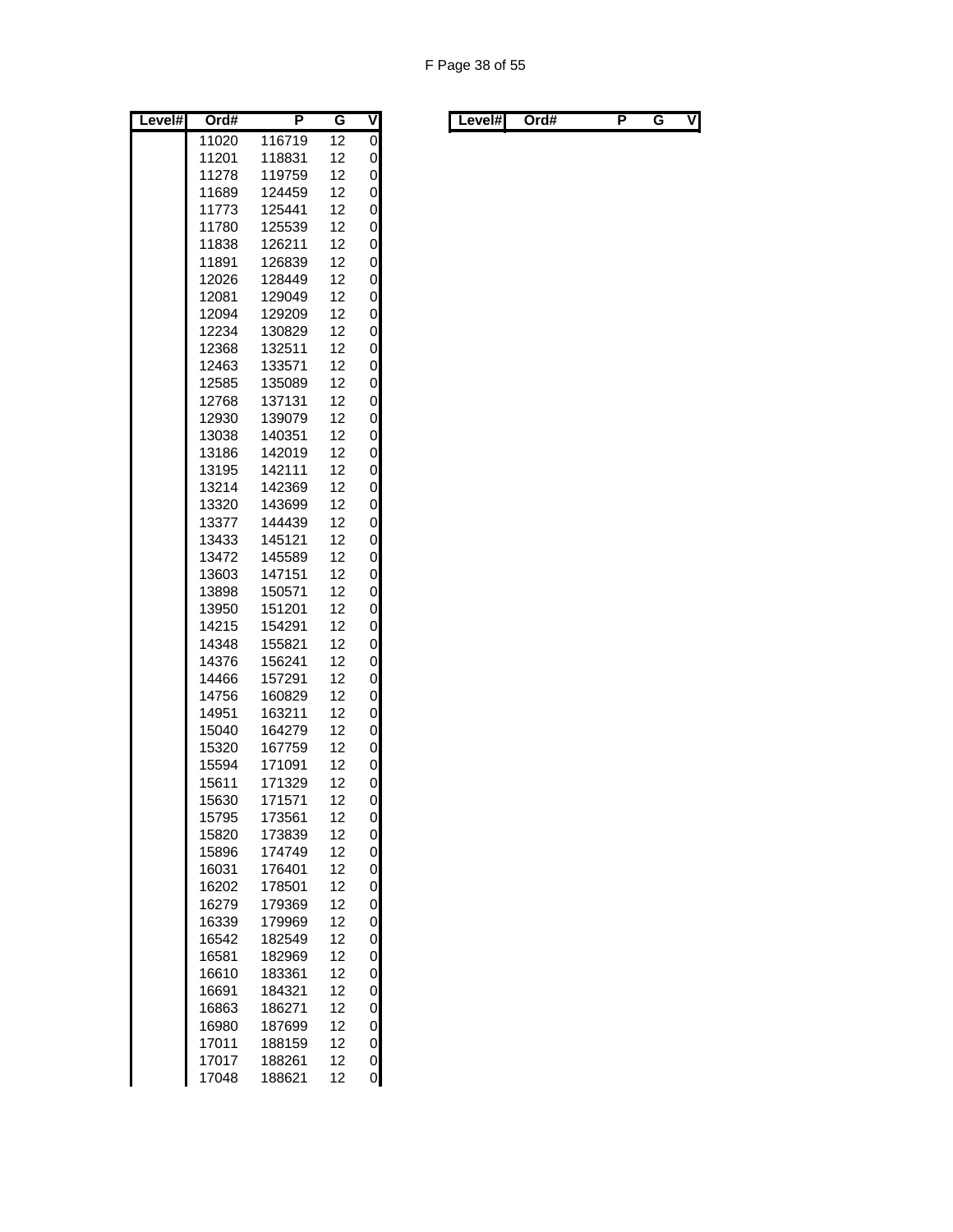| Level# | Ord#  | Ρ      | G  | V              |
|--------|-------|--------|----|----------------|
|        | 17062 | 188779 | 12 | $\overline{0}$ |
|        | 17341 | 192161 | 12 | 0              |
|        | 17415 | 192991 | 12 | 0              |
|        | 17595 | 195241 | 12 | 0              |
|        | 17682 | 196291 | 12 | 0              |
|        | 17716 | 196739 | 12 | 0              |
|        | 17864 | 198491 | 12 | 0              |
|        | 18073 | 201151 | 12 | 0              |
|        | 18109 | 201611 | 12 | 0              |
|        | 18128 | 201809 | 12 | 0              |
|        | 18166 | 202231 | 12 | 0              |
|        | 18226 | 202999 | 12 | 0              |
|        | 18485 | 206221 | 12 | 0              |
|        | 18863 | 210631 | 12 | 0              |
|        | 19052 | 213079 | 12 | 0              |
|        | 19229 | 215261 | 12 | 0              |
|        | 19340 | 216731 | 12 | 0              |
|        | 19369 | 217069 | 12 | 0              |
|        | 19383 | 217241 | 12 | 0              |
|        | 19492 | 218611 | 12 | 0              |
|        | 19506 | 218749 | 12 | 0              |
|        | 19535 | 219071 | 12 | 0              |
|        | 19692 | 220919 | 12 | 0              |
|        | 19902 | 223481 | 12 | 0              |
|        | 19957 |        |    | 0              |
|        |       | 224221 | 12 | 0              |
|        | 19987 | 224591 | 12 |                |
|        | 20198 | 227219 | 12 | 0              |
|        | 20214 | 227419 | 12 | 0              |
|        | 20231 | 227581 | 12 | 0              |
|        | 20413 | 229739 | 12 | 0              |
|        | 21011 | 237331 | 12 | 0              |
|        | 21026 | 237619 | 12 | 0              |
|        | 21098 | 238451 | 12 | 0              |
|        | 21261 | 240491 | 12 | 0              |
|        | 21288 | 240841 | 12 | 0              |
|        | 21339 | 241441 | 12 | 0              |
|        | 21387 | 241951 | 12 | 0              |
|        | 21548 | 244021 | 12 | 0              |
|        | 21696 | 245771 | 12 | 0              |
|        | 21827 | 247421 | 12 | 0              |
|        | 21830 | 247451 | 12 | 0              |
|        | 21868 | 247901 | 12 | 0              |
|        | 21930 | 248609 | 12 | 0              |
|        | 21951 | 248839 | 12 | 0              |
|        | 21979 | 249199 | 12 | 0              |
|        | 21989 | 249329 | 12 | 0              |
|        | 22017 | 249659 | 12 | 0              |
|        | 22238 | 252431 | 12 | 0              |
|        | 22313 | 253481 | 12 | 0              |
|        | 22428 | 254899 | 12 | 0              |
|        | 22590 | 256889 | 12 | 0              |
|        | 22721 | 258539 | 12 | 0              |
|        | 22722 | 258551 | 12 | 0              |
|        | 22864 | 260399 | 12 | 0              |
|        | 22914 | 260999 | 12 | 0              |
|        |       |        |    |                |

| Level#I | Ord# |  | V | Level#l | Ord# |  | ٧I |
|---------|------|--|---|---------|------|--|----|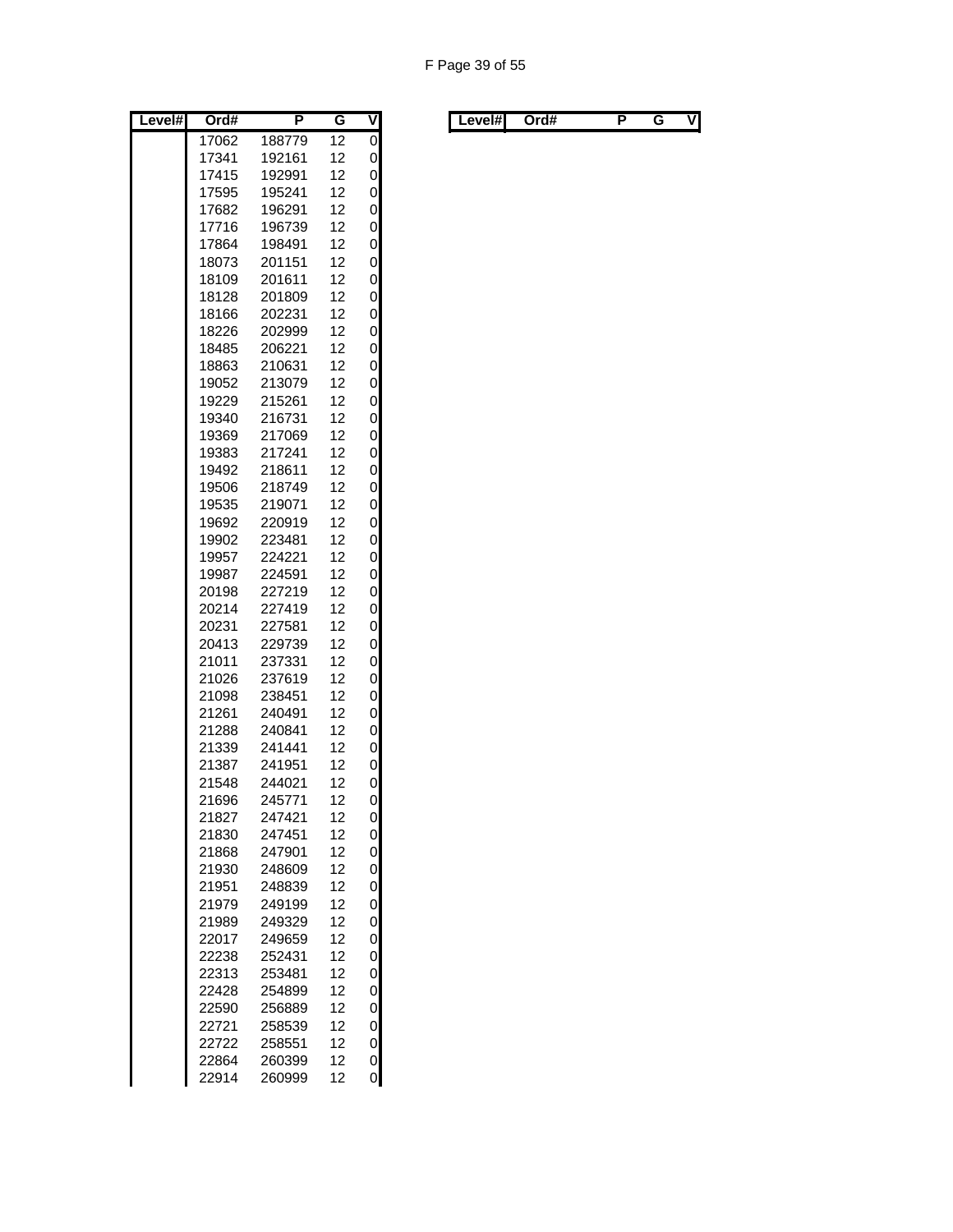| Level# | Ord#  | Ρ      | G  | ۷ |
|--------|-------|--------|----|---|
|        | 22924 | 261089 | 12 | 0 |
|        | 22948 | 261451 | 12 | 0 |
|        | 23157 | 264071 | 12 | 0 |
|        | 23268 | 265471 | 12 | 0 |
|        | 23445 | 267569 | 12 | 0 |
|        | 23708 | 270749 | 12 | 0 |
|        | 23931 | 273629 | 12 | 0 |
|        | 23964 | 274081 | 12 | 0 |
|        | 24153 | 276359 | 12 | 0 |
|        | 24280 | 278029 | 12 | 0 |
|        | 24331 | 278639 | 12 | 0 |
|        | 24601 | 281959 | 12 | 0 |
|        | 24801 | 284539 | 12 | 0 |
|        | 24941 | 286381 | 12 | 0 |
|        | 24981 | 286789 | 12 | 0 |
|        | 24982 | 286801 | 12 | 0 |
|        | 25049 | 287801 | 12 | 0 |
|        | 25224 | 289999 | 12 | 0 |
|        | 25315 | 291089 | 12 | 0 |
|        | 25429 | 292561 | 12 | 0 |
|        | 25458 | 292921 | 12 | 0 |
|        | 25550 | 294211 | 12 | 0 |
|        | 25635 | 295259 | 12 | 0 |
|        | 26041 | 300569 | 12 | 0 |
|        | 26085 | 301039 | 12 | 0 |
|        | 26215 | 302779 | 12 | 0 |
|        | 26422 | 305131 | 12 | 0 |
|        | 26490 | 306011 | 12 | 0 |
|        | 26530 | 306491 | 12 | 0 |
|        | 26577 | 307079 | 12 | 0 |
|        | 26880 | 311009 | 12 | 0 |
|        | 26886 | 311111 | 12 | 0 |
|        | 26906 | 311359 | 12 | 0 |
|        | 27108 | 313909 | 12 | 0 |
|        | 27216 | 315269 | 12 | 0 |
|        | 27220 | 315361 | 12 | 0 |
|        | 27270 | 315949 | 12 | 0 |
|        | 27326 | 316649 | 12 | 0 |
|        | 27349 | 316891 | 12 | 0 |
|        | 27461 | 318259 | 12 | 0 |
|        | 27477 | 318419 | 12 | 0 |
|        | 27478 | 318431 | 12 | 0 |
|        | 27492 | 318641 | 12 | 0 |
|        | 27682 | 320911 | 12 | 0 |
|        | 27746 | 321721 | 12 | 0 |
|        | 27844 | 322951 | 12 | 0 |
|        | 27930 | 324131 | 12 | 0 |
|        | 28346 | 329281 | 12 | 0 |
|        | 28497 | 331171 | 12 | 0 |
|        | 28617 | 332699 | 12 | 0 |
|        | 28623 | 332779 | 12 | 0 |
|        | 28624 | 332791 | 12 | 0 |
|        | 28820 | 335261 | 12 | 0 |
|        | 28843 | 335579 | 12 | 0 |
|        | 28970 | 337201 | 12 | 0 |

| Level#l<br>. . | Level#l | Ord# |  |  | V |  |  | Ord# |  |  | ٧I |
|----------------|---------|------|--|--|---|--|--|------|--|--|----|
|----------------|---------|------|--|--|---|--|--|------|--|--|----|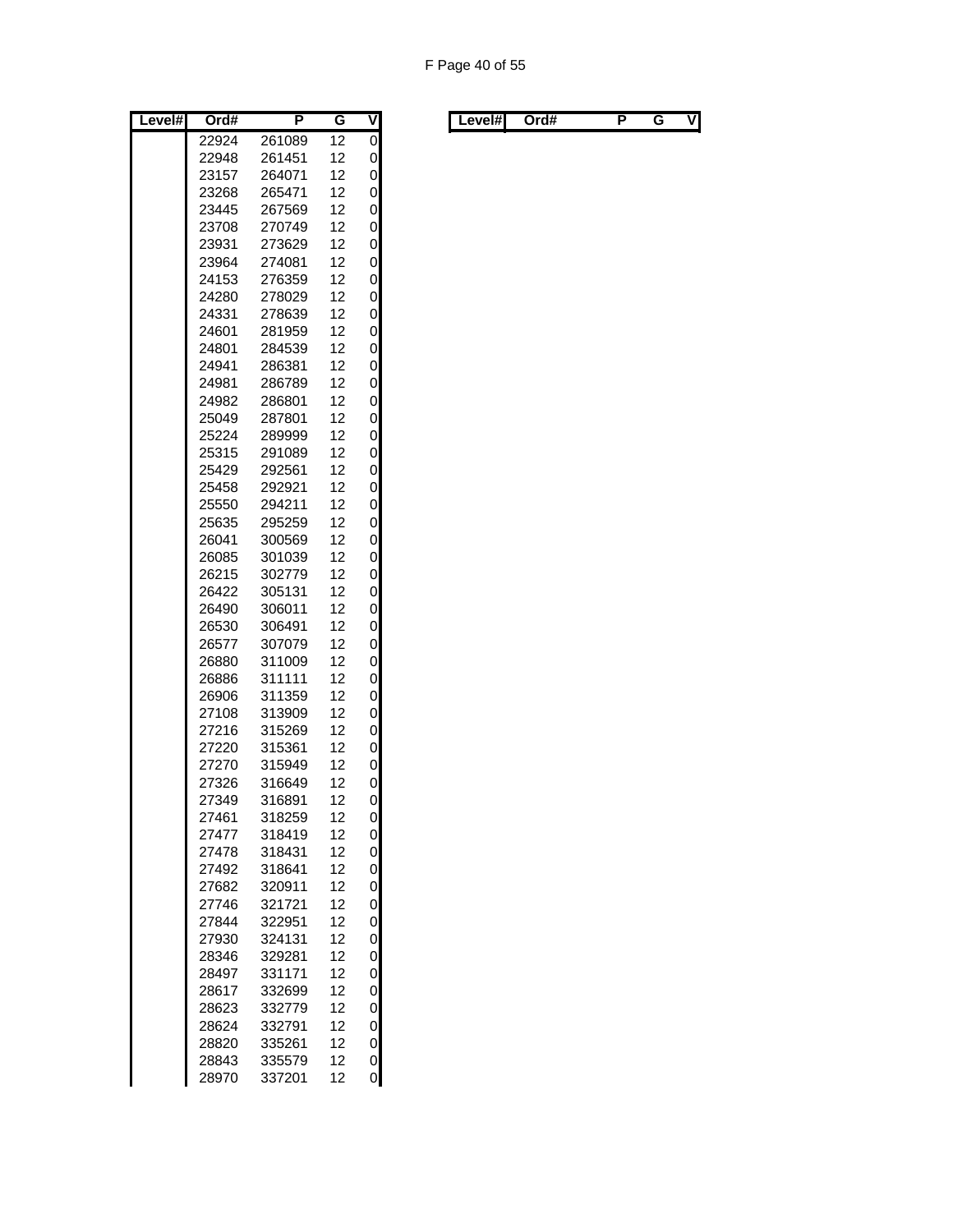| Level# | Ord#  | Ρ      | G  | ۷ |
|--------|-------|--------|----|---|
|        | 29064 | 338309 | 12 | 0 |
|        | 29079 | 338461 | 12 | 0 |
|        | 29153 | 339601 | 12 | 0 |
|        | 29279 | 341191 | 12 | 0 |
|        | 29331 | 341839 | 12 | 0 |
|        | 29332 | 341851 | 12 | 0 |
|        | 29374 | 342359 | 12 | 0 |
|        | 29546 | 344599 | 12 | 0 |
|        | 29684 | 346349 | 12 | 0 |
|        | 29722 | 346751 | 12 | 0 |
|        | 29768 | 347329 | 12 | 0 |
|        | 29796 | 347759 | 12 | 0 |
|        | 29905 | 349121 | 12 | 0 |
|        | 30220 | 353069 | 12 | 0 |
|        | 30228 | 353161 | 12 | 0 |
|        | 30262 | 353641 | 12 | 0 |
|        | 30268 | 353699 | 12 | 0 |
|        | 30351 | 354689 | 12 | 0 |
|        | 30476 | 356299 | 12 | 0 |
|        | 30496 | 356579 | 12 | 0 |
|        | 30505 | 356749 | 12 | 0 |
|        | 30638 | 358459 | 12 | 0 |
|        | 30639 | 358471 | 12 | 0 |
|        | 30708 | 359279 | 12 | 0 |
|        | 30712 | 359311 | 12 | 0 |
|        | 30911 | 362081 | 12 | 0 |
|        | 31360 | 367699 | 12 | 0 |
|        | 31394 | 368129 | 12 | 0 |
|        | 31525 | 370021 | 12 | 0 |
|        | 31548 | 370399 | 12 | 0 |
|        | 31638 | 371561 | 12 | 0 |
|        | 31727 | 372751 | 12 | 0 |
|        | 31739 | 372859 | 12 | 0 |
|        | 31880 | 374741 | 12 | 0 |
|        | 32124 | 377749 | 12 | 0 |
|        | 32303 | 380059 | 12 | 0 |
|        | 32404 | 381401 | 12 | 0 |
|        | 32523 | 383011 | 12 | 0 |
|        | 33013 | 389369 | 12 | 0 |
|        | 33045 | 389761 | 12 | 0 |
|        | 33227 | 391999 | 12 | 0 |
|        | 33276 | 392531 | 12 | 0 |
|        | 33543 | 395909 | 12 | 0 |
|        | 33555 | 396091 | 12 | 0 |
|        | 33694 | 397951 | 12 | 0 |
|        | 33749 | 398569 | 12 | 0 |
|        | 33852 | 399899 | 12 | 0 |
|        | 33894 | 400429 | 12 | 0 |
|        | 34144 | 403889 | 12 | 0 |
|        | 34266 | 405541 | 12 | 0 |
|        | 34353 | 406661 | 12 | 0 |
|        | 34371 | 406981 | 12 | 0 |
|        | 34383 | 407191 | 12 | 0 |
|        | 34727 | 411491 | 12 | 0 |
|        | 34771 | 412019 | 12 | 0 |

|  | Level#l | Ord# |  | . . | v | Level#l | Ord# |  |  | VI |
|--|---------|------|--|-----|---|---------|------|--|--|----|
|--|---------|------|--|-----|---|---------|------|--|--|----|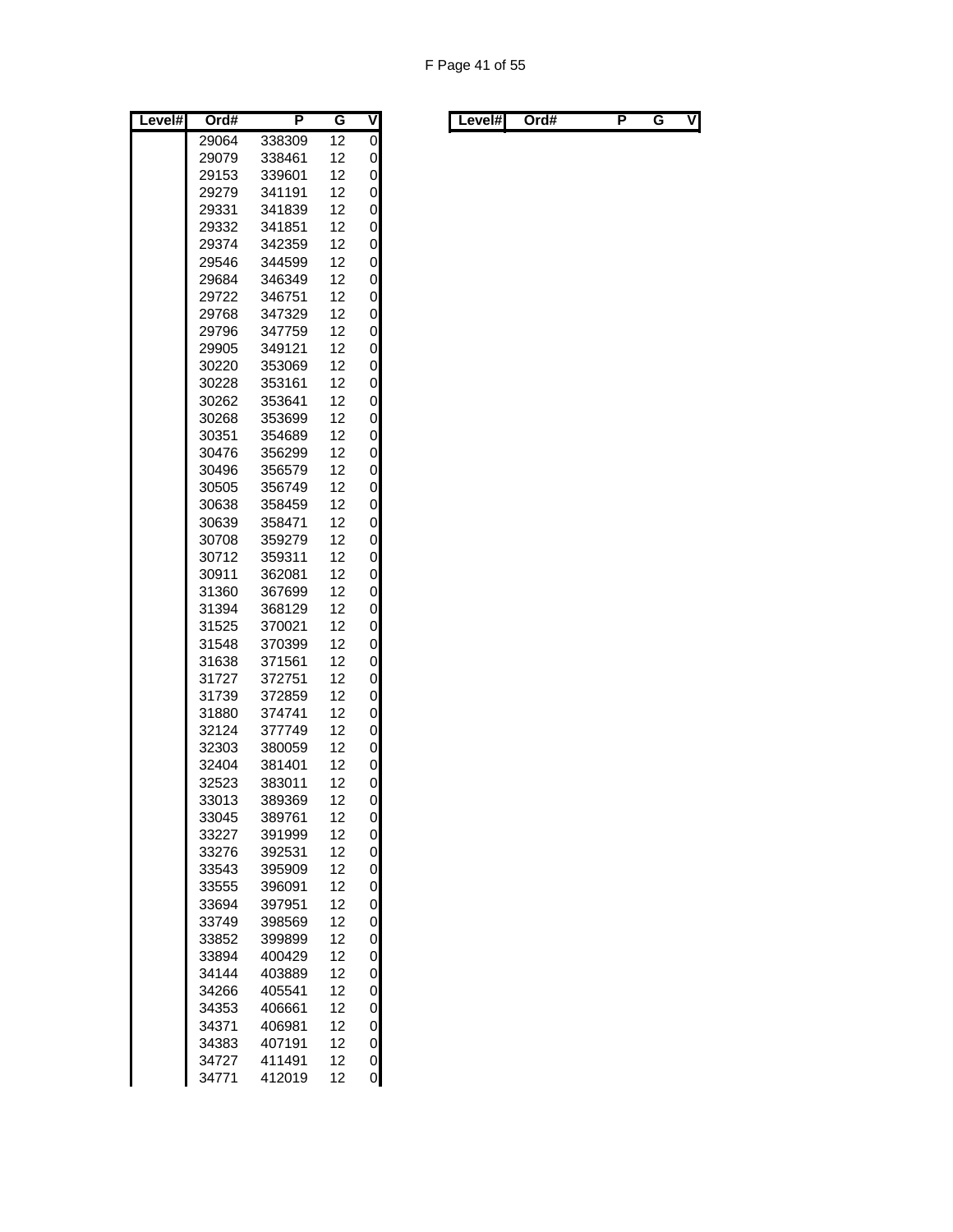| Level# | Ord#  | P      | G  | V |
|--------|-------|--------|----|---|
|        | 34824 | 412651 | 12 | 0 |
|        | 35020 | 415201 | 12 | 0 |
|        | 35082 | 416011 | 12 | 0 |
|        | 35169 | 417239 | 12 | 0 |
|        | 35270 | 418459 | 12 | 0 |
|        | 35288 | 418751 | 12 | 0 |
|        | 35360 | 419579 | 12 | 0 |
|        | 35511 | 421621 | 12 | 0 |
|        | 35611 | 422911 | 12 | 0 |
|        | 35785 | 425071 | 12 | 0 |
|        | 36192 | 430499 | 12 | 0 |
|        | 36494 | 434179 | 12 | 0 |
|        | 36607 | 435541 | 12 | 0 |
|        | 36629 | 435751 | 12 | 0 |
|        | 36751 | 437401 | 12 | 0 |
|        | 36782 | 437849 | 12 | 0 |
|        | 36925 | 439799 | 12 | 0 |
|        | 36926 | 439811 | 12 | 0 |
|        | 37103 | 442109 | 12 | 0 |
|        | 37868 | 451921 | 12 | 0 |
|        | 38117 | 455419 | 12 | 0 |
|        | 38193 | 456439 | 12 | 0 |
|        | 38256 | 457201 | 12 | 0 |
|        | 38259 | 457241 | 12 | 0 |
|        | 38361 | 458651 | 12 | 0 |
|        | 38450 | 459829 | 12 | 0 |
|        | 38461 | 460051 | 12 | 0 |
|        | 38903 | 465821 | 12 | 0 |
|        | 39102 | 468451 | 12 | 0 |
|        | 39268 | 470501 | 12 | 0 |
|        | 39348 | 471521 | 12 | 0 |
|        | 39528 | 473899 | 12 | 0 |
|        | 39529 | 473911 | 12 | 0 |
|        | 39801 | 477329 | 12 | 0 |
|        | 39856 | 478099 | 12 | 0 |
|        | 39977 | 479581 | 12 | 0 |
|        | 40030 | 480329 | 12 | 0 |
|        | 40065 | 480749 | 12 | 0 |
|        | 40066 | 480761 | 12 | 0 |
|        | 40124 | 481501 | 12 | 0 |
|        | 40222 | 482731 | 12 | 0 |
|        | 40323 | 484079 | 12 | 0 |
|        | 40385 | 485041 | 12 | 0 |
|        | 40683 | 488909 | 12 | 0 |
|        | 40766 | 489989 | 12 | 0 |
|        | 40900 | 491719 | 12 | 0 |
|        | 40966 | 492659 | 12 | 0 |
|        | 41012 | 493231 | 12 | 0 |
|        | 41171 | 495289 | 12 | 0 |
|        | 41182 | 495389 | 12 | 0 |
|        | 41183 | 495401 | 12 | 0 |
|        | 41240 | 496051 | 12 | 0 |
|        | 41339 | 497461 | 12 | 0 |
|        | 41360 | 497689 | 12 | 0 |
|        | 41510 | 499649 | 12 | 0 |

| Level# | Ord# | . . | v | ∟evel#I | Ord# |  | vı |
|--------|------|-----|---|---------|------|--|----|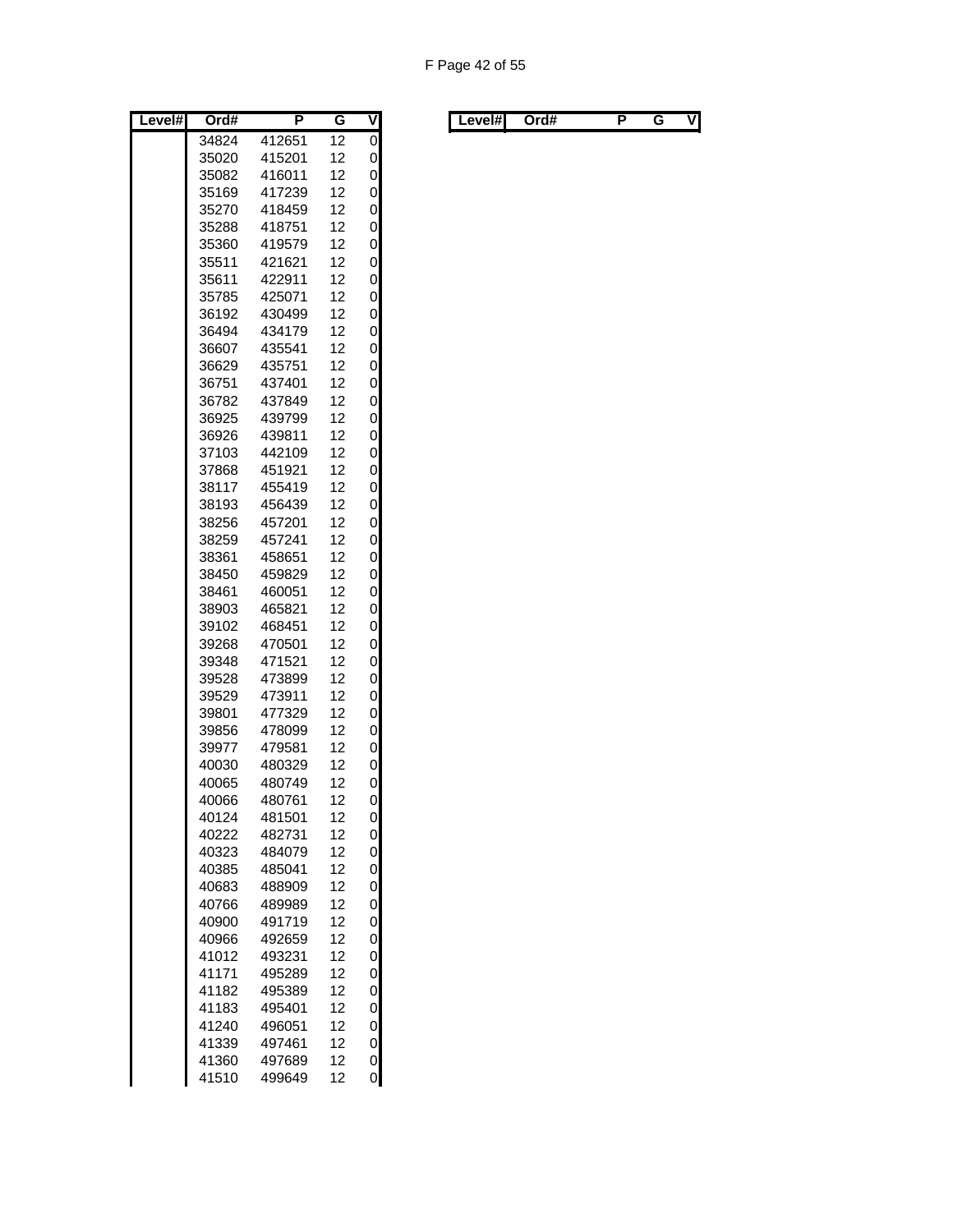| Level# | Ord#  | Ρ      | G  | ٧ |
|--------|-------|--------|----|---|
|        | 41673 | 501719 | 12 | 0 |
|        | 41816 | 503791 | 12 | 0 |
|        | 41851 | 504209 | 12 | 0 |
|        | 41953 | 505481 | 12 | 0 |
|        | 42088 | 507301 | 12 | 0 |
|        | 42209 | 508931 | 12 | 0 |
|        | 42245 | 509429 | 12 | 0 |
|        | 42318 | 510299 | 12 | 0 |
|        | 42359 | 510919 | 12 | 0 |
|        | 42364 | 511001 | 12 | 0 |
|        | 42484 | 512609 | 12 | 0 |
|        | 42824 | 516991 | 12 | 0 |
|        | 42843 | 517229 | 12 | 0 |
|        | 42948 | 518521 | 12 | 0 |
|        | 43026 | 519539 | 12 | 0 |
|        | 43346 | 523729 | 12 | 0 |
|        | 43557 | 526441 | 12 | 0 |
|        | 43670 | 527909 | 12 | 0 |
|        | 44004 | 532391 | 12 | 0 |
|        | 44147 | 534241 | 12 | 0 |
|        | 44211 | 535181 | 12 | 0 |
|        | 44232 | 535511 | 12 | 0 |
|        | 44312 | 536479 | 12 | 0 |
|        | 44322 | 536621 | 12 | 0 |
|        | 44372 | 537169 | 12 | 0 |
|        | 44397 | 537599 | 12 | 0 |
|        | 44457 | 538411 | 12 | 0 |
|        | 44483 | 538751 | 12 | 0 |
|        | 44513 | 539141 | 12 | 0 |
|        | 44618 | 540599 | 12 | 0 |
|        | 45067 | 546631 | 12 | 0 |
|        | 45083 | 546881 | 12 | 0 |
|        | 45180 | 548201 | 12 | 0 |
|        | 45212 | 548579 | 12 | 0 |
|        | 45275 | 549391 | 12 | 0 |
|        | 45376 | 550691 | 12 | 0 |
|        | 45418 | 551219 | 12 | 0 |
|        | 45443 | 551569 | 12 | 0 |
|        | 45535 | 552821 | 12 | 0 |
|        | 45592 | 553561 | 12 | 0 |
|        | 45729 | 555349 | 12 | 0 |
|        | 45817 | 556639 | 12 | 0 |
|        | 45968 | 558599 | 12 | 0 |
|        | 45978 | 558769 | 12 | 0 |
|        | 45987 | 558881 | 12 | 0 |
|        | 46013 | 559231 | 12 | 0 |
|        | 46114 | 560459 | 12 | 0 |
|        | 46229 | 562181 | 12 | 0 |
|        | 46530 | 566089 | 12 | 0 |
|        | 46535 | 566161 | 12 | 0 |
|        | 46596 | 566999 | 12 | 0 |
|        | 46799 | 569759 | 12 | 0 |
|        | 47012 | 572449 | 12 | 0 |
|        | 47081 | 573329 | 12 | 0 |
|        | 47129 | 573941 | 12 | 0 |

| Level#l<br>Ord#<br>. . | V | ∟evel#l<br>Ord# |  |  | ٧I |
|------------------------|---|-----------------|--|--|----|
|------------------------|---|-----------------|--|--|----|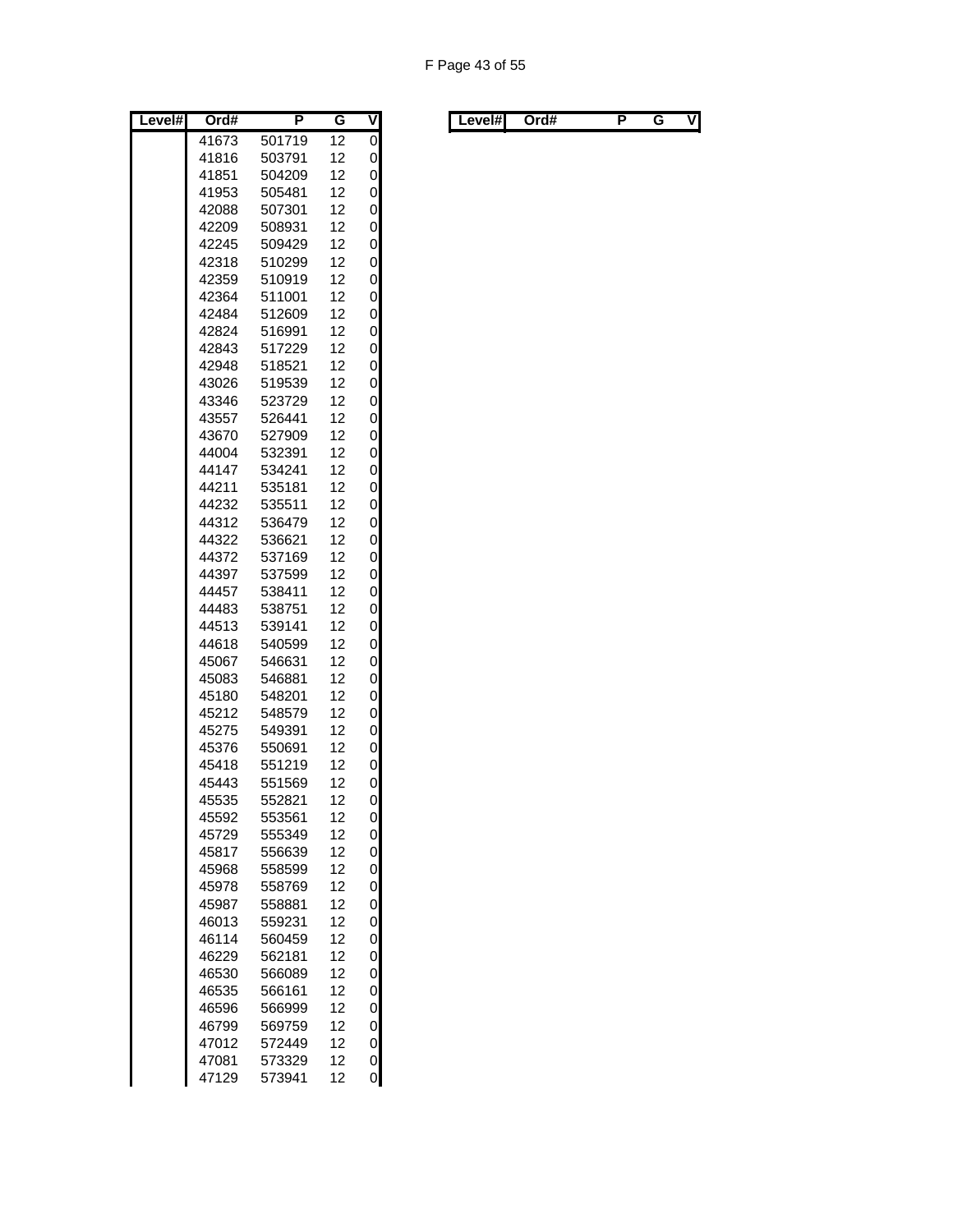| Level# | Ord#  | Ρ      | G  | V              |
|--------|-------|--------|----|----------------|
|        | 47222 | 575231 | 12 | $\overline{0}$ |
|        | 47407 | 577601 | 12 | 0              |
|        | 47726 | 581809 | 12 | 0              |
|        | 47809 | 582949 | 12 | 0              |
|        | 47852 | 583481 | 12 | 0              |
|        | 48088 | 586589 | 12 | 0              |
|        | 48636 | 593851 | 12 | 0              |
|        | 48669 | 594299 | 12 | 0              |
|        | 48702 | 594709 | 12 | 0              |
|        | 48760 | 595351 | 12 | 0              |
|        | 48847 | 596611 | 12 | 0              |
|        | 48998 | 598669 | 12 | 0              |
|        | 49050 | 599371 | 12 | 0              |
|        | 49191 | 601219 | 12 | 0              |
|        | 49291 | 602501 | 12 | 0              |
|        | 49365 | 603541 | 12 | 0              |
|        | 49480 | 605009 | 12 | 0              |
|        | 49539 | 605849 | 12 | 0              |
|        | 49547 | 605921 | 12 | 0              |
|        | 49740 | 608471 | 12 | 0              |
|        | 49765 | 608831 | 12 | 0              |
|        | 49998 | 611939 | 12 | 0              |
|        | 50006 | 612011 | 12 | 0              |
|        | 50148 | 613829 | 12 | 0              |
|        | 50158 | 613981 | 12 | 0              |
|        | 50178 | 614279 | 12 | 0              |
|        | 50206 | 614671 | 12 | 0              |
|        | 50212 | 614729 | 12 | 0              |
|        | 50270 | 615509 | 12 | 0              |
|        | 50394 | 617039 | 12 | 0              |
|        | 50509 | 618559 | 12 | 0              |
|        | 50586 | 619669 | 12 | 0              |
|        | 50606 | 619909 | 12 | 0              |
|        | 50652 | 620519 | 12 | 0              |
|        | 51177 | 627721 | 12 | 0              |
|        | 51354 | 630181 | 12 | 0              |
|        | 51386 | 630689 | 12 | 0              |
|        | 51491 | 632041 | 12 | 0              |
|        | 51572 | 633079 | 12 | 0              |
|        | 51579 | 633209 | 12 | 0              |
|        | 51652 | 634199 | 12 | 0              |
|        | 51653 | 634211 | 12 | 0              |
|        | 51784 | 635879 | 12 | 0              |
|        | 51822 | 636331 | 12 | 0              |
|        | 51966 | 638359 | 12 | 0              |
|        | 52088 | 640139 | 12 | 0              |
|        | 52291 | 643009 | 12 | 0              |
|        | 52505 | 645751 | 12 | 0              |
|        | 52601 | 647069 | 12 | 0              |
|        | 52629 | 647429 | 12 | 0              |
|        | 52630 | 647441 | 12 | 0              |
|        | 53361 | 657269 | 12 | 0              |
|        | 53428 | 658199 | 12 | 0              |
|        | 53444 | 658379 | 12 | 0              |
|        | 53445 | 658391 | 12 | 0              |

| Level#l | Ord# |  | . . | V | Level#l | Ord# |  |  | ٧I |
|---------|------|--|-----|---|---------|------|--|--|----|
|---------|------|--|-----|---|---------|------|--|--|----|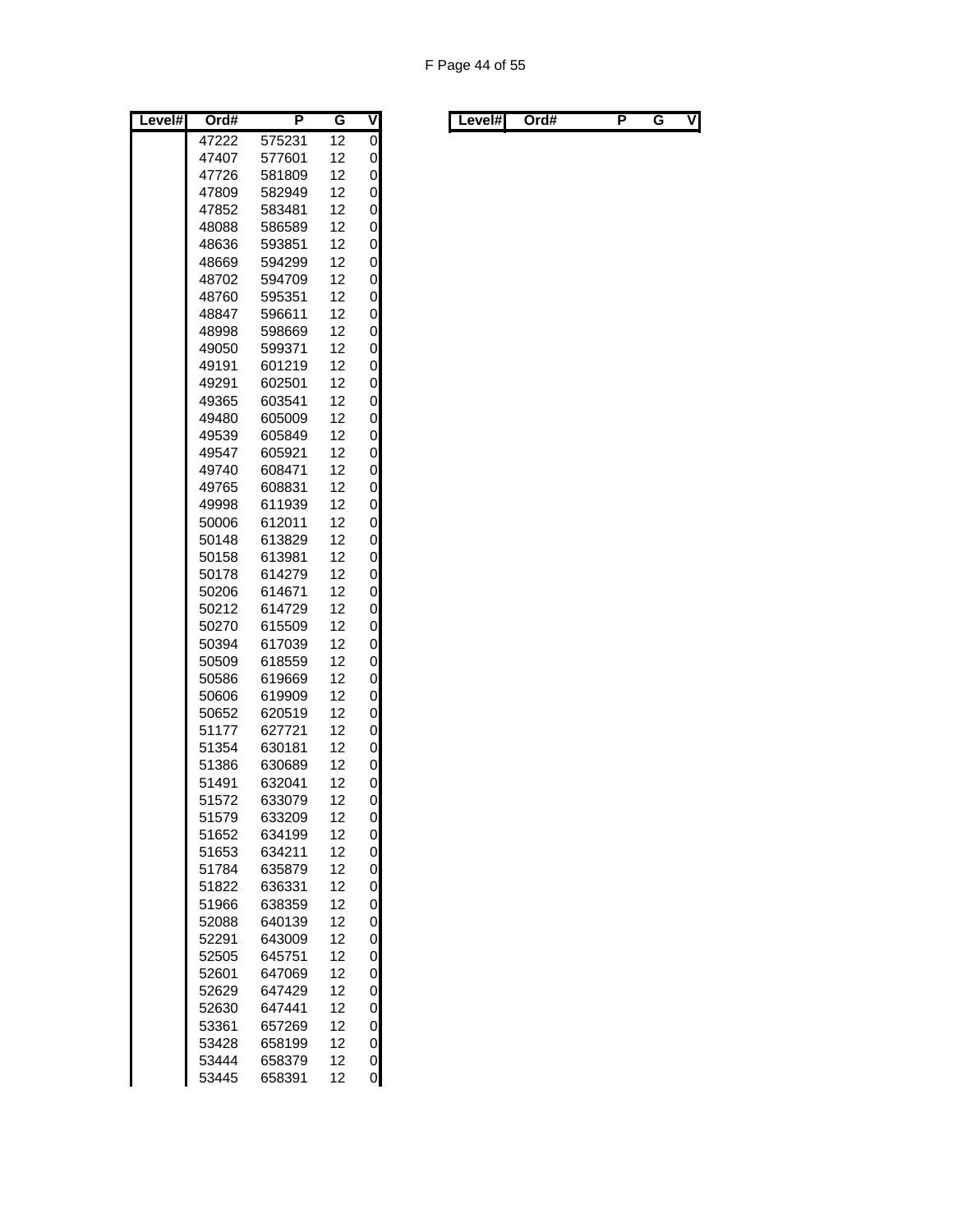| Level# | Ord#           | Ρ                | G        | V      |
|--------|----------------|------------------|----------|--------|
|        | 53551          | 659831           | 12       | 0      |
|        | 53599          | 660391           | 12       | 0      |
|        | 53742          | 662339           | 12       | 0      |
|        | 53855          | 663869           | 12       | 0      |
|        | 53856          | 663881           | 12       | 0      |
|        | 53908          | 664549           | 12       | 0      |
|        | 54115          | 667321           | 12       | 0      |
|        | 54132          | 667519           | 12       | 0      |
|        | 54329          | 670249           | 12       | 0      |
|        | 54478          | 672181           | 12       | 0      |
|        | 54617          | 674071           | 12       | 0      |
|        | 54682          | 674941           | 12       | 0      |
|        | 54731          | 675581           | 12       | 0      |
|        | 54971          | 678871           | 12       | 0      |
|        | 55061          | 679981           | 12       | 0      |
|        | 55272          | 682751           | 12       | 0      |
|        | 55429          | 684961           | 12       | 0      |
|        | 55432          | 684989           | 12       | 0      |
|        | 55463          | 685381           | 12       | 0      |
|        | 55758<br>55926 | 689279           | 12<br>12 | 0<br>0 |
|        | 56202          | 691709<br>695281 | 12       | 0      |
|        | 56568          | 700319           | 12       | 0      |
|        | 56709          | 702269           | 12       | 0      |
|        | 56830          | 703849           | 12       | 0      |
|        | 56831          | 703861           | 12       | 0      |
|        | 57078          | 706999           | 12       | 0      |
|        | 57150          | 707969           | 12       | 0      |
|        | 57264          | 709519           | 12       | 0      |
|        | 57467          | 712121           | 12       | 0      |
|        | 57527          | 712939           | 12       | 0      |
|        | 57731          | 715789           | 12       | 0      |
|        | 58048          | 720241           | 12       | 0      |
|        | 58277          | 723181           | 12       | 0      |
|        | 58455          | 725519           | 12       | 0      |
|        | 58600          | 727471           | 12       | 0      |
|        | 58655          | 728281           | 12       | 0      |
|        | 58771          | 729749           | 12       | 0      |
|        | 58789          | 729991           | 12       | 0      |
|        | 58925          | 731881           | 12       | 0      |
|        | 58945          | 732169           | 12       | 0      |
|        | 58962          | 732311           | 12       | 0      |
|        | 58973          | 732509           | 12       | 0      |
|        | 58974          | 732521           | 12       | 0      |
|        | 59011          | 733111           | 12       | 0      |
|        | 59330          | 737339           | 12       | 0      |
|        | 59352          | 737629           | 12       | 0      |
|        | 59702          | 742381           | 12       | 0      |
|        | 59797          | 743791           | 12       | 0      |
|        | 60061          | 747599           | 12       | 0      |
|        | 60090          | 747991           | 12       | 0      |
|        | 60147          | 748789           | 12       | 0      |
|        | 60283          | 750679           | 12       | 0      |
|        | 60434          | 752581           | 12       | 0      |
|        | 60438          | 752639           | 12       | 0      |

| Level#I | Ord# |  | V | Level#l | Ord# |  | ٧I |
|---------|------|--|---|---------|------|--|----|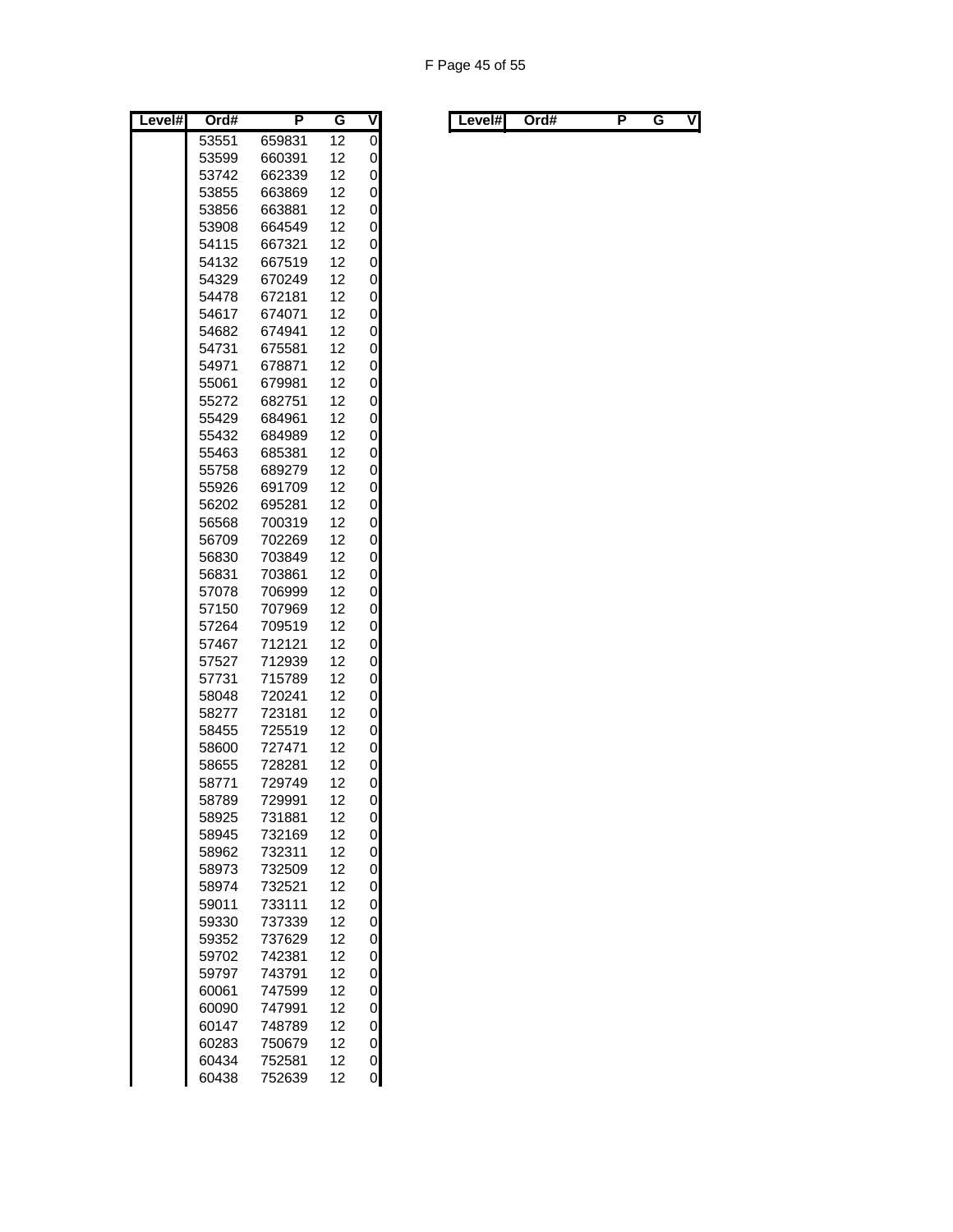| Level# | Ord#           | Ρ                | G        | V      |
|--------|----------------|------------------|----------|--------|
|        | 60484          | 753341           | 12       | 0      |
|        | 60590          | 754639           | 12       | 0      |
|        | 60700          | 756179           | 12       | 0      |
|        | 60769          | 757259           | 12       | 0      |
|        | 60825          | 758041           | 12       | 0      |
|        | 60986          | 760129           | 12       | 0      |
|        | 61204          | 763001           | 12       | 0      |
|        | 61316          | 764459           | 12       | 0      |
|        | 61321          | 764551           | 12       | 0      |
|        | 61441          | 766079           | 12       | 0      |
|        | 61617          | 768389           | 12       | 0      |
|        | 61626          | 768491           | 12       | 0      |
|        | 61652          | 768869           | 12       | 0      |
|        | 61794          | 770801           | 12       | 0      |
|        | 62046          | 774161           | 12       | 0      |
|        | 62082          | 774691           | 12       | 0      |
|        | 62592          | 781619           | 12       | 0      |
|        | 62806          | 784501           | 12       | 0      |
|        | 62945          | 786419           | 12<br>12 | 0      |
|        | 63106<br>63135 | 788549<br>788959 | 12       | 0<br>0 |
|        | 63149          | 789121           | 12       | 0      |
|        | 63271          | 790831           | 12       | 0      |
|        | 63317          | 791431           | 12       | 0      |
|        | 63750          | 797131           | 12       | 0      |
|        | 64137          | 802511           | 12       | 0      |
|        | 64461          | 806929           | 12       | 0      |
|        | 64618          | 809189           | 12       | 0      |
|        | 64979          | 814031           | 12       | 0      |
|        | 65143          | 816239           | 12       | 0      |
|        | 65147          | 816329           | 12       | 0      |
|        | 65148          | 816341           | 12       | 0      |
|        | 65188          | 816899           | 12       | 0      |
|        | 65220          | 817291           | 12       | 0      |
|        | 65299          | 818371           | 12       | 0      |
|        | 65403          | 819799           | 12       | 0      |
|        | 65404          | 819811           | 12       | 0      |
|        | 65723          | 823981           | 12       | 0      |
|        | 65838          | 825479           | 12       | 0      |
|        | 66004          | 827779           | 12       | 0      |
|        | 66005          | 827791           | 12       | 0      |
|        | 66008          | 827821           | 12       | 0      |
|        | 66221          | 830789           | 12       | 0      |
|        | 66227          | 830861           | 12       | 0      |
|        | 66232          | 830911           | 12       | 0      |
|        | 66283          | 831631           | 12       | 0      |
|        | 66299          | 831769           | 12       | 0      |
|        | 66416          | 833281           | 12       | 0      |
|        | 66487          | 834299           | 12       | 0      |
|        | 66681          | 837059           | 12       | 0      |
|        | 66713          | 837521           | 12       | 0      |
|        | 66767          | 838379           | 12       | 0      |
|        | 66856          | 839551           | 12       | 0      |
|        | 67053          | 842279           | 12       | 0      |
|        | 67115          | 843079           | 12       | 0      |

| Level# | Ord# | . . | v | Level#I | Ord# |  | vı |
|--------|------|-----|---|---------|------|--|----|
|        |      |     |   |         |      |  |    |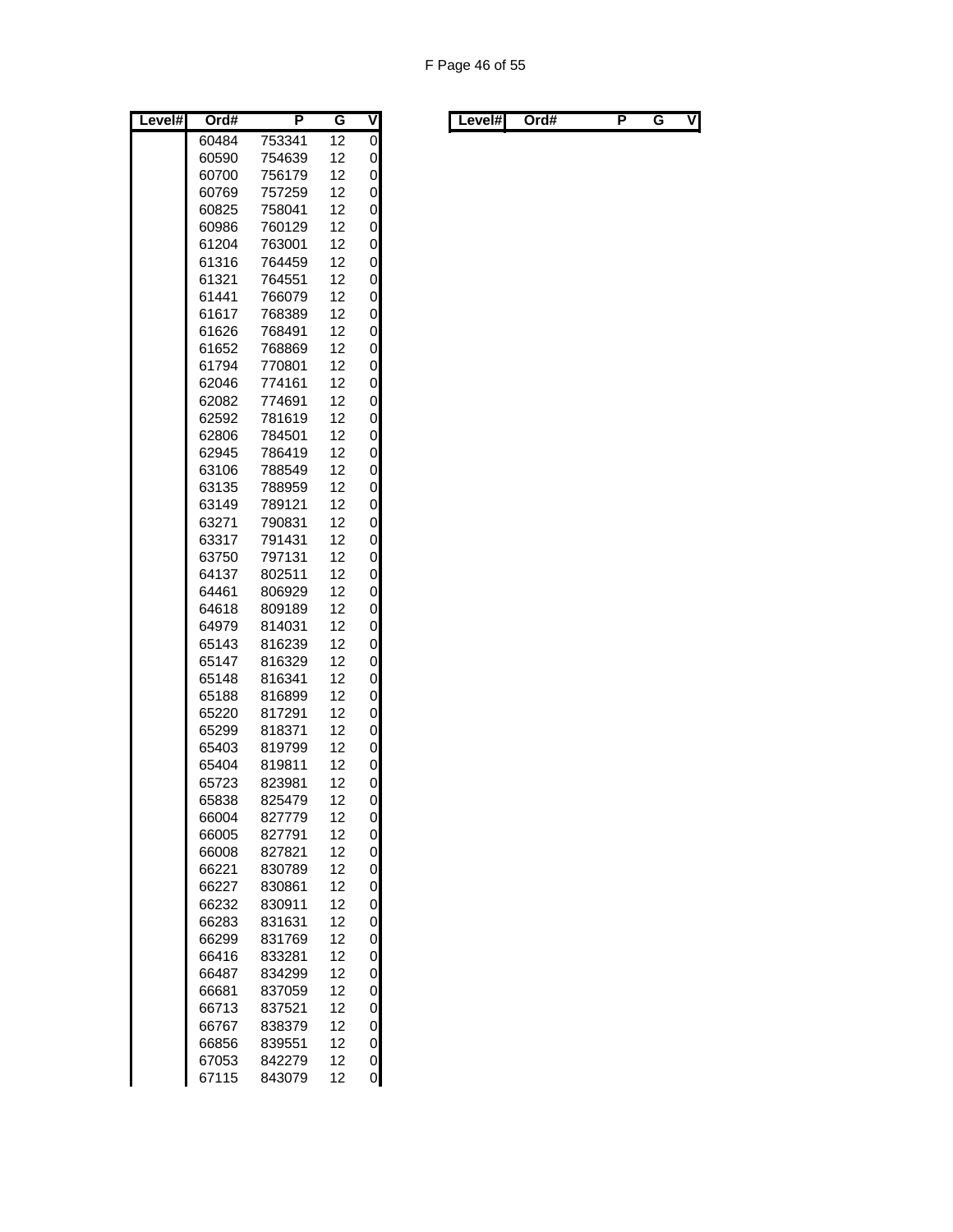| Level# | Ord#           | Ρ                | G        | V           |
|--------|----------------|------------------|----------|-------------|
|        | 67116          | 843091           | 12       | 0           |
|        | 67207          | 844309           | 12       | 0           |
|        | 67335          | 846149           | 12       | 0           |
|        | 67343          | 846259           | 12       | 0           |
|        | 67389          | 846931           | 12       | 0           |
|        | 67438          | 847519           | 12       | 0           |
|        | 67444          | 847589           | 12       | 0           |
|        | 67511          | 848579           | 12       | 0           |
|        | 67618          | 850009           | 12       | 0           |
|        | 67742          | 851659           | 12       | 0           |
|        | 67777          | 852179           | 12       | 0           |
|        | 67845          | 853091           | 12       | 0           |
|        | 67915          | 854111           | 12       | 0           |
|        | 67983          | 855131           | 12       | 0           |
|        | 68151          | 857321           | 12       | 0           |
|        | 68189          | 857839           | 12       | 0           |
|        | 68223          | 858281           | 12       | 0           |
|        | 68266          | 858931           | 12<br>12 | 0           |
|        | 68370          | 860369           | 12       | 0           |
|        | 68524<br>68525 | 862319<br>862331 | 12       | 0<br>0      |
|        | 68602          | 863509           | 12       | 0           |
|        | 68647          | 864091           | 12       | 0           |
|        | 68872          | 867079           | 12       | 0           |
|        | 69149          | 870691           | 12       | 0           |
|        | 69259          | 872269           | 12       | 0           |
|        | 69329          | 873331           | 12       | 0           |
|        | 69456          | 875129           | 12       | 0           |
|        | 69573          | 876581           | 12       | 0           |
|        | 69716          | 878609           | 12       | 0           |
|        | 69916          | 881159           | 12       | 0           |
|        | 70047          | 883061           | 12       | 0           |
|        | 70117          | 883991           | 12       | 0           |
|        | 70213          | 885371           | 12       | 0           |
|        | 70607          | 890821           | 12       | 0           |
|        | 71228          | 899221           | 12       | 0           |
|        | 71448          | 902401           | 12       | 0           |
|        | 71630          | 904919           | 12       | 0           |
|        | 71639          | 905071           | 12       | 0           |
|        | 71753          | 906601           | 12       | 0           |
|        | 72186          | 912239           | 12       | 0           |
|        | 72234          | 912941           | 12       | 0           |
|        | 72314          | 914339           | 12       | 0           |
|        | 72370          | 915029           | 12       | 0           |
|        | 72396          | 915379           | 12       | 0           |
|        | 72435          | 915961           | 12       | 0           |
|        | 72723          | 919871           | 12       | 0           |
|        | 73112          | 925051           | 12       | 0           |
|        | 73206          | 926239           | 12       | 0           |
|        | 73218          | 926411           | 12       | 0           |
|        | 73271          | 927149           | 12       | 0           |
|        | 73313          | 927791           | 12       | 0           |
|        | 73388          | 928871           | 12       | 0           |
|        | 73410          | 929141           | 12       | 0           |
|        | 73482          | 930101           | 12       | $\mathbf 0$ |

| Level#l<br>Ord#<br>. . | V | ∟evel#l<br>Ord# |  |  | ٧I |
|------------------------|---|-----------------|--|--|----|
|------------------------|---|-----------------|--|--|----|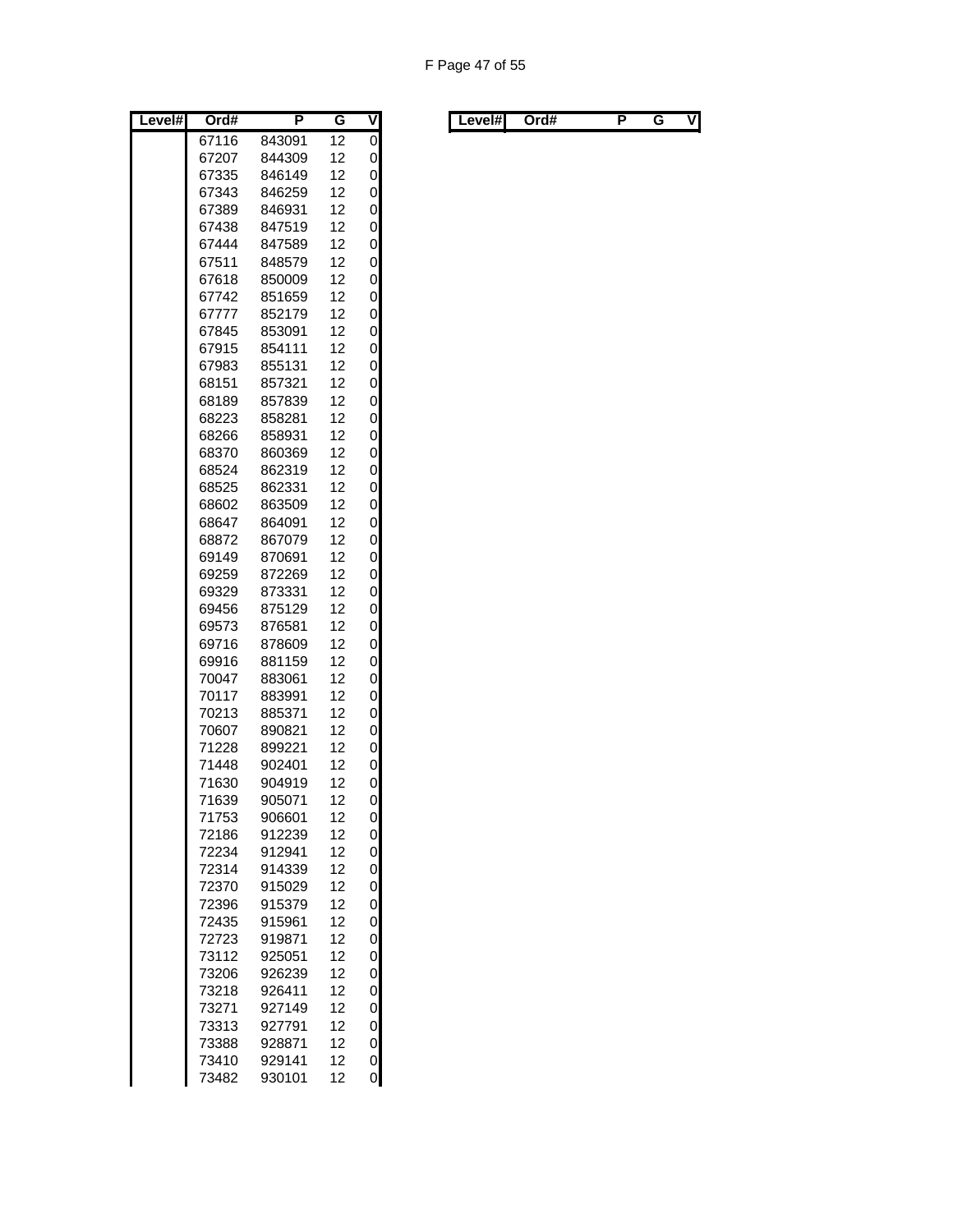| Level# | Ord#           | P                | G               | V              |
|--------|----------------|------------------|-----------------|----------------|
|        | 73555          | 931181           | 12              | $\overline{0}$ |
|        | 74030          | 937789           | 12              | 0              |
|        | 74031          | 937801           | 12              | 0              |
|        | 74056          | 938071           | 12              | 0              |
|        | 74436          | 943289           | 12              | 0              |
|        | 74692          | 946931           | 12              | 0              |
|        | 75419          | 957181           | 12              | 0              |
|        | 75430          | 957349           | 12              | 0              |
|        | 75503          | 958381           | 12              | 0              |
|        | 75572          | 959351           | 12              | 0              |
|        | 75847          | 963031           | 12              | 0              |
|        | 75999          | 965101           | 12              | 0              |
|        | 76223          | 968251           | 12              | 0              |
|        | 76337          | 969809           | 12              | 0              |
|        | 76385          | 970469           | 12              | 0              |
|        | 76386          | 970481           | 12              | 0              |
|        | 76389          | 970549           | 12              | 0              |
|        | 76390          | 970561           | 12              | 0              |
|        | 76557          | 972649           | 12              | 0              |
|        | 76623<br>76632 | 973669           | 12<br>12        | 0              |
|        | 76703          | 973801           |                 | 0              |
|        | 76709          | 974761<br>974849 | 12<br>12        | 0              |
|        |                | 975509           | 12              | 0              |
|        | 76762<br>76832 |                  |                 | 0<br>0         |
|        |                | 976501<br>979189 | 12<br>12        | 0              |
|        | 77017<br>77057 | 979819           | 12              | 0              |
|        | 77139          | 981049           | 12              | 0              |
|        | 77428          | 985109           | 12              | 0              |
|        | 77537          | 986581           | 12              | 0              |
|        | 77927          | 991999           | 12              | 0              |
|        | 77936          | 992141           | 12              | 0              |
|        | 78063          | 994039           | 12              | 0              |
|        | 78246          | 996551           | 12              | 0              |
|        | 78284          | 997069           | 12              | 0              |
|        | 78469          | 999541           | 12              | 0              |
| 3      | 2285           | 20201            | $\overline{18}$ | 0              |
|        | 2457           | 21911            | 18              | 0              |
|        | 2800           | 25391            | 18              | 0              |
|        | 3181           | 29269            | 18              | 0              |
|        | 3288           | 30449            | 18              | 0              |
|        | 3699           | 34631            | 18              | 0              |
|        | 5176           | 50441            | 18              | 0              |
|        | 5578           | 54851            | 18              | 0              |
|        | 5697           | 56149            | 18              | 0              |
|        | 5886           | 58129            | 18              | 0              |
|        | 6370           | 63559            | 18              | 0              |
|        | 6624           | 66431            | 18              | 0              |
|        | 7346           | 74471            | 18              | 0              |
|        | 7347           | 74489            | 18              | 0              |
|        | 7532           | 76561            | 18              | 0              |
|        | 7533           | 76579            | 18              | 0              |
|        | 7658           | 77951            | 18              | 0              |
|        | 7685           | 78259            | 18              | 0              |
|        | 7968           | 81439            | 18              | 0              |

| Level# | Ord# | . . | v | ∟evel#l | Ord# |  | vı |
|--------|------|-----|---|---------|------|--|----|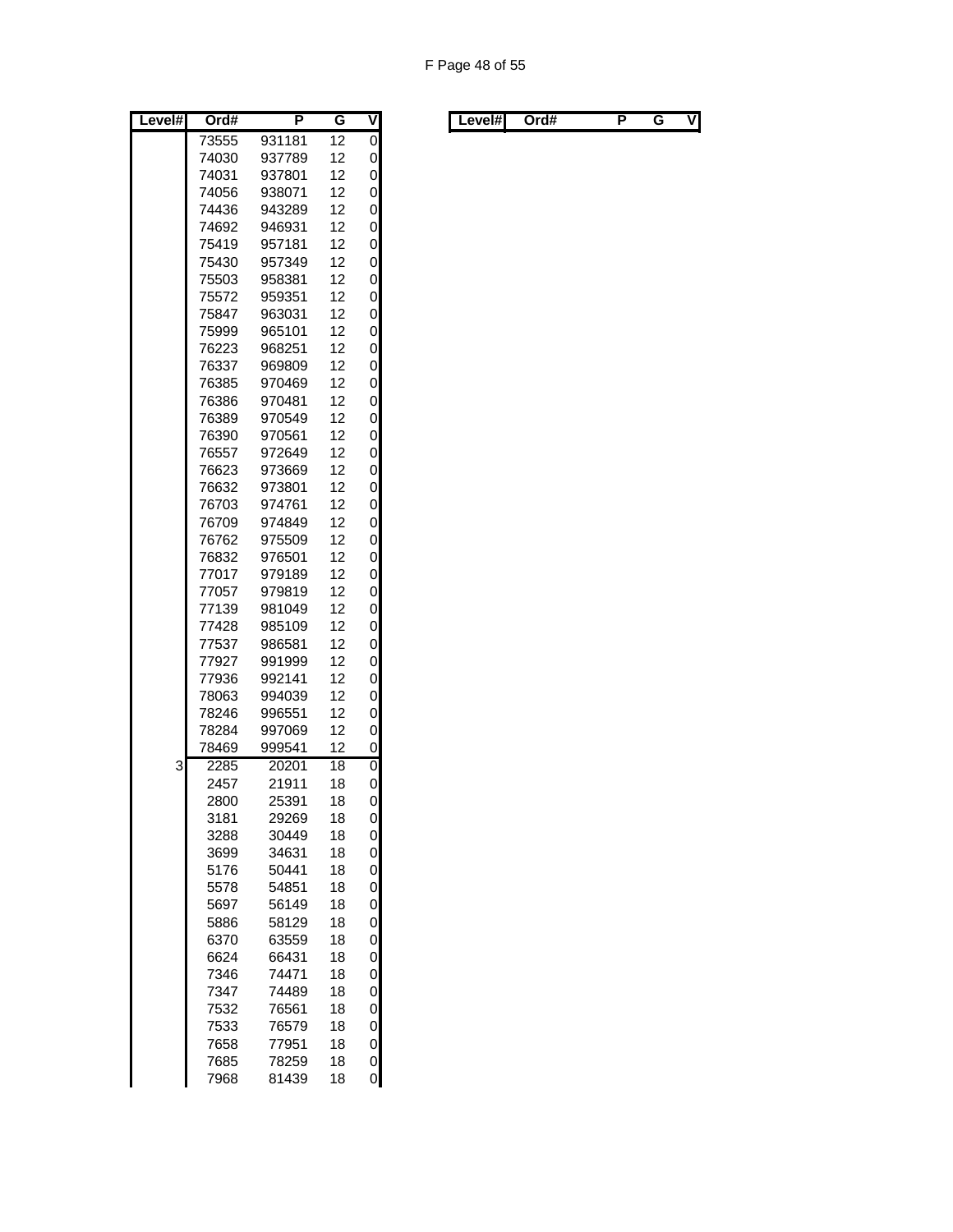| Level# | Ord#           | P                | G        | $\overline{\mathsf{v}}$ |
|--------|----------------|------------------|----------|-------------------------|
|        | 10238          | 107581           | 18       | $\overline{0}$          |
|        | 10314          | 108439           | 18       | 0                       |
|        | 10484          | 110459           | 18       | 0                       |
|        | 10635          | 112181           | 18       | 0                       |
|        | 11427          | 121421           | 18       | 0                       |
|        | 11487          | 122099           | 18       | 0                       |
|        | 11530          | 122579           | 18       | 0                       |
|        | 12248          | 131041           | 18       | 0                       |
|        | 12406          | 132911           | 18       | 0                       |
|        | 12407          | 132929           | 18       | 0                       |
|        | 12603          | 135301           | 18       | 0                       |
|        | 12784          | 137321           | 18       | 0                       |
|        | 12828          | 137849           | 18       | 0                       |
|        | 13275          | 143159           | 18       | 0                       |
|        | 13392          | 144611           | 18       | 0                       |
|        | 13478          | 145661           | 18       | 0                       |
|        | 13497          | 145879           | 18       | 0                       |
|        | 13567          | 146701           | 18       | 0                       |
|        | 13802<br>14641 | 149441<br>159521 | 18<br>18 | 0<br>0                  |
|        | 15180          | 166081           | 18       | 0                       |
|        | 15250          | 166949           | 18       | 0                       |
|        | 15318          | 167729           | 18       | 0                       |
|        | 15428          | 169199           | 18       | 0                       |
|        | 15504          | 170081           | 18       | 0                       |
|        | 16108          | 177301           | 18       | 0                       |
|        | 16447          | 181439           | 18       | 0                       |
|        | 16519          | 182261           | 18       | 0                       |
|        | 16520          | 182279           | 18       | 0                       |
|        | 16719          | 184669           | 18       | 0                       |
|        | 17094          | 189169           | 18       | 0                       |
|        | 17869          | 198571           | 18       | 0                       |
|        | 18171          | 202309           | 18       | 0                       |
|        | 18212          | 202841           | 18       | 0                       |
|        | 18213          | 202859           | 18       | 0                       |
|        | 18690          | 208609           | 18       | 0                       |
|        | 18982          | 212099           | 18       | 0                       |
|        | 19021          | 212651           | 18       | 0                       |
|        | 19768          | 221891           | 18       | 0                       |
|        | 21274          | 240659           | 18       | 0                       |
|        | 22055          | 250091           | 18       | 0                       |
|        | 22231          | 252341           | 18       | 0                       |
|        | 22359          | 253969           | 18       | 0                       |
|        | 22376          | 254179           | 18       | 0                       |
|        | 22971          | 261739           | 18       | 0                       |
|        | 23019          | 262369           | 18       | 0                       |
|        | 23500          | 268171           | 18       | 0                       |
|        | 24004          | 274609           | 18       | 0                       |
|        | 25632          | 295219           | 18       | 0                       |
|        | 25801          | 297421           | 18       | 0                       |
|        | 25802          | 297439           | 18       | 0                       |
|        | 26305          | 303749           | 18       | 0                       |
|        | 26314          | 303889           | 18       | 0                       |
|        | 26477          | 305821           | 18       | 0                       |
|        | 26626          | 307669           | 18       | 0                       |

| Level#l<br>. . | Level#l | Ord# |  |  | V |  |  | Ord# |  |  | ٧I |
|----------------|---------|------|--|--|---|--|--|------|--|--|----|
|----------------|---------|------|--|--|---|--|--|------|--|--|----|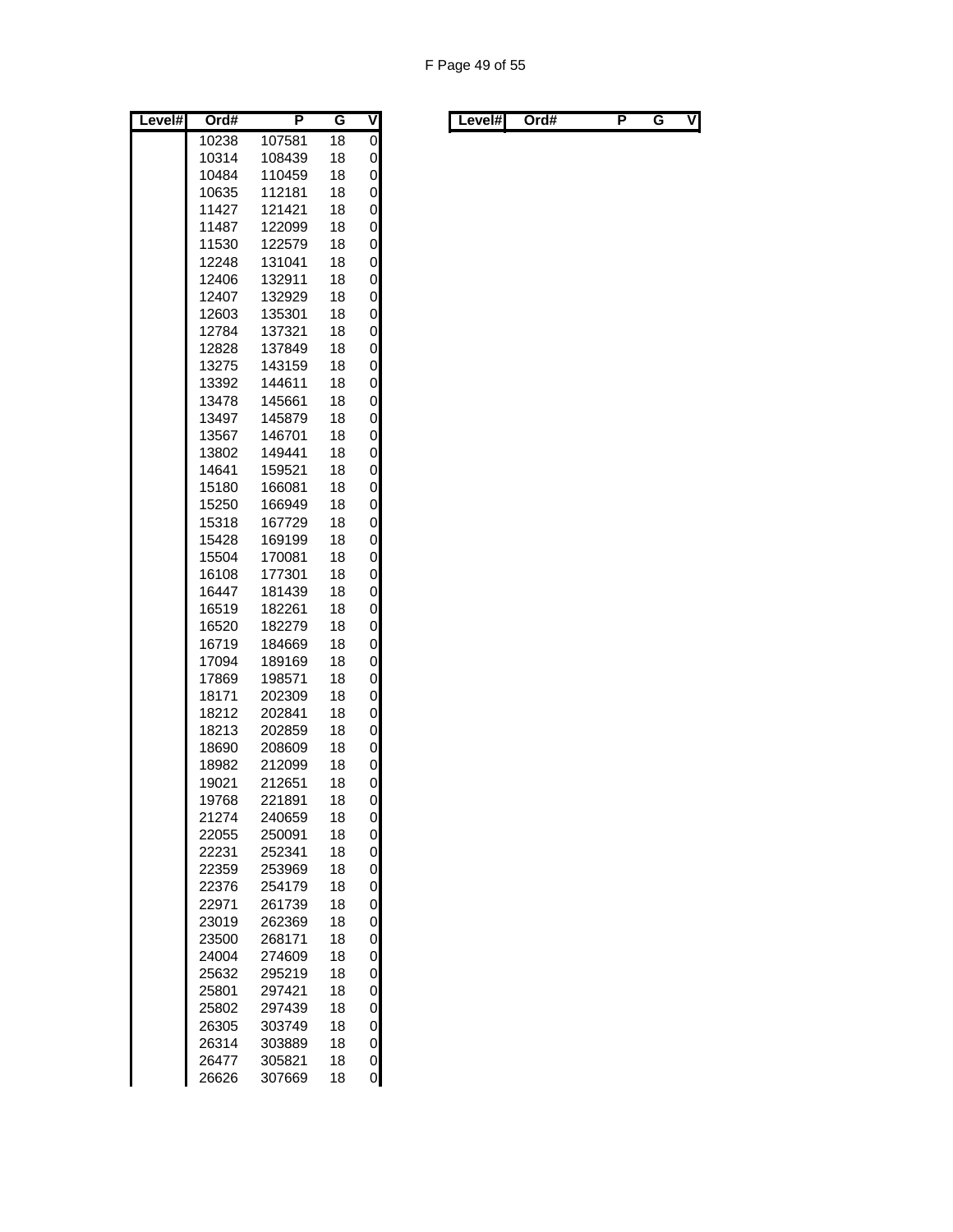| Level# | Ord#           | Ρ                | G        | ٧      |
|--------|----------------|------------------|----------|--------|
|        | 28466          | 330749           | 18       | 0      |
|        | 28490          | 331081           | 18       | 0      |
|        | 28888          | 336181           | 18       | 0      |
|        | 29726          | 346849           | 18       | 0      |
|        | 30120          | 351829           | 18       | 0      |
|        | 30172          | 352441           | 18       | 0      |
|        | 30222          | 353099           | 18       | 0      |
|        | 30426          | 355591           | 18       | 0      |
|        | 30668          | 358811           | 18       | 0      |
|        | 30669          | 358829           | 18       | 0      |
|        | 30763          | 360071           | 18       | 0      |
|        | 30789          | 360439           | 18       | 0      |
|        | 31138          | 364961           | 18       | 0      |
|        | 31159<br>31398 | 365231           | 18       | 0      |
|        | 31561          | 368171<br>370511 | 18<br>18 | 0<br>0 |
|        | 32139          | 377981           | 18       | 0      |
|        | 32885          | 387659           | 18       | 0      |
|        | 33283          | 392629           | 18       | 0      |
|        | 33368          | 393611           | 18       | 0      |
|        | 33384          | 393779           | 18       | 0      |
|        | 33466          | 394879           | 18       | 0      |
|        | 33531          | 395719           | 18       | 0      |
|        | 33553          | 396061           | 18       | 0      |
|        | 33737          | 398441           | 18       | 0      |
|        | 33760          | 398711           | 18       | 0      |
|        | 33979          | 401689           | 18       | 0      |
|        | 34008          | 402071           | 18       | 0      |
|        | 34177          | 404291           | 18       | 0      |
|        | 34288          | 405799           | 18       | 0      |
|        | 34635          | 410299           | 18       | 0      |
|        | 34957          | 414521           | 18       | 0      |
|        | 35031          | 415409           | 18       | 0      |
|        | 35425          | 420439           | 18       | 0      |
|        | 35951          | 427351           | 18       | 0      |
|        | 36059          | 428759           | 18       | 0      |
|        | 36134<br>36712 | 429701<br>436871 | 18<br>18 | 0<br>0 |
|        | 36737          | 437219           | 18       | 0      |
|        | 36831          | 438551           | 18       | 0      |
|        | 37167          | 442861           | 18       | 0      |
|        | 37481          | 446951           | 18       | 0      |
|        | 37547          | 447859           | 18       | 0      |
|        | 37660          | 449381           | 18       | 0      |
|        | 38155          | 455881           | 18       | 0      |
|        | 38365          | 458701           | 18       | 0      |
|        | 38614          | 462131           | 18       | 0      |
|        | 38991          | 467101           | 18       | 0      |
|        | 39352          | 471571           | 18       | 0      |
|        | 39692          | 475859           | 18       | 0      |
|        | 39842          | 477881           | 18       | 0      |
|        | 40126          | 481531           | 18       | 0      |
|        | 40442          | 485941           | 18       | 0      |
|        | 40443          | 485959<br>493351 | 18<br>18 | 0<br>0 |
|        | 41021          |                  |          |        |

| Level# | Ord# | . . | v | ∟evel#I | Ord# |  | vı |
|--------|------|-----|---|---------|------|--|----|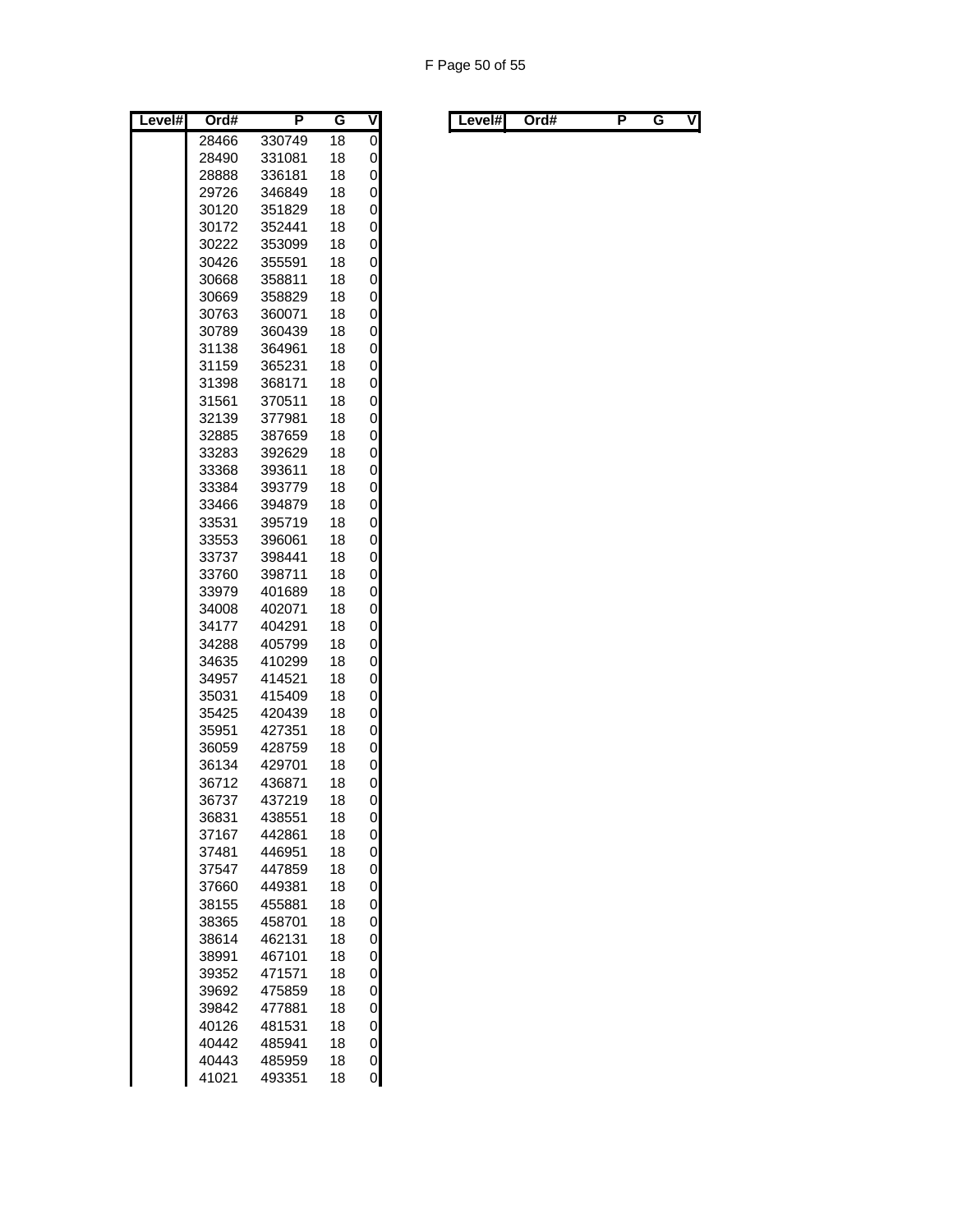| 0<br>41249<br>18<br>496211<br>0<br>41737<br>18<br>502669<br>0<br>41842<br>504121<br>18<br>41949<br>0<br>505429<br>18<br>0<br>42388<br>511261<br>18<br>0<br>42459<br>512269<br>18<br>42586<br>513899<br>18<br>0<br>517949<br>0<br>42903<br>18<br>0<br>43104<br>520589<br>18<br>0<br>43533<br>526139<br>18<br>0<br>43569<br>526601<br>18<br>0<br>43742<br>528929<br>18<br>44354<br>536971<br>18<br>0<br>44590<br>540251<br>18<br>0<br>44709<br>541799<br>0<br>18<br>0<br>45161<br>547871<br>18<br>0<br>45801<br>556459<br>18<br>0<br>46136<br>560719<br>18<br>0<br>46436<br>564899<br>18<br>565361<br>0<br>46474<br>18<br>0<br>46651<br>567811<br>18<br>0<br>569479<br>18<br>46777<br>0<br>46898<br>570919<br>18<br>18<br>0<br>47149<br>574201<br>0<br>47422<br>577849<br>18<br>47733<br>581891<br>18<br>0<br>0<br>47898<br>584081<br>18<br>48341<br>0<br>589829<br>18<br>591691<br>48470<br>18<br>0<br>48642<br>593951<br>18<br>0<br>0<br>49222<br>601669<br>18<br>0<br>49646<br>607181<br>18<br>49704<br>0<br>608011<br>18<br>0<br>50272<br>615539<br>18<br>0<br>50428<br>617429<br>18<br>50741<br>621721<br>18<br>0<br>51360<br>0<br>630281<br>18<br>51720<br>18<br>0<br>635021<br>0<br>52984<br>18<br>652261<br>53070<br>653339<br>18<br>0<br>0<br>53235<br>655471<br>18<br>53236<br>655489<br>18<br>0<br>0<br>53406<br>657911<br>18<br>0<br>53546<br>659741<br>18<br>0<br>53557<br>659899<br>18<br>0<br>53814<br>663301<br>18<br>0<br>54331<br>670279<br>18<br>0<br>54774<br>676129<br>18<br>0<br>55381<br>684311<br>18<br>0<br>55457<br>685319<br>18<br>0<br>55626<br>687499<br>18<br>0<br>55729<br>18<br>688889<br>0<br>55904<br>691381<br>18<br>56138<br>694409<br>18<br>0 | Level# | Ord#  | P      | G  | $\overline{\mathsf{v}}$ |
|----------------------------------------------------------------------------------------------------------------------------------------------------------------------------------------------------------------------------------------------------------------------------------------------------------------------------------------------------------------------------------------------------------------------------------------------------------------------------------------------------------------------------------------------------------------------------------------------------------------------------------------------------------------------------------------------------------------------------------------------------------------------------------------------------------------------------------------------------------------------------------------------------------------------------------------------------------------------------------------------------------------------------------------------------------------------------------------------------------------------------------------------------------------------------------------------------------------------------------------------------------------------------------------------------------------------------------------------------------------------------------------------------------------------------------------------------------------------------------------------------------------------------------------------------------------------------------------------------------------------------------------------------------------------------------|--------|-------|--------|----|-------------------------|
|                                                                                                                                                                                                                                                                                                                                                                                                                                                                                                                                                                                                                                                                                                                                                                                                                                                                                                                                                                                                                                                                                                                                                                                                                                                                                                                                                                                                                                                                                                                                                                                                                                                                                  |        |       |        |    |                         |
|                                                                                                                                                                                                                                                                                                                                                                                                                                                                                                                                                                                                                                                                                                                                                                                                                                                                                                                                                                                                                                                                                                                                                                                                                                                                                                                                                                                                                                                                                                                                                                                                                                                                                  |        |       |        |    |                         |
|                                                                                                                                                                                                                                                                                                                                                                                                                                                                                                                                                                                                                                                                                                                                                                                                                                                                                                                                                                                                                                                                                                                                                                                                                                                                                                                                                                                                                                                                                                                                                                                                                                                                                  |        |       |        |    |                         |
|                                                                                                                                                                                                                                                                                                                                                                                                                                                                                                                                                                                                                                                                                                                                                                                                                                                                                                                                                                                                                                                                                                                                                                                                                                                                                                                                                                                                                                                                                                                                                                                                                                                                                  |        |       |        |    |                         |
|                                                                                                                                                                                                                                                                                                                                                                                                                                                                                                                                                                                                                                                                                                                                                                                                                                                                                                                                                                                                                                                                                                                                                                                                                                                                                                                                                                                                                                                                                                                                                                                                                                                                                  |        |       |        |    |                         |
|                                                                                                                                                                                                                                                                                                                                                                                                                                                                                                                                                                                                                                                                                                                                                                                                                                                                                                                                                                                                                                                                                                                                                                                                                                                                                                                                                                                                                                                                                                                                                                                                                                                                                  |        |       |        |    |                         |
|                                                                                                                                                                                                                                                                                                                                                                                                                                                                                                                                                                                                                                                                                                                                                                                                                                                                                                                                                                                                                                                                                                                                                                                                                                                                                                                                                                                                                                                                                                                                                                                                                                                                                  |        |       |        |    |                         |
|                                                                                                                                                                                                                                                                                                                                                                                                                                                                                                                                                                                                                                                                                                                                                                                                                                                                                                                                                                                                                                                                                                                                                                                                                                                                                                                                                                                                                                                                                                                                                                                                                                                                                  |        |       |        |    |                         |
|                                                                                                                                                                                                                                                                                                                                                                                                                                                                                                                                                                                                                                                                                                                                                                                                                                                                                                                                                                                                                                                                                                                                                                                                                                                                                                                                                                                                                                                                                                                                                                                                                                                                                  |        |       |        |    |                         |
|                                                                                                                                                                                                                                                                                                                                                                                                                                                                                                                                                                                                                                                                                                                                                                                                                                                                                                                                                                                                                                                                                                                                                                                                                                                                                                                                                                                                                                                                                                                                                                                                                                                                                  |        |       |        |    |                         |
|                                                                                                                                                                                                                                                                                                                                                                                                                                                                                                                                                                                                                                                                                                                                                                                                                                                                                                                                                                                                                                                                                                                                                                                                                                                                                                                                                                                                                                                                                                                                                                                                                                                                                  |        |       |        |    |                         |
|                                                                                                                                                                                                                                                                                                                                                                                                                                                                                                                                                                                                                                                                                                                                                                                                                                                                                                                                                                                                                                                                                                                                                                                                                                                                                                                                                                                                                                                                                                                                                                                                                                                                                  |        |       |        |    |                         |
|                                                                                                                                                                                                                                                                                                                                                                                                                                                                                                                                                                                                                                                                                                                                                                                                                                                                                                                                                                                                                                                                                                                                                                                                                                                                                                                                                                                                                                                                                                                                                                                                                                                                                  |        |       |        |    |                         |
|                                                                                                                                                                                                                                                                                                                                                                                                                                                                                                                                                                                                                                                                                                                                                                                                                                                                                                                                                                                                                                                                                                                                                                                                                                                                                                                                                                                                                                                                                                                                                                                                                                                                                  |        |       |        |    |                         |
|                                                                                                                                                                                                                                                                                                                                                                                                                                                                                                                                                                                                                                                                                                                                                                                                                                                                                                                                                                                                                                                                                                                                                                                                                                                                                                                                                                                                                                                                                                                                                                                                                                                                                  |        |       |        |    |                         |
|                                                                                                                                                                                                                                                                                                                                                                                                                                                                                                                                                                                                                                                                                                                                                                                                                                                                                                                                                                                                                                                                                                                                                                                                                                                                                                                                                                                                                                                                                                                                                                                                                                                                                  |        |       |        |    |                         |
|                                                                                                                                                                                                                                                                                                                                                                                                                                                                                                                                                                                                                                                                                                                                                                                                                                                                                                                                                                                                                                                                                                                                                                                                                                                                                                                                                                                                                                                                                                                                                                                                                                                                                  |        |       |        |    |                         |
|                                                                                                                                                                                                                                                                                                                                                                                                                                                                                                                                                                                                                                                                                                                                                                                                                                                                                                                                                                                                                                                                                                                                                                                                                                                                                                                                                                                                                                                                                                                                                                                                                                                                                  |        |       |        |    |                         |
|                                                                                                                                                                                                                                                                                                                                                                                                                                                                                                                                                                                                                                                                                                                                                                                                                                                                                                                                                                                                                                                                                                                                                                                                                                                                                                                                                                                                                                                                                                                                                                                                                                                                                  |        |       |        |    |                         |
|                                                                                                                                                                                                                                                                                                                                                                                                                                                                                                                                                                                                                                                                                                                                                                                                                                                                                                                                                                                                                                                                                                                                                                                                                                                                                                                                                                                                                                                                                                                                                                                                                                                                                  |        |       |        |    |                         |
|                                                                                                                                                                                                                                                                                                                                                                                                                                                                                                                                                                                                                                                                                                                                                                                                                                                                                                                                                                                                                                                                                                                                                                                                                                                                                                                                                                                                                                                                                                                                                                                                                                                                                  |        |       |        |    |                         |
|                                                                                                                                                                                                                                                                                                                                                                                                                                                                                                                                                                                                                                                                                                                                                                                                                                                                                                                                                                                                                                                                                                                                                                                                                                                                                                                                                                                                                                                                                                                                                                                                                                                                                  |        |       |        |    |                         |
|                                                                                                                                                                                                                                                                                                                                                                                                                                                                                                                                                                                                                                                                                                                                                                                                                                                                                                                                                                                                                                                                                                                                                                                                                                                                                                                                                                                                                                                                                                                                                                                                                                                                                  |        |       |        |    |                         |
|                                                                                                                                                                                                                                                                                                                                                                                                                                                                                                                                                                                                                                                                                                                                                                                                                                                                                                                                                                                                                                                                                                                                                                                                                                                                                                                                                                                                                                                                                                                                                                                                                                                                                  |        |       |        |    |                         |
|                                                                                                                                                                                                                                                                                                                                                                                                                                                                                                                                                                                                                                                                                                                                                                                                                                                                                                                                                                                                                                                                                                                                                                                                                                                                                                                                                                                                                                                                                                                                                                                                                                                                                  |        |       |        |    |                         |
|                                                                                                                                                                                                                                                                                                                                                                                                                                                                                                                                                                                                                                                                                                                                                                                                                                                                                                                                                                                                                                                                                                                                                                                                                                                                                                                                                                                                                                                                                                                                                                                                                                                                                  |        |       |        |    |                         |
|                                                                                                                                                                                                                                                                                                                                                                                                                                                                                                                                                                                                                                                                                                                                                                                                                                                                                                                                                                                                                                                                                                                                                                                                                                                                                                                                                                                                                                                                                                                                                                                                                                                                                  |        |       |        |    |                         |
|                                                                                                                                                                                                                                                                                                                                                                                                                                                                                                                                                                                                                                                                                                                                                                                                                                                                                                                                                                                                                                                                                                                                                                                                                                                                                                                                                                                                                                                                                                                                                                                                                                                                                  |        |       |        |    |                         |
|                                                                                                                                                                                                                                                                                                                                                                                                                                                                                                                                                                                                                                                                                                                                                                                                                                                                                                                                                                                                                                                                                                                                                                                                                                                                                                                                                                                                                                                                                                                                                                                                                                                                                  |        |       |        |    |                         |
|                                                                                                                                                                                                                                                                                                                                                                                                                                                                                                                                                                                                                                                                                                                                                                                                                                                                                                                                                                                                                                                                                                                                                                                                                                                                                                                                                                                                                                                                                                                                                                                                                                                                                  |        |       |        |    |                         |
|                                                                                                                                                                                                                                                                                                                                                                                                                                                                                                                                                                                                                                                                                                                                                                                                                                                                                                                                                                                                                                                                                                                                                                                                                                                                                                                                                                                                                                                                                                                                                                                                                                                                                  |        |       |        |    |                         |
|                                                                                                                                                                                                                                                                                                                                                                                                                                                                                                                                                                                                                                                                                                                                                                                                                                                                                                                                                                                                                                                                                                                                                                                                                                                                                                                                                                                                                                                                                                                                                                                                                                                                                  |        |       |        |    |                         |
|                                                                                                                                                                                                                                                                                                                                                                                                                                                                                                                                                                                                                                                                                                                                                                                                                                                                                                                                                                                                                                                                                                                                                                                                                                                                                                                                                                                                                                                                                                                                                                                                                                                                                  |        |       |        |    |                         |
|                                                                                                                                                                                                                                                                                                                                                                                                                                                                                                                                                                                                                                                                                                                                                                                                                                                                                                                                                                                                                                                                                                                                                                                                                                                                                                                                                                                                                                                                                                                                                                                                                                                                                  |        |       |        |    |                         |
|                                                                                                                                                                                                                                                                                                                                                                                                                                                                                                                                                                                                                                                                                                                                                                                                                                                                                                                                                                                                                                                                                                                                                                                                                                                                                                                                                                                                                                                                                                                                                                                                                                                                                  |        |       |        |    |                         |
|                                                                                                                                                                                                                                                                                                                                                                                                                                                                                                                                                                                                                                                                                                                                                                                                                                                                                                                                                                                                                                                                                                                                                                                                                                                                                                                                                                                                                                                                                                                                                                                                                                                                                  |        |       |        |    |                         |
|                                                                                                                                                                                                                                                                                                                                                                                                                                                                                                                                                                                                                                                                                                                                                                                                                                                                                                                                                                                                                                                                                                                                                                                                                                                                                                                                                                                                                                                                                                                                                                                                                                                                                  |        |       |        |    |                         |
|                                                                                                                                                                                                                                                                                                                                                                                                                                                                                                                                                                                                                                                                                                                                                                                                                                                                                                                                                                                                                                                                                                                                                                                                                                                                                                                                                                                                                                                                                                                                                                                                                                                                                  |        |       |        |    |                         |
|                                                                                                                                                                                                                                                                                                                                                                                                                                                                                                                                                                                                                                                                                                                                                                                                                                                                                                                                                                                                                                                                                                                                                                                                                                                                                                                                                                                                                                                                                                                                                                                                                                                                                  |        |       |        |    |                         |
|                                                                                                                                                                                                                                                                                                                                                                                                                                                                                                                                                                                                                                                                                                                                                                                                                                                                                                                                                                                                                                                                                                                                                                                                                                                                                                                                                                                                                                                                                                                                                                                                                                                                                  |        |       |        |    |                         |
|                                                                                                                                                                                                                                                                                                                                                                                                                                                                                                                                                                                                                                                                                                                                                                                                                                                                                                                                                                                                                                                                                                                                                                                                                                                                                                                                                                                                                                                                                                                                                                                                                                                                                  |        |       |        |    |                         |
|                                                                                                                                                                                                                                                                                                                                                                                                                                                                                                                                                                                                                                                                                                                                                                                                                                                                                                                                                                                                                                                                                                                                                                                                                                                                                                                                                                                                                                                                                                                                                                                                                                                                                  |        |       |        |    |                         |
|                                                                                                                                                                                                                                                                                                                                                                                                                                                                                                                                                                                                                                                                                                                                                                                                                                                                                                                                                                                                                                                                                                                                                                                                                                                                                                                                                                                                                                                                                                                                                                                                                                                                                  |        |       |        |    |                         |
|                                                                                                                                                                                                                                                                                                                                                                                                                                                                                                                                                                                                                                                                                                                                                                                                                                                                                                                                                                                                                                                                                                                                                                                                                                                                                                                                                                                                                                                                                                                                                                                                                                                                                  |        |       |        |    |                         |
|                                                                                                                                                                                                                                                                                                                                                                                                                                                                                                                                                                                                                                                                                                                                                                                                                                                                                                                                                                                                                                                                                                                                                                                                                                                                                                                                                                                                                                                                                                                                                                                                                                                                                  |        |       |        |    |                         |
|                                                                                                                                                                                                                                                                                                                                                                                                                                                                                                                                                                                                                                                                                                                                                                                                                                                                                                                                                                                                                                                                                                                                                                                                                                                                                                                                                                                                                                                                                                                                                                                                                                                                                  |        |       |        |    |                         |
|                                                                                                                                                                                                                                                                                                                                                                                                                                                                                                                                                                                                                                                                                                                                                                                                                                                                                                                                                                                                                                                                                                                                                                                                                                                                                                                                                                                                                                                                                                                                                                                                                                                                                  |        |       |        |    |                         |
|                                                                                                                                                                                                                                                                                                                                                                                                                                                                                                                                                                                                                                                                                                                                                                                                                                                                                                                                                                                                                                                                                                                                                                                                                                                                                                                                                                                                                                                                                                                                                                                                                                                                                  |        |       |        |    |                         |
|                                                                                                                                                                                                                                                                                                                                                                                                                                                                                                                                                                                                                                                                                                                                                                                                                                                                                                                                                                                                                                                                                                                                                                                                                                                                                                                                                                                                                                                                                                                                                                                                                                                                                  |        |       |        |    |                         |
|                                                                                                                                                                                                                                                                                                                                                                                                                                                                                                                                                                                                                                                                                                                                                                                                                                                                                                                                                                                                                                                                                                                                                                                                                                                                                                                                                                                                                                                                                                                                                                                                                                                                                  |        |       |        |    |                         |
|                                                                                                                                                                                                                                                                                                                                                                                                                                                                                                                                                                                                                                                                                                                                                                                                                                                                                                                                                                                                                                                                                                                                                                                                                                                                                                                                                                                                                                                                                                                                                                                                                                                                                  |        |       |        |    |                         |
|                                                                                                                                                                                                                                                                                                                                                                                                                                                                                                                                                                                                                                                                                                                                                                                                                                                                                                                                                                                                                                                                                                                                                                                                                                                                                                                                                                                                                                                                                                                                                                                                                                                                                  |        | 56253 | 695899 | 18 | 0                       |

| Level#l | Ord# |  | . . | V | Level#l | Ord# |  |  | ٧I |
|---------|------|--|-----|---|---------|------|--|--|----|
|---------|------|--|-----|---|---------|------|--|--|----|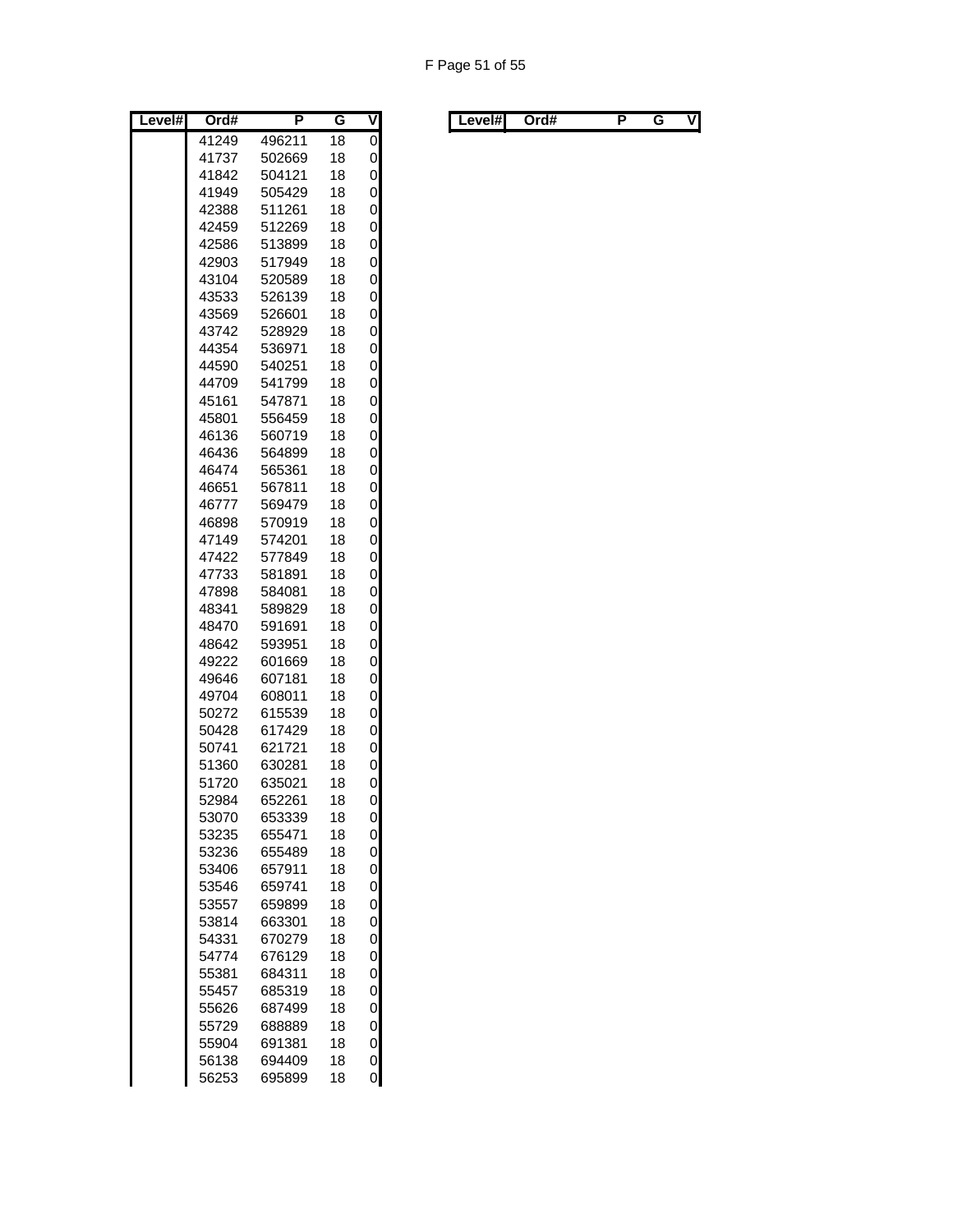| Level# | Ord#  | P      | G        | $\overline{\mathsf{V}}$ |
|--------|-------|--------|----------|-------------------------|
|        | 57181 | 708311 | 18       | 0                       |
|        | 57558 | 713329 | 18       | 0                       |
|        | 58231 | 722581 | 18       | 0                       |
|        | 58986 | 732731 | 18       | 0                       |
|        | 59226 | 735901 | 18       | 0                       |
|        | 59227 | 735919 | 18       | 0                       |
|        | 59672 | 741991 | 18       | 0                       |
|        | 59700 | 742351 | 18       | 0                       |
|        | 59825 | 744221 | 18       | 0                       |
|        | 60094 | 748039 | 18       | 0                       |
|        | 60115 | 748361 | 18       | 0                       |
|        | 60574 | 754399 | 18       | 0                       |
|        | 60583 | 754531 | 18       | 0                       |
|        | 60911 | 759131 | 18       | 0                       |
|        | 60912 | 759149 | 18       | 0                       |
|        | 61060 | 761069 | 18       | 0                       |
|        | 61185 | 762761 | 18       | 0                       |
|        | 61431 | 765931 | 18       | 0                       |
|        | 61493 | 766739 | 18       | 0                       |
|        | 62049 | 774199 | 18       | 0                       |
|        | 62187 | 776201 | 18       | 0                       |
|        | 62508 | 780631 | 18       | 0                       |
|        | 62509 | 780649 | 18       | 0                       |
|        | 63233 | 790351 | 18       | 0                       |
|        | 63352 | 791951 | 18       | 0                       |
|        | 63393 | 792461 | 18       | 0                       |
|        | 63799 | 797851 | 18       | 0                       |
|        | 63800 | 797869 | 18       | 0                       |
|        | 64169 | 802951 | 18       | 0                       |
|        | 64183 | 803189 | 18       | 0                       |
|        | 64937 | 813401 | 18       | 0                       |
|        | 64947 | 813559 | 18       | 0                       |
|        | 65356 | 819289 | 18       | 0                       |
|        | 65395 | 819719 | 18       | 0                       |
|        | 65458 | 820559 | 18       | 0                       |
|        | 65660 | 823201 | 18       | 0                       |
|        | 65840 | 825509 | 18       | 0                       |
|        | 65943 | 826849 | 18       | 0                       |
|        | 66245 | 831091 | 18       | 0                       |
|        | 66889 | 839981 | 18       | 0                       |
|        | 67465 | 847901 | 18       | 0                       |
|        | 67561 | 849161 | 18       | 0                       |
|        | 67562 | 849179 | 18       | 0                       |
|        | 67794 | 852409 | 18       | 0                       |
|        | 67904 | 853999 | 18       | 0                       |
|        | 68260 | 858859 | 18       | 0                       |
|        | 68614 | 863711 | 18       | 0                       |
|        | 68670 | 864341 | 18       | 0                       |
|        | 68891 | 867319 | 18       | 0                       |
|        | 69162 | 870871 | 18       | 0                       |
|        | 69204 | 871571 | 18       | 0                       |
|        | 69225 | 871901 | 18       | 0                       |
|        | 69357 | 873689 | 18       | 0                       |
|        | 69609 | 877091 | 18<br>18 | 0                       |
|        | 70379 | 887599 |          | 0                       |

| Level# | Ord# | . . | v | ∟evel#l | Ord# |  | vı |
|--------|------|-----|---|---------|------|--|----|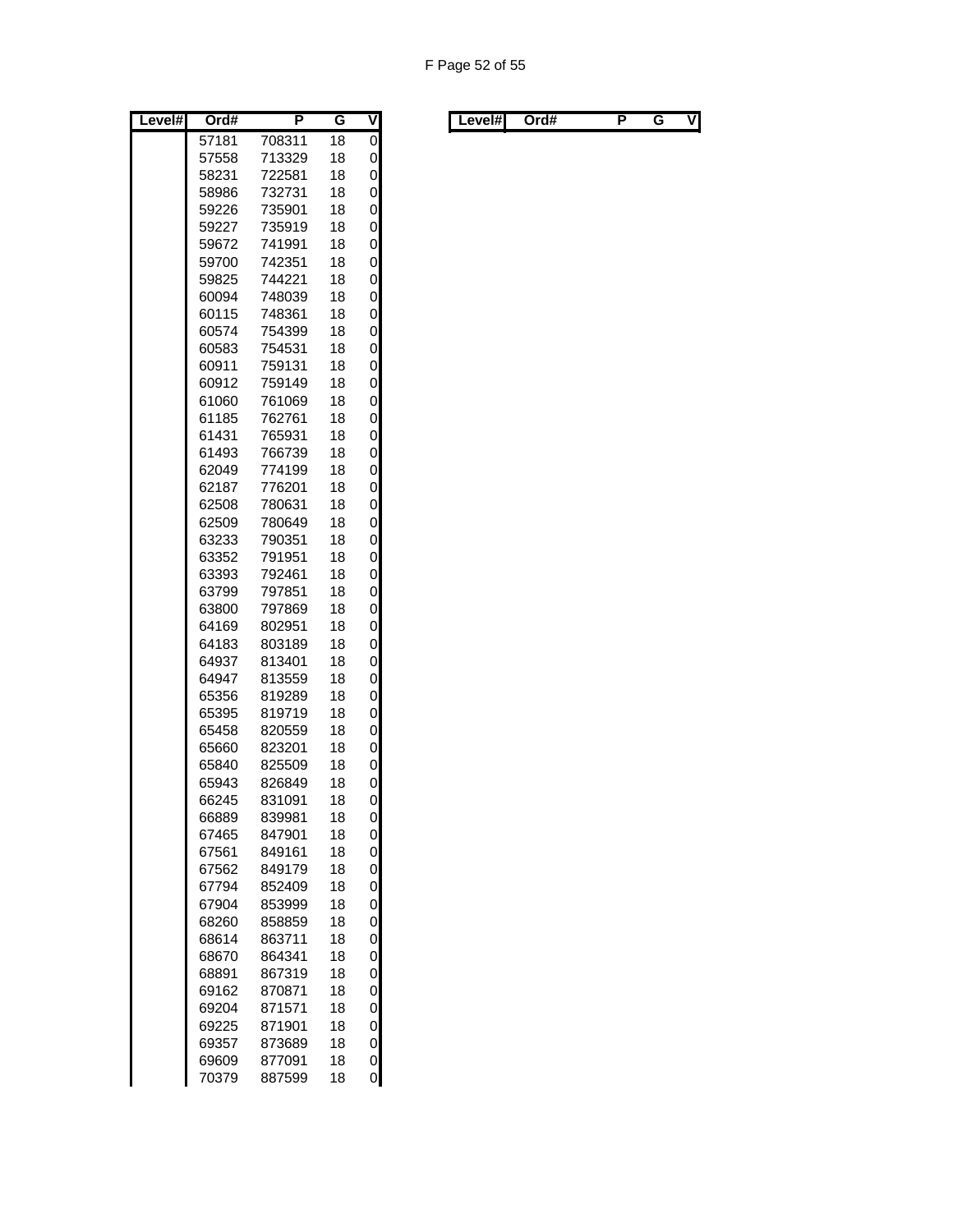| Level# | Ord#  | Ρ      | G               | ۷              |
|--------|-------|--------|-----------------|----------------|
|        | 70832 | 893839 | 18              | 0              |
|        | 71233 | 899291 | 18              | 0              |
|        | 71283 | 900121 | 18              | 0              |
|        | 71328 | 900719 | 18              | 0              |
|        | 71439 | 902281 | 18              | 0              |
|        | 72100 | 911129 | 18              | 0              |
|        | 72188 | 912269 | 18              | 0              |
|        | 72340 | 914629 | 18              | 0              |
|        | 72612 | 918301 | 18              | 0              |
|        | 72674 | 919129 | 18              | 0              |
|        | 72936 | 922699 | 18              | 0              |
|        | 73583 | 931639 | 18              | 0              |
|        | 73586 | 931709 | 18              | 0              |
|        | 73614 | 932021 | 18              | 0              |
|        | 73881 | 935621 | 18              | 0              |
|        | 73937 | 936469 | 18              | 0              |
|        | 74153 | 939469 | 18              | 0              |
|        | 74477 | 943819 | 18              | 0              |
|        | 74682 | 946801 | 18              | 0              |
|        | 75111 | 952771 | 18              | 0              |
|        | 75336 | 955919 | 18              | 0              |
|        | 75483 | 958141 | 18              | 0              |
|        | 75588 | 959579 | 18              | 0              |
|        | 77604 | 987491 | 18              | 0              |
|        | 77645 | 988129 | 18              | 0              |
|        | 78050 | 993869 | 18              | 0              |
|        | 78359 | 997991 | 18              | 0              |
|        | 78447 | 999199 | 18              | 0              |
| 4      | 1939  | 16787  | $\overline{24}$ | $\overline{0}$ |
|        | 4209  | 40063  | 24              | 0              |
|        | 4449  | 42533  | 24              | 0              |
|        | 9283  | 96377  | 24              | 0              |
|        | 9467  | 98597  | 24              | 0              |
|        | 9953  | 104207 | 24              | 0              |
|        | 11238 | 119267 | 24              | 0              |
|        | 11641 | 123887 | 24              | 0              |
|        | 14696 | 160117 | 24              | 0              |
|        | 14836 | 161807 | 24              | 0              |
|        | 15435 | 169283 | 24              | 0              |
|        | 16477 | 181813 | 24              | 0              |
|        | 16769 | 185267 | 24              | 0              |
|        | 18686 | 208553 | 24              | 0              |
|        | 18784 | 209743 | 24              | 0              |
|        | 20658 | 232777 | 24              | 0              |
|        | 20886 | 235723 | 24              | 0              |
|        | 21494 | 243367 | 24              | 0              |
|        | 21717 | 246073 | 24              | 0              |
|        | 22862 | 260363 | 24              | 0              |
|        | 22978 | 261823 | 24              | 0              |
|        | 23650 | 270097 | 24              | 0              |
|        | 25645 | 295387 | 24              | 0              |
|        | 25665 | 295727 | 24              | 0              |
|        | 26193 | 302483 | 24              | 0              |
|        | 27212 | 315223 | 24              | 0              |
|        | 28519 | 331423 | 24              | 0              |

| Level#l<br>. . | Level#l | Ord# |  |  | V |  |  | Ord# |  |  | ٧I |
|----------------|---------|------|--|--|---|--|--|------|--|--|----|
|----------------|---------|------|--|--|---|--|--|------|--|--|----|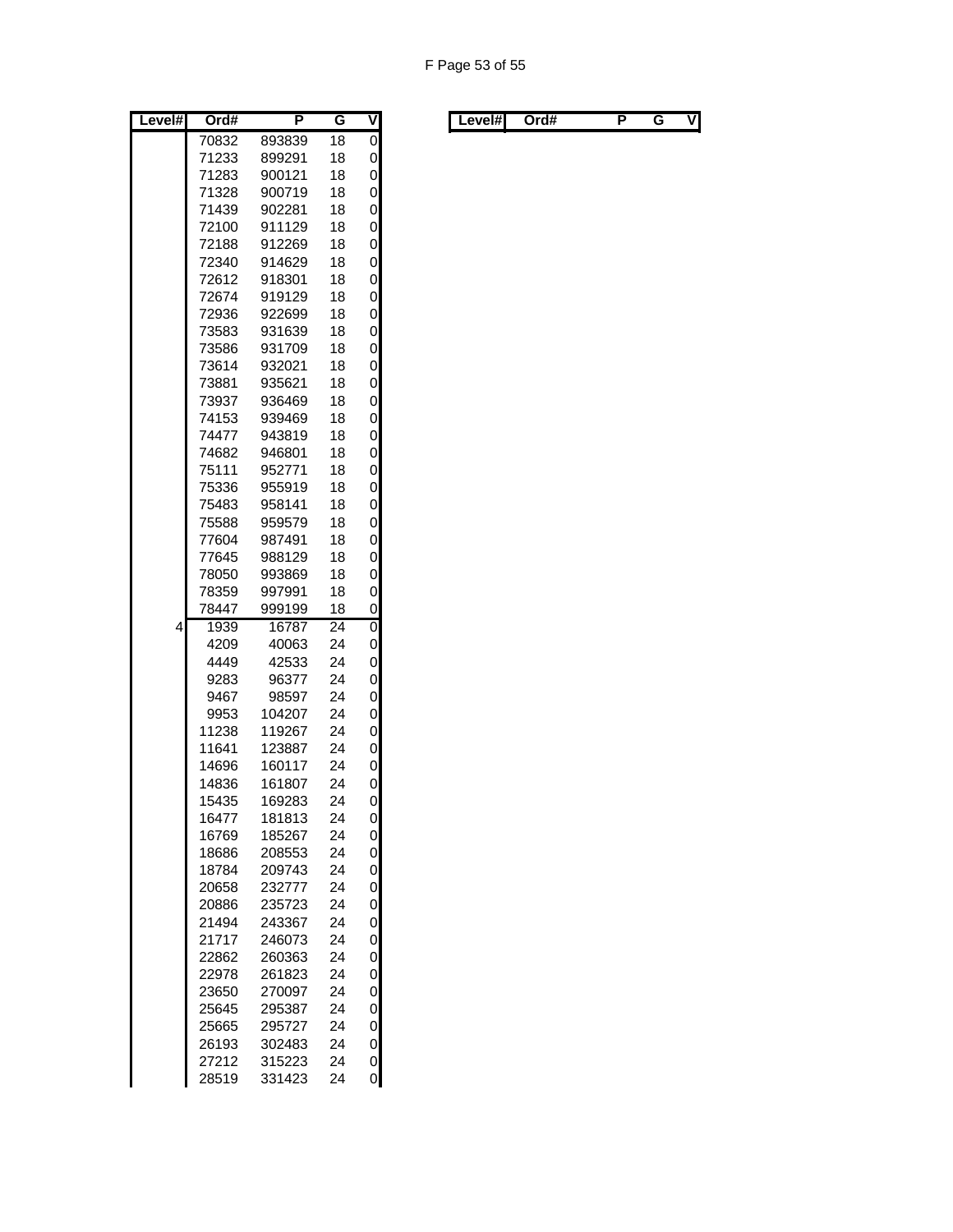| Level# | Ord#  | Ρ      | G               | ۷ |
|--------|-------|--------|-----------------|---|
|        | 30906 | 362027 | 24              | 0 |
|        | 31070 | 364103 | 24              | 0 |
|        | 31802 | 373693 | 24              | 0 |
|        | 32353 | 380753 | 24              | 0 |
|        | 32437 | 381817 | 24              | 0 |
|        | 32759 | 385967 | 24              | 0 |
|        | 34988 | 414833 | 24              | 0 |
|        | 36328 | 432097 | 24              | 0 |
|        | 39454 | 472883 | 24              | 0 |
|        | 40418 | 485543 | 24              | 0 |
|        | 42739 | 515993 | 24              | 0 |
|        | 43280 | 522787 | 24              | 0 |
|        | 44936 | 544837 | 24              | 0 |
|        | 45716 | 555143 | 24              | 0 |
|        | 48060 | 586213 | 24              | 0 |
|        | 48829 | 596317 | 24              | 0 |
|        | 48914 | 597497 | 24              | 0 |
|        | 49154 | 600727 | 24              | 0 |
|        | 49473 | 604907 | 24              | 0 |
|        | 50308 | 616027 | 24              | 0 |
|        | 51459 | 631643 | 24              | 0 |
|        | 51670 | 634397 | 24              | 0 |
|        | 53197 | 654967 | 24              | 0 |
|        | 55531 | 686293 | 24              | 0 |
|        | 56289 | 696457 | 24              | 0 |
|        | 56356 | 697327 | 24              | 0 |
|        | 56974 | 705713 | 24              | 0 |
|        | 57103 | 707383 | 24              | 0 |
|        | 58932 | 731957 | 24              | 0 |
|        | 59919 | 745673 | 24              | 0 |
|        | 60620 | 755033 | 24              | 0 |
|        | 60786 | 757457 | 24              | 0 |
|        | 61191 | 762847 | 24              | 0 |
|        | 62035 | 774047 | 24              | 0 |
|        | 62132 | 775417 | 24              | 0 |
|        | 64535 | 807973 | 24              | 0 |
|        | 65230 | 817433 | 24              | 0 |
|        | 66626 | 836267 | 24              | 0 |
|        | 67492 | 848297 | 24              | 0 |
|        | 68636 | 863983 | 24              | 0 |
|        | 71009 | 896167 | 24              | 0 |
|        | 74291 | 941383 | 24              | 0 |
|        | 75150 | 953297 | 24              | 0 |
|        | 76987 | 978773 | 24              | 0 |
|        | 78384 | 998353 | 24              | 0 |
| 5      | 6906  | 69623  | $\overline{30}$ | 0 |
|        | 10508 | 110681 | 30              | 0 |
|        | 12549 | 134639 | 30              | 0 |
|        | 20319 | 228677 | 30              | 0 |
|        | 21041 | 237821 | 30              | 0 |
|        | 22108 | 250919 | 30              | 0 |
|        | 26254 | 303187 | 30              | 0 |
|        | 27521 | 318949 | 30              | 0 |
|        | 33585 | 396479 | 30              | 0 |
|        | 35535 | 421943 | 30              | 0 |

| Level#l | Ord# |  | . . | V | Level#l |  | Ord# |  |  | ٧I |
|---------|------|--|-----|---|---------|--|------|--|--|----|
|---------|------|--|-----|---|---------|--|------|--|--|----|